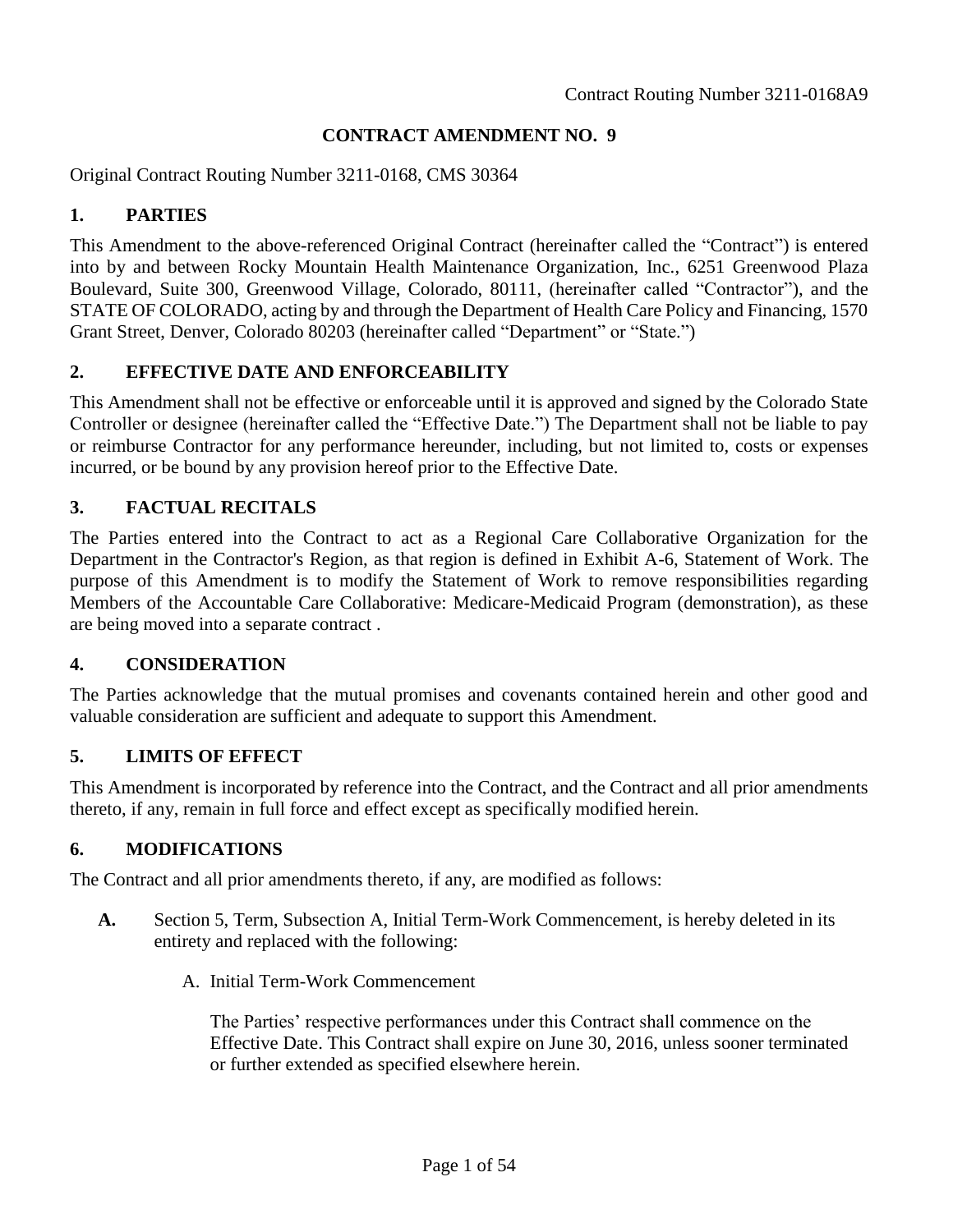- **B.** Exhibit A-5, Statement of Work, is hereby deleted in its entirety and replaced with Exhibit A-6, Statement of Work, attached hereto and incorporated by reference into the Contract. All references within the Contract to Exhibit A, A-1, A-2, A-3, A-4 or A-5 shall be deemed to reference to Exhibit A-6.
- **C.** Exhibit D, Eligible Member Categories, is hereby deleted in its entirety and replaced with Exhibit D-1, Eligible Member Categories, attached hereto and incorporated by reference into the Contract. All references to Exhibit D shall be deemed to reference Exhibit D-1.
- **D.** Exhibit G, Deliverables, is hereby deleted in its entirety and replaced with Exhibit G-1, Deliverables, attached hereto and incorporated by reference into the Contract. All references to Exhibit G shall be deemed to reference Exhibit G-1.
- **E.** Exhibit H, Enhanced Primary Care Standards, is hereby deleted in its entirety and replaced with Exhibit H-1, Enhanced Primary Care Standards, attached hereto and incorporated by reference into the Contract. All references to Exhibit H shall be deemed to reference Exhibit H-1.

# **7. START DATE**

This Amendment shall take effect on the later of its Effective Date or July 1, 2015

# **8. ORDER OF PRECEDENCE**

Except for the Special Provisions and the HIPAA Business Associates Addendum, in the event of any conflict, inconsistency, variance, or contradiction between the provisions of this Amendment and any of the provisions of the Contract, the provisions of this Amendment shall in all respects supersede, govern, and control. The most recent version of the Special Provisions incorporated into the Contract or any amendment shall always control other provisions in the Contract or any amendments.

# **9. AVAILABLE FUNDS**

Financial obligations of the state payable after the current fiscal year are contingent upon funds for that purpose being appropriated, budgeted, or otherwise made available to the Department by the federal government, state government and/or grantor.

# **REMAINDER OF THIS PAGE INTENTIONALLY LEFT BLANK**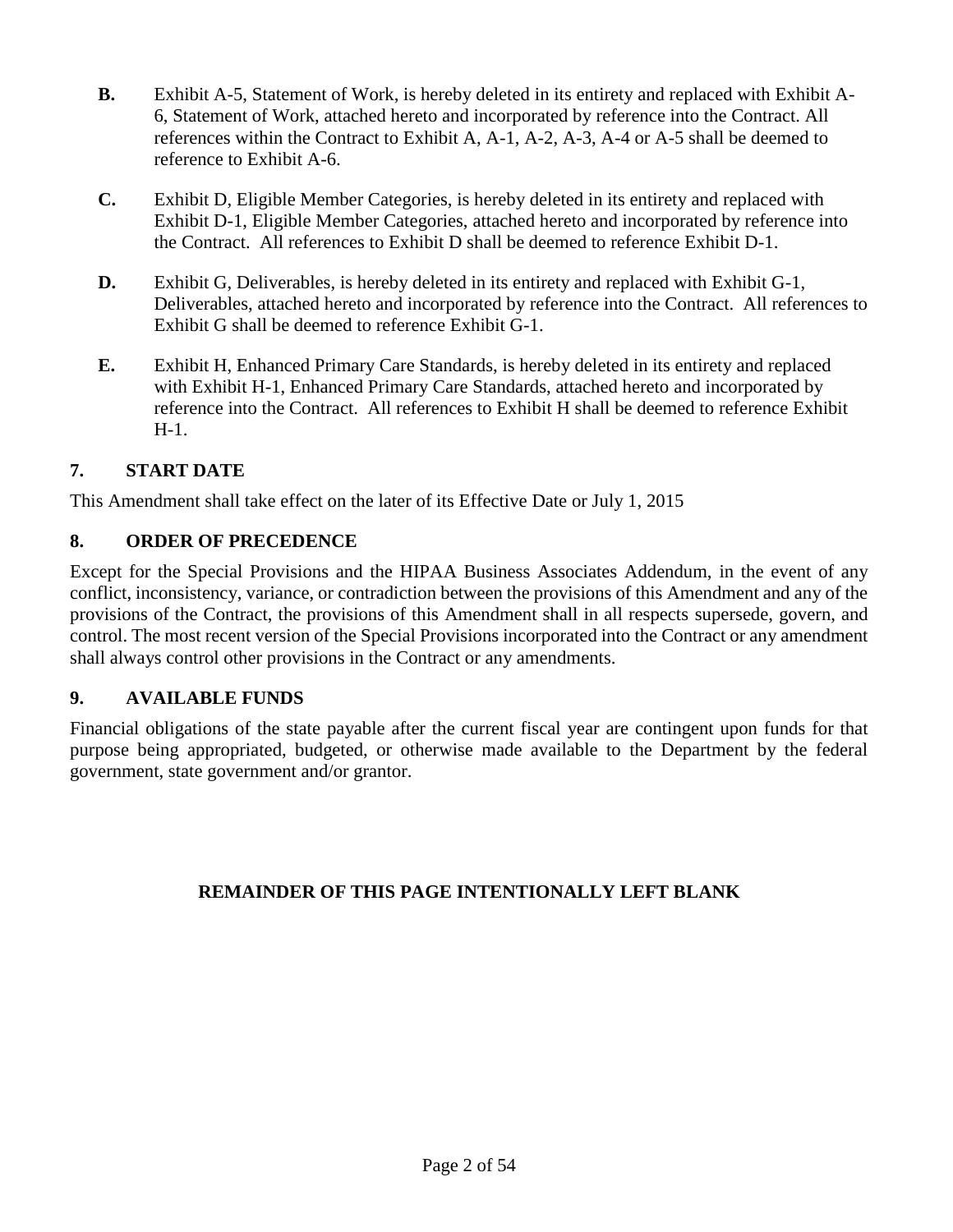#### **THE PARTIES HERETO HAVE EXECUTED THIS AMENDMENT**

Persons signing for Contractor hereby swear and affirm that they are authorized to act on Contractor's behalf and acknowledge that the State is relying on their representations to that effect.

Rocky Mountain Health Maintenance Organization, Inc. Solution of John W. Hickenlooper, Governor

#### **CONTRACTOR: STATE OF COLORADO:**

| By:   |                                     | By:   |                                      |
|-------|-------------------------------------|-------|--------------------------------------|
|       | Signature of Authorized Officer     |       | Susan E. Birch, MBA, BSN, RN         |
|       |                                     |       | <b>Executive Director</b>            |
|       |                                     |       | Department of Health Care Policy and |
|       |                                     |       | Financing                            |
| Date: |                                     |       |                                      |
|       |                                     | Date: |                                      |
|       |                                     |       | <b>LEGAL REVIEW:</b>                 |
|       | Printed Name of Authorized Officer  |       | John W. Suthers, Attorney General    |
|       |                                     | By:   |                                      |
|       | Printed Title of Authorized Officer | Date: |                                      |

### **ALL CONTRACTS REQUIRE APPROVAL BY THE STATE CONTROLLER**

CRS §24-30-202 requires the State Controller to approve all State Contracts. This Contract is not valid until signed and dated below by the State Controller or delegate. Contractor is not authorized to begin performance until such time. If Contractor begins performing prior thereto, the State of Colorado is not obligated to pay Contractor for such performance or for any goods and/or services provided hereunder.

#### **STATE CONTROLLER:**

Robert Jaros, CPA, MBA, JD

By:

Department of Health Care Policy and Financing

Date: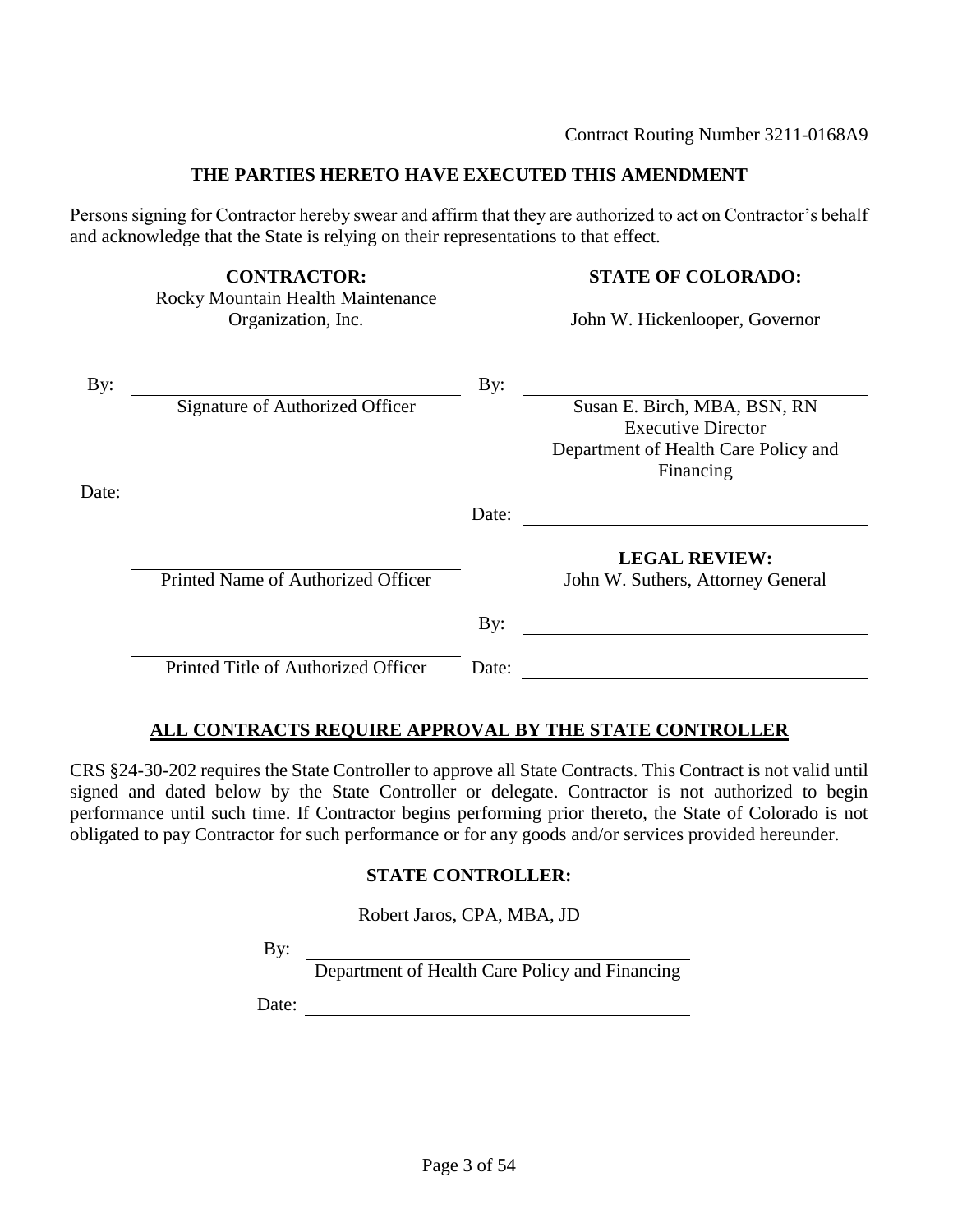# **EXHIBIT A-6 STATEMENT OF WORK**

### **SECTION 1.0 TERMINOLOGY**

#### **1.1. ACRONYMS, ABBREVIATIONS AND DEFINITIONS**

- 1.1.1. Acronyms and abbreviations are defined at their first occurrence in this Statement of Work. The following list of acronyms, abbreviations and definitions is provided to assist the reader in understanding acronyms, abbreviations and terminology used throughout this document.
- 1.1.1.1. ACC Accountable Care Collaborative.
- 1.1.1.2. ACC Program The Department program designed to affordably optimize Client health, functioning and self-sufficiency with the primary goals to improve Medicaid Client health outcomes and control costs.
- 1.1.1.3. AwDC Adults without Dependent Children as defined in CRS §25.5-4-402.3.
- 1.1.1.4. BHO Behavioral Health Organization.
- 1.1.1.5. CCB Community Centered Board.
- 1.1.1.6. C.C.R. Colorado Code of Regulations.
- 1.1.1.7. CFR Code of Federal Regulations.
- 1.1.1.8. Chief Medical Officer The position within the Contractor's organization responsible for the implementation of all clinical and/or medical programs.
- 1.1.1.9. Client An individual eligible for and enrolled in the Colorado Medicaid Program.
- 1.1.1.10. CME Continuing Medical Education.
- 1.1.1.11. Cold Call Marketing Any unsolicited personal contact by the Contractor with a Potential Enrollee for the purpose of marketing as defined in 42 CFR 438.104(a). See Marketing.
- 1.1.1.12. Contract Manager The position within the Contractor's organization that acts as the primary point of contact between the Contractor and the Department.
- 1.1.1.13. Contractor's PCMP Network All of the providers who have contracted with the Contractor to provide primary care medical home services within the Contractor's Region or to provide primary care medical home services to Members enrolled with the Contractor.
- 1.1.1.14. Contractor's Region The region in which the Contractor operates, in the case of this Contract, Region #1.
- 1.1.1.15. Covered Services Medicaid benefits according to the Department' State Plan, as filed with the federal Centers for Medicare and Medicaid Services, which are provided through the Department's Promulgated Rules, Benefit Coverage Standards, Billing Manuals and Provider Bulletins.
- 1.1.1.16. Criminal Justice Involved (CJI) State or county inmates who have been paroled or released from prison or jail.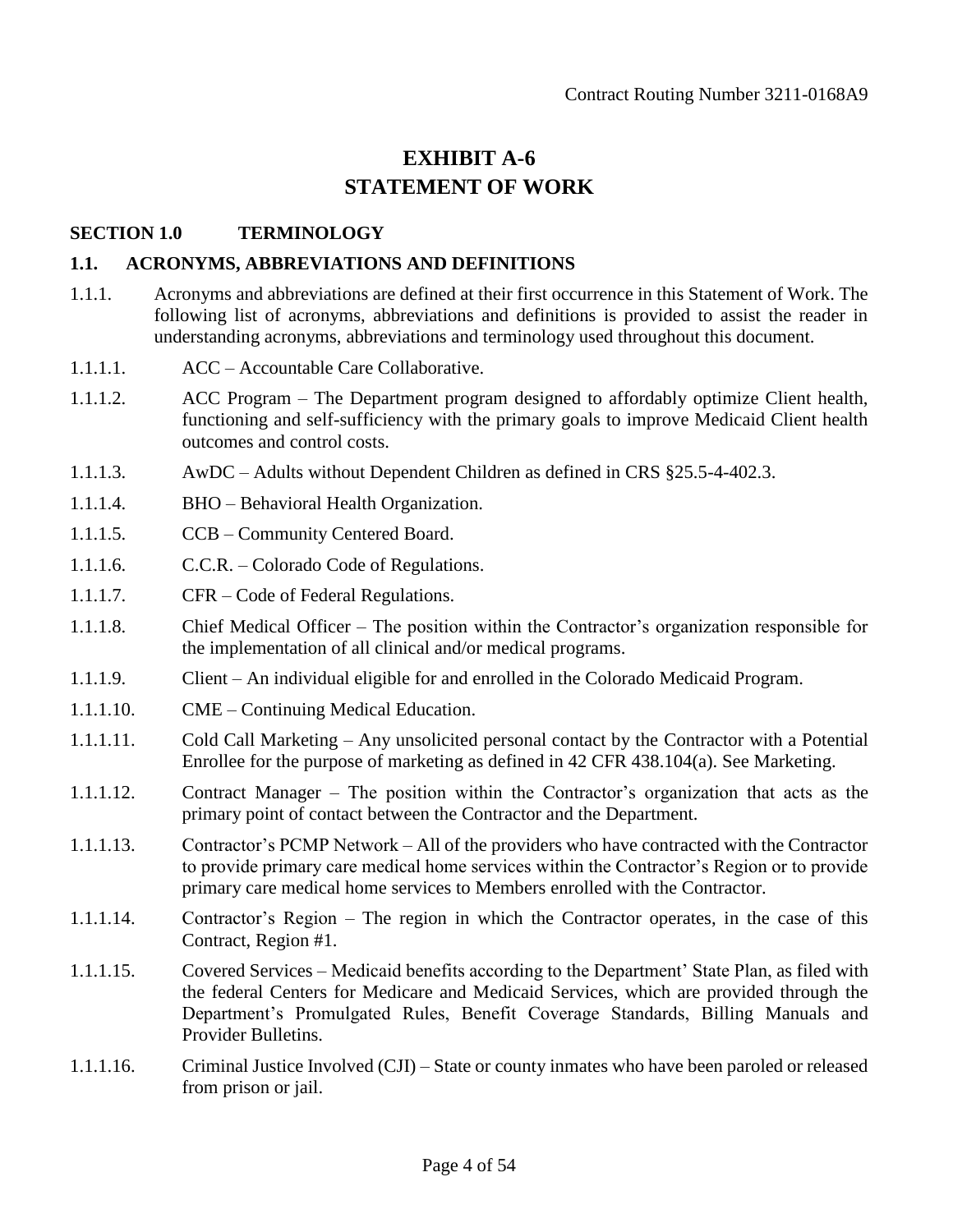- 1.1.1.17. CRS Colorado Revised Statutes.
- 1.1.1.18. Enrollee Any individual Client who is enrolled in the ACC Program with the Contractor or another RCCO.
- 1.1.1.19. EPSDT Early Periodic Screening, Diagnosis and Treatment.
- 1.1.1.20. Essential Community Provider A provider defined under CRS §25.5-5-403.
- 1.1.1.21. Expansion Adults Adults who are newly eligible for and enrolled in Medicaid due to expanded Medicaid eligibility limits allowed by the Affordable Care Act (ACA).
- 1.1.1.22. Expansion Phase The period of time from the end of the Initial Phase until termination of the Contract.
- 1.1.1.23. FBMME Full Benefit Medicare-Medicaid Enrollee.
- 1.1.1.24. Federally Qualified Health Center A provider defined under 10 C.C.R. 2505-10 §8.700.1.
- 1.1.1.25. FFS Fee For Service.
- 1.1.1.26. Financial Manager The position within the Contractor's organization that is responsible for the implementation and oversight of all of the Contractor's financial operations.
- 1.1.1.27. FQHC Federally Qualified Health Center.
- 1.1.1.28. Go-Live Date June 1, 2011, or the date, upon which the Department gives approval for the Contractor to begin the Initial Phase, whichever is later.
- 1.1.1.29. Informal Network The non-contractual or contractual relationships with Providers, other than PCMPs, designed to meet Member's needs.
- 1.1.1.30. Initial Phase The period of time from the Go-Live Date until June 30, 2012 or until the Contractor is authorized by the Department to enter the Expansion Phase, whichever is later.
- 1.1.1.31. Key Personnel The individuals fulfilling the positions of Contract Manager, Financial Manager or Chief Medical Officer.
- 1.1.1.32. LTSS Long-term Services and Supports.
- 1.1.1.33. MAGI Adults Adults who are eligible for the Colorado Medical Assistance Program as described in CRS 25.5-4-402.3(4)(b)(IV)(c).
- 1.1.1.34. Marketing Any communication, from the Contractor , to a Client who is not enrolled with the Contractor, that can reasonably be interpreted as intended to influence the Client to enroll in the Contractor's Medicaid product, or either to not enroll in, or to disenroll from another contractor's Medicaid product.
- 1.1.1.35. Marketing Materials Materials that are produced in any medium, by or on behalf of the Contractor that can reasonably be interpreted as intended to market to potential enrollees.
- 1.1.1.36. Medical Home An approach to providing comprehensive primary-care that facilitates partnerships between individual patients, their providers, and, where appropriate, the patient's family, that meets the requirements described in **Exhibit B**, PCMP Requirements.
- 1.1.1.37. Member Any individual Client who is enrolled with the Contractor or another RCCO.
- 1.1.1.38. Member Dismissal Termination of a Member's primary care relationship with a contracted Primary Care Medical Provider.
- 1.1.1.39. MMIS the Colorado Medicaid Management Information System.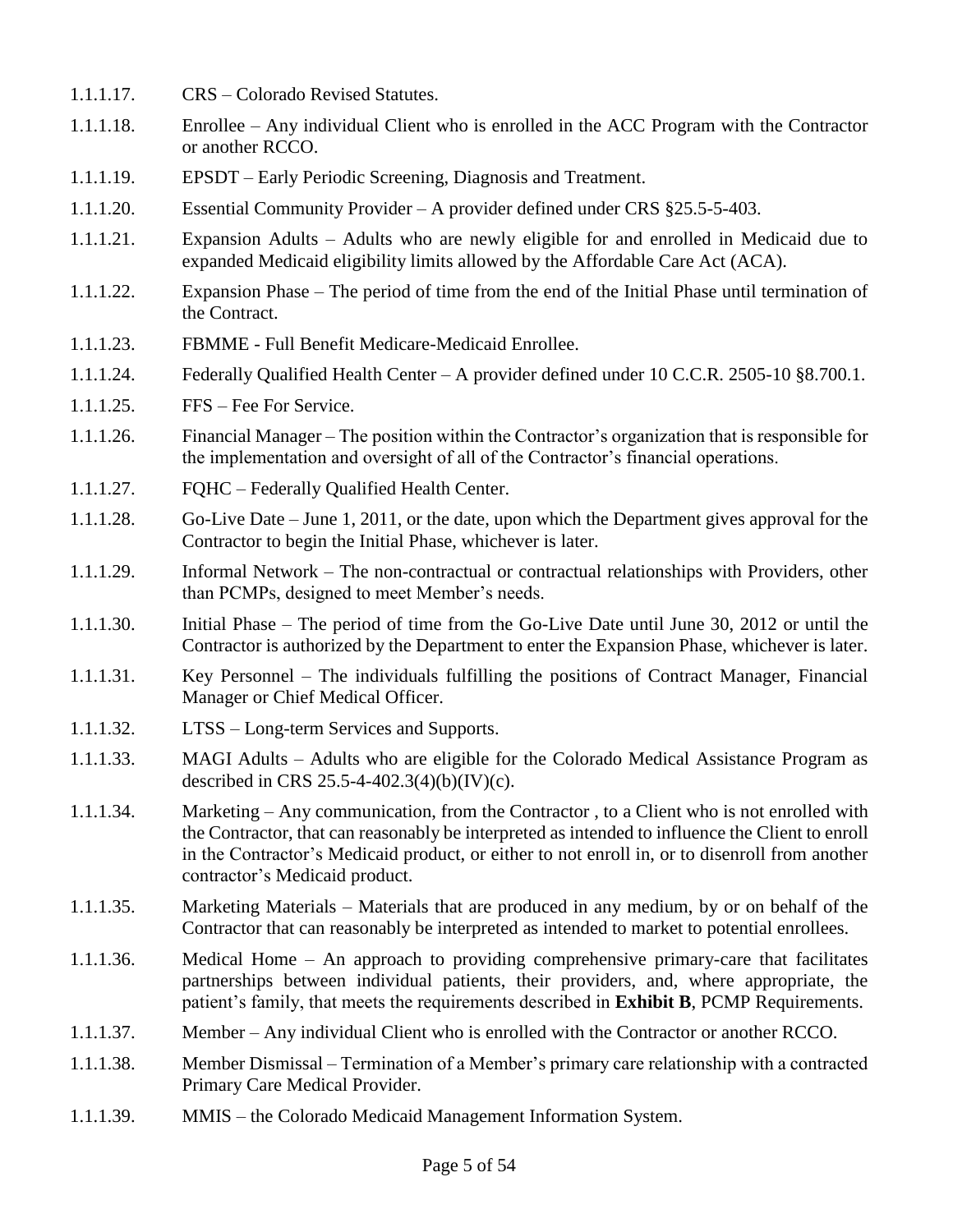- 1.1.1.40. PCCM Primary Care Case Manager.
- 1.1.1.41. Primary Care Case Manager A physician, a physician group practice, a physician assistant, nurse practitioner, certified nurse-midwife or entity that employs or arranges with providers to furnish primary care case management services or as described 42 CFR 438.2.
- 1.1.1.42. Primary Care Medical Provider A primary care provider who serves as a Medical Home for Members. A PCMP may be a FQHC, RHC, clinic or other group practice that provides the majority of a Member's comprehensive primary, preventive and sick care. A PCMP may also be individual or pods of PCMPs that are physicians, advanced practice nurses or physician assistants with a focus on primary care, general practice, internal medicine, pediatrics, geriatrics or obstetrics and gynecology.
- 1.1.1.43. PCMP Primary Care Medical Provider.
- 1.1.1.44. PIP Performance Improvement Plan.
- 1.1.1.45. PMPM Per Member Per Month.
- 1.1.1.46. Potential Enrollee A Client who is eligible for enrollment into the ACC Program with the Contractor or another RCCO.
- 1.1.1.47. RCCO Regional Care Collaborative Organization.
- 1.1.1.48. Region A geographical area containing specific counties, within the State of Colorado, that is served by a RCCO.
- 1.1.1.49. Region #1 The geographical area encompassing Archuleta, Delta, Delores, Eagle, Garfield, Grand, Gunnison, Hinsdale, Jackson, La Plata, Larimer, Mesa, Moffat, Montezuma, Montrose, Ouray, Pitkin, Rio Blanco, Routt, San Juan, San Miguel and Summit Counties.
- 1.1.1.50. Regional Care Collaborative Organization One of seven (7) regional entities contracted with the Department to support the ACC Program by improving the health outcomes for Members and controlling the cost of care.
- 1.1.1.51. RHC Rural Health Clinic.
- 1.1.1.52. Rural Health Clinic A provider or practice as defined in 10 C.C.R. 2505-10 §8.740.
- 1.1.1.53. SDAC Statewide Data Analytics Contractor.
- 1.1.1.54. SEP Single Entry Point Agency.
- 1.1.1.55. Start-Up Phase The period of time from the Contract's Effective Date until the Go-Live Date.
- 1.1.1.56. STD Sexually Transmitted Disease

### **SECTION 2.0 REGION AND PERSONNEL**

#### **2.1. REGION**

2.1.1. The Contractor shall be the RCCO for Region #1 and shall be a Primary Care Case Manager (PCCM), as defined in 42 CFR §438.2, for Members enrolled with the Contractor. Region #1 includes Archuleta, Delta, Delores, Eagle, Garfield, Grand, Gunnison, Hinsdale, Jackson, La Plata, Larimer, Mesa, Moffat, Montezuma, Montrose, Ouray, Pitkin, Rio Blanco, Routt, San Juan, San Miguel and Summit Counties.

### **2.2. PERSONNEL**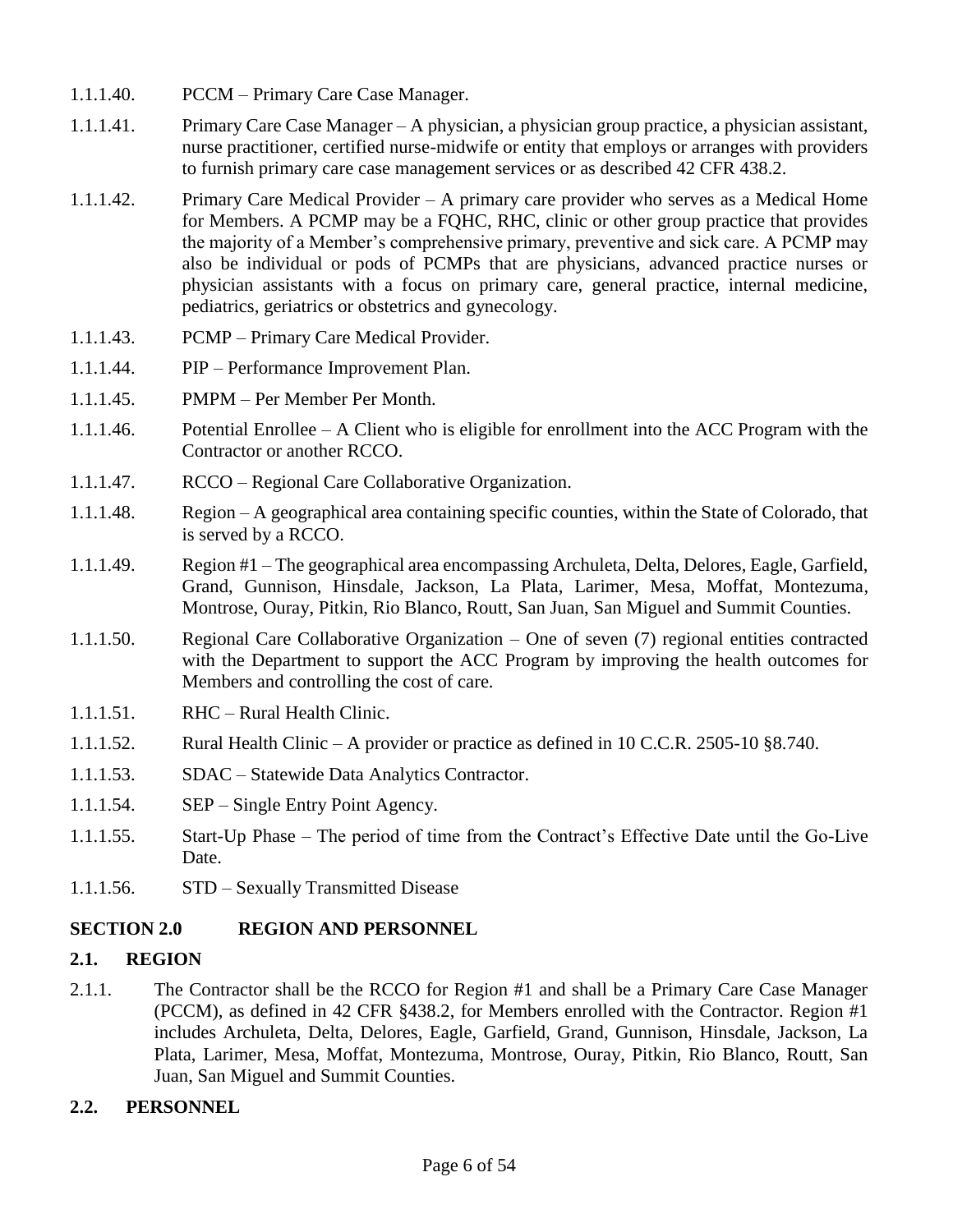- 2.2.1. The Contractor shall possess the corporate resources and structure necessary to perform its responsibilities under the Contract and successfully implement and operate the Accountable Care Collaborative (ACC) Program in the Contractor's Region.
- 2.2.2. The Contractor shall provide the following positions, defined as Key Personnel, in relation to the Contract:
- 2.2.2.1. Contract Manager
- 2.2.2.1.1. The Contract Manager shall be the Department's primary point of contact for contract and performance issues and responsibilities.
- 2.2.2.1.2. All communication between the Department and the Contractor shall be facilitated by the Contract Manager.
- 2.2.2.1.3. The Contract Manager shall ensure that all contract obligations are in compliance with all state and federal laws, regulations policies and procedures and with the requirements of the Contract.
- 2.2.2.2. Financial Manager
- 2.2.2.2.1. The Financial Manager shall be responsible for the implementation and oversight of the budget, accounting systems and all other financial operations of the Contractor.
- 2.2.2.2.2. The Financial Manager shall ensure that all financial operations of the Contractor are in compliance with all state and federal laws, regulations policies and procedures and with the requirements of the Contract.
- 2.2.2.3. Chief Medical Officer
- 2.2.2.3.1. The Chief Medical Officer shall be a physician licensed by the State of Colorado and certified by the Colorado Board of Medical Examiners.
- 2.2.2.3.2. The Chief Medical Officer shall be responsible for the implementation of all clinical and/or medical programs implemented by the Contractor.
- 2.2.2.3.3. The Chief Medical Officer shall ensure that all clinical and/or medical programs implemented by the Contractor are implemented and operated in compliance with all state and federal laws, regulations policies and procedures and with the requirements of the Contract.
- 2.2.3. Each Key Personnel position shall be filled by separate and distinct individuals. No individual shall be allowed to fulfill multiple Key Personnel positions simultaneously.
- 2.2.4. The Contract Manager shall perform their responsibilities out of an office that is either located within the Contractor's Region or located in the Denver metro area.
- 2.2.5. Other Staff Functions
- 2.2.5.1. The Contractor shall provide staff necessary to ensure that the following functions are performed, in addition to those of the Key Personnel:
- 2.2.5.1.1. Outcomes and Performance Improvement Management, including overseeing Member and administrative outcomes, coordinating quality improvement activities across the Contractor's Region, benchmarking performance against other Regional Care Collaborative Organizations (RCCOs), ensuring alignment with federal and state guidelines, and setting internal performance goals and objectives.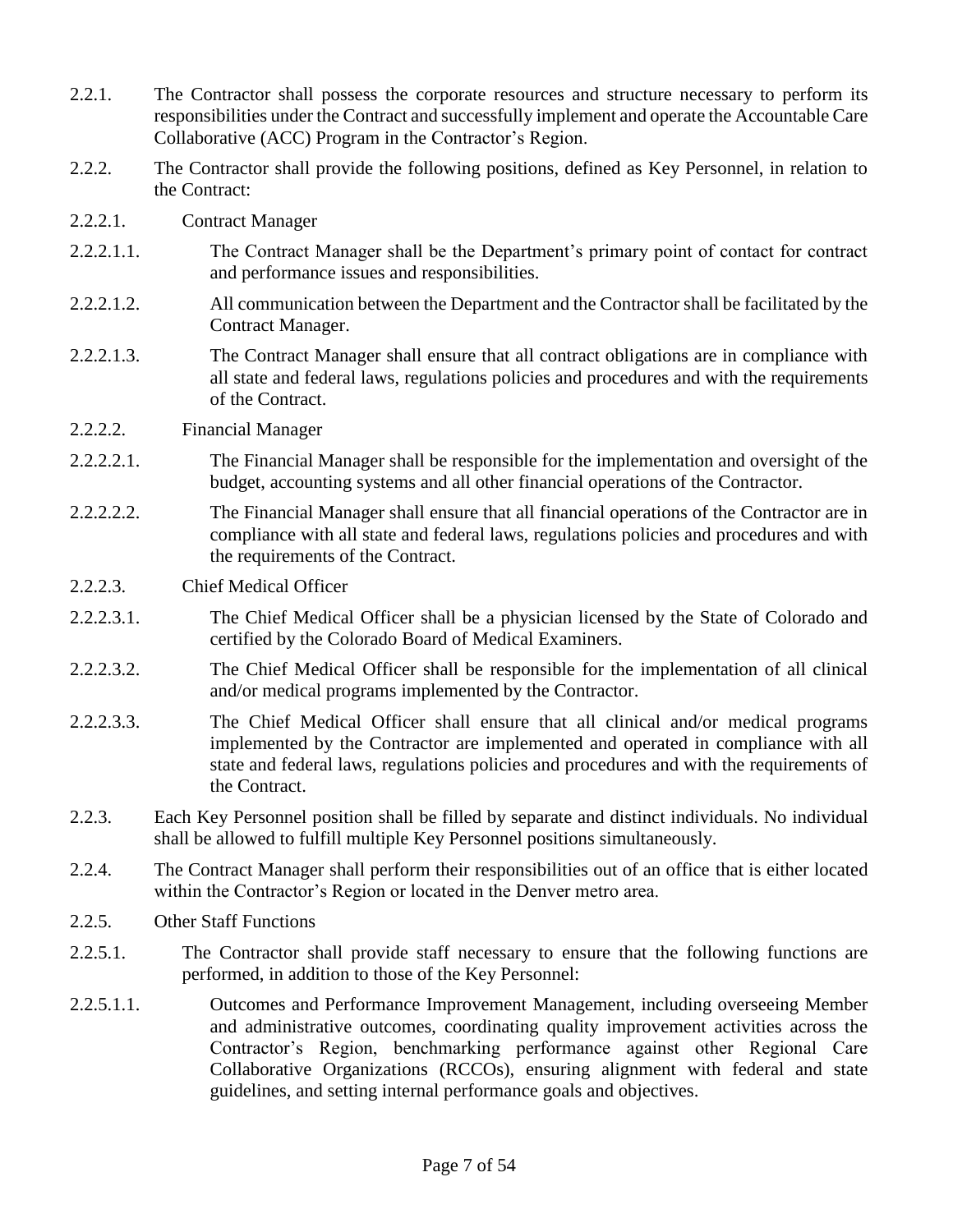- 2.2.5.1.2. Medical Management and Care Coordination Activities, including overseeing medical management and care coordination activities to assist providers and Members in rendering and accessing necessary and appropriate services and resources.
- 2.2.5.1.3. Communications Management, including organizing, developing, modifying and disseminating information, by way of written material and forums, to providers and Members.
- 2.2.5.1.4. Provider Relations and Network Management, including establishing agreements with Primary Care Medical Providers (PCMPs), establishing all other formal and informal relationships with providers, provider education, data-sharing, and addressing providers' questions and concerns.
- 2.2.6. The Contractor shall maintain an office in the Contractor's Region and shall make Key Personnel, and other personnel requested by the Department, available for meetings in locations within the State of Colorado, at the Department's request.
- 2.2.7. The Contractor shall provide the Department with an organizational chart listing all positions within the Contractor's organization that are responsible for the performance of any activity related to the Contract, their hierarchy and reporting structure and the names of the individuals fulfilling each position, within thirty (30) days of the Contract's Effective Date. The organizational chart shall contain accurate and up-to-date telephone numbers and email addresses for each individual listed.
- 2.2.7.1. DELIVERABLE: Organizational Chart.
- 2.2.7.2. DUE: Thirty (30) days from the Contract's Effective Date.
- 2.2.8. Contractor shall provide the Department with the opportunity to approve new Key Personnel working on the Contract. Any new Key Personnel shall have, at a minimum, the same qualifications as the individual previously fulfilling that position. The Contractor shall deliver an updated Organizational Chart within five (5) days of any change in Key Personnel or request from the Department for an updated Organizational Chart. The Contractor shall deliver to the Department an interim plan for fulfilling any vacant position's responsibilities and the plan for filling the vacancy.
- 2.2.8.1. DELIVERABLE: Updated Organizational Chart.
- 2.2.8.2. DUE: Five (5) days from any change in Key Personnel of from the Department's request for an updated Organizational Chart.
- 2.2.9. The Contractor shall appoint any new Key Personnel only after a candidate has been approved by the Department to fill a vacancy.
- 2.2.10. The Department may request the removal from work on the Contract of employees or agents of the Contractor whom the Department justifies as being incompetent, careless, insubordinate, unsuitable or otherwise unacceptable, or who's continued employment on the Contract the Department deems to be contrary to the public interest or not in the best interest of the Department. For any requested removal of Key Personnel, the Department shall provide written notice to Contractor identifying each element of dissatisfaction with each Key Personnel, and Contractor shall have ten (10) business days from receipt of such written notice to provide the Department with a written action plan to remedy each stated point of dissatisfaction. Contractor's written action plan may or may not include the removal of Key Personnel from work on the Contract.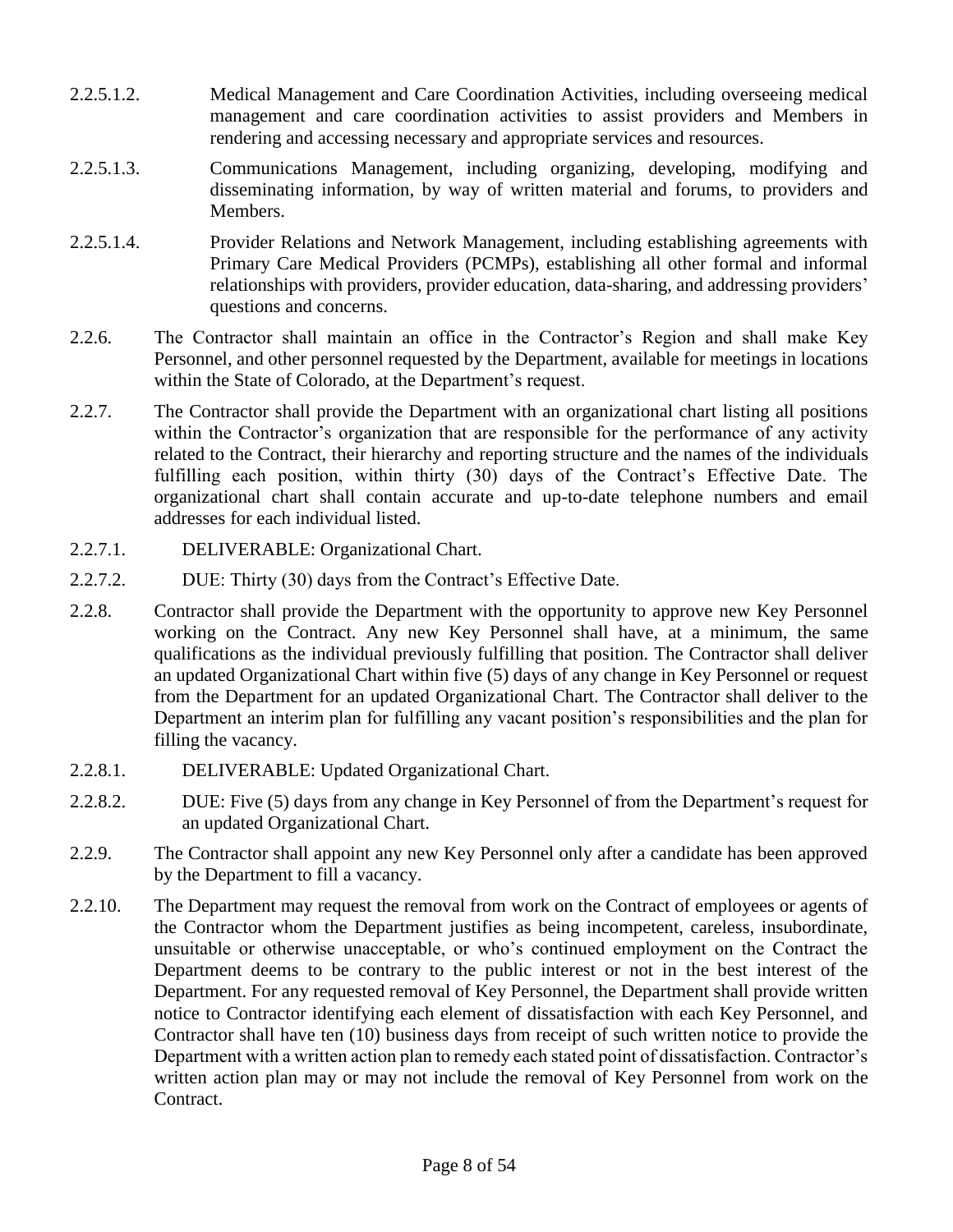#### **SECTION 3.0 MEMBERSHIP, ENROLLMENT AND CLIENT CONTACT**

## **3.1. MEMBERSHIP AND ENROLLMENT**

- 3.1.1. Enrollment and PCMP Selection
- 3.1.1.1. The Department will enroll Clients with the Contractor based on the Department's enrollment and reenrollment procedures. Eligible Clients will be passively enrolled into the ACC Program. Clients are notified of the Department's intent to enroll them into the program at least thirty (30) days before they are enrolled. The Department's enrollment broker sends the Client a letter notifying them of the Department's intent to enroll them into the program and instructions for disenrolling from the ACC Program within the first ninety (90) days of the Client's enrollment.
- 3.1.1.2. The Contractor shall accept all Clients, that the Department enrolls, that are eligible for enrollment. The Contractor shall accept individuals eligible for enrollment in the ACC Program in the order in which they are passively enrolled or apply without restriction. The Department may enroll any Client who is included in any of the eligibility categories shown in **Exhibit D**, Eligible Member Categories.
- 3.1.1.3. Each Member shall have the option to select a PCMP to provide comprehensive primarycare to the Member and a majority of all of the Member's medical care. If a Member has not selected a PCMP prior to the Member's enrollment, the Contractor shall attempt to contact the Member and assist the Member in selecting a PCMP. The Contractor shall make a minimum of two attempts to contact the Member, using different methods, if needed. The Contractor shall, on at least a quarterly basis, identify and implement strategies to reach Members whose phone or address information is incorrect. Once the Contractor has contacted the Member, it shall provide the Member with contact information for available PCMPs who are enrolling new Members in the Member's Region and assist the Member in selecting a PCMP. The Contractor may act as a liaison between the Member and any PCMP the Member wishes to select. The Contractor shall document all attempts at contacting Members who have not selected a PCMP and the results of each attempt. The Contractor shall maintain a record of all attempts made to contact a Member.
- 3.1.1.3.1. The Department shall provide the Contractor with a Member eligibility report and a Member eligibility change report, on a monthly basis. The Member eligibility report shall contain the PCMP selected by each Member in the Contractor's Region and the applicable demographics for each Member. The Member change report shall show any additions, deletions or changes to the existing PCMP selection records.
- 3.1.1.3.2. The Contractor shall provide the results of the attempts to contact Members who have not selected a PCMP during the calendar quarter in the Stakeholder Report. The report shall also contain a plan for the following calendar quarter regarding Member contact and how the Contractor will resolve any deficiencies identified during the prior quarter.
- 3.1.1.4. Members have the option to select PCMP or receive care within a Region other than the one in which they reside. In the event that a Member within Contractor's Region selects a PCMP or selects to receive care within another RCCO's Region, the Contractor shall coordinate with the other RCCO to ensure that the Member's quality, quantity and timeliness of care are not affected by the Member's choice.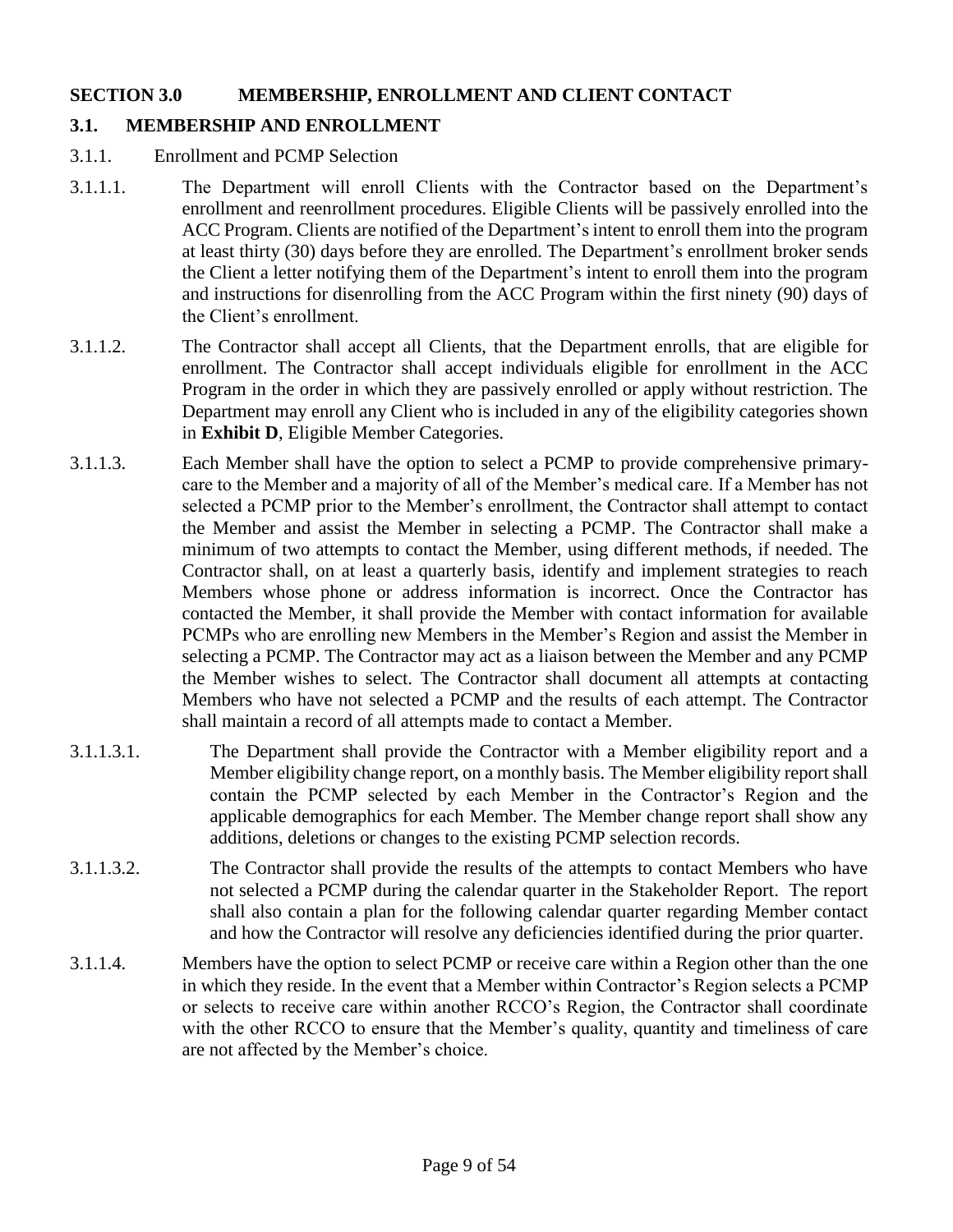- 3.1.1.4.1. The Department and Contractor shall work together to implement a report that will alert the Contractor when a Member in the Contractor's Region selects a PCMP in another Region so that the Contractor may coordinate with that other Region's RCCO.
- 3.1.1.5. The Contractor shall coordinate with any other RCCO, in the event that a Member residing within the other RCCO's Region selects a PCMP or selects to receive care within the Contractor's Region, to ensure that the Member's quality, quantity and timeliness of care are not affected by the Member's choice.
- 3.1.1.6. The Contractor shall only accept Members who reside within their Region and who reside sufficiently near the office of a PCMP in the Contractor's network for the Member to reach that PCMP within a reasonable time and using available and affordable modes of transportation.
- 3.1.1.7. The Contractor shall not discriminate against individuals eligible to enroll in the ACC Program on the basis of race, color or national origin, and shall not use any policy or practice that has the effect of discriminating on the basis of race, color or national origin.
- 3.1.1.8. The Contractor shall not discriminate against individuals eligible to enroll in the ACC Program on the basis of Member health status or need for health care services.
- 3.1.1.9. The Department will provide the Contractor with the following reports, from the Colorado MMIS Medicaid Management Information System (MMIS), for the Contractor to verify Member eligibility and enrollment:
- 3.1.1.9.1. Daily Disenrollment.
- 3.1.1.9.2. Monthly Enrollment Change.
- 3.1.1.9.3. Monthly Report of All Enrollees.
- 3.1.1.9.4. Daily New Enrollees.
- 3.1.1.9.5. Monthly Disenrollments.
- 3.1.1.9.6. Monthly New Enrollees.
- 3.1.1.9.7. X12 transaction reports, including:
- 3.1.1.9.7.1. Client Capitations.
- 3.1.1.9.7.2. Benefit Enrollment and Maintenance.
- 3.1.1.9.7.3. Eligibility Response.
- 3.1.1.9.7.4. Acknowledgment of a sent transaction.
- 3.1.1.9.8. Managed Care Transaction Report.
- 3.1.1.9.9. Monthly ACC Roster Report.
- 3.1.2. Disenrollment
- 3.1.2.1. Contractor may only request disenrollment of a Member from the ACC Program for cause. The Department shall review the Contractor's requests for disenrollment and may grant or reject the Contractor's request at its discretion. A disenrollment for cause may only occur under the following circumstances:
- 3.1.2.1.1. The Member moves out of the Contractor's Region.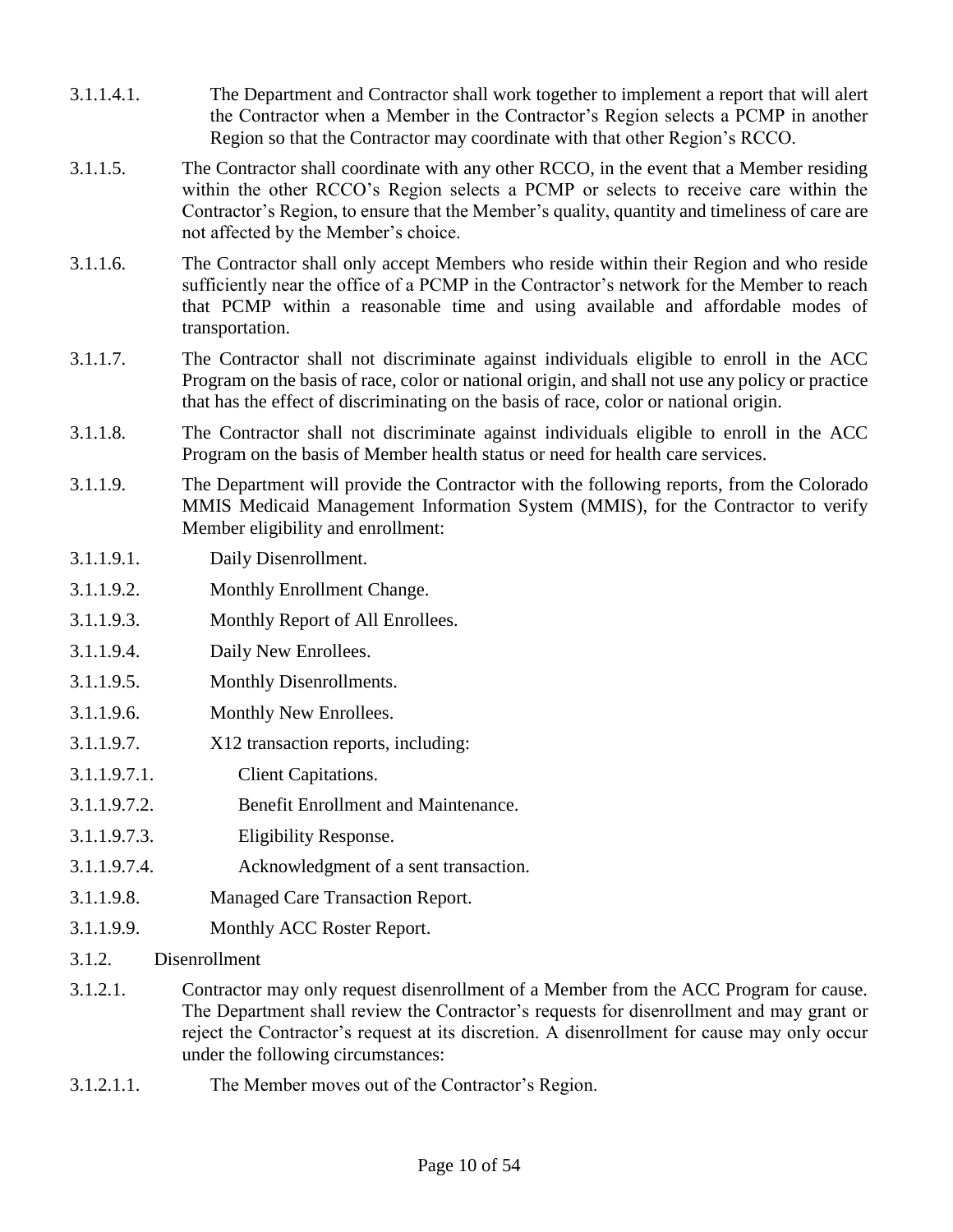- 3.1.2.1.2. The Contractor's plan does not, because of moral or religious reasons, cover the service the Member seeks.
- 3.1.2.1.3. The Member needs related services to be performed at the same time, not all related services are available within the network and the Member's PCMP or another provider determines that receiving the services separately would subject the Member to unnecessary risk.
- 3.1.2.1.4. Other reasons, including but not limited to, poor quality of care, lack of access to services covered under the Contract or lack of access to providers experienced in dealing with the Member's health care needs.
- 3.1.2.1.5. Abuse or intentional misconduct consisting of any of the following:
- 3.1.2.1.5.1. Behavior of the Member that is disruptive or abusive to the extent that the Contractor's ability to furnish services to either the Member or other Members is impaired.
- 3.1.2.1.5.2. A documented, ongoing pattern of failure on the part of the Member to keep scheduled appointments or meet any other Member responsibilities.
- 3.1.2.1.5.3. Behavior of the Member that poses a physical threat to the provider, to other provider, Contractor or PCMP staff or to other Members.
- 3.1.2.1.5.4. The Contractor shall provide one oral warning to any Member exhibiting abusive behavior or intentional misconduct, stating that continuation of the behavior or misconduct will result in a request for disenrollment. If the Member continues the behavior or misconduct after the oral warning, the Contractor shall send a written warning that the continuation of the behavior or misconduct will result in disenrollment from the Contractor's plan. The Contractor shall send a copy of the written warning and a written report of its investigation into the behavior to the Department no less than thirty (30) days prior to the disenrollment. If the Member's behavior or misconduct poses an imminent threat to the provider, to other provider, Contractor or PCMP staff or to other Members, the Contractor may request an expedited disenrollment after it has provided the Member exhibiting the behavior or misconduct an oral warning.
- 3.1.2.1.5.4.1. DELIVERABLE: Written warning and written report of abusive behavior or intentional misconduct.
- 3.1.2.1.5.4.2. DUE: No less than thirty (30) days prior to disenrollment unless the Department approves expedited disenrollment.
- 3.1.2.1.6. The Member commits fraud or knowingly furnishes incorrect or incomplete information on applications, questionnaires, forms or statements submitted to the Contractor as part of the Member's enrollment in the Contractor's plan.
- 3.1.2.1.7. Any other reason determined to be acceptable by the Department.
- 3.1.2.2. Disenrollment for cause shall not include disenrollment because of:
- 3.1.2.2.1. Adverse changes in the Member's health status.
- 3.1.2.2.2. Change in the Member's utilization of medical services.
- 3.1.2.2.3. The Member's diminished mental capacity.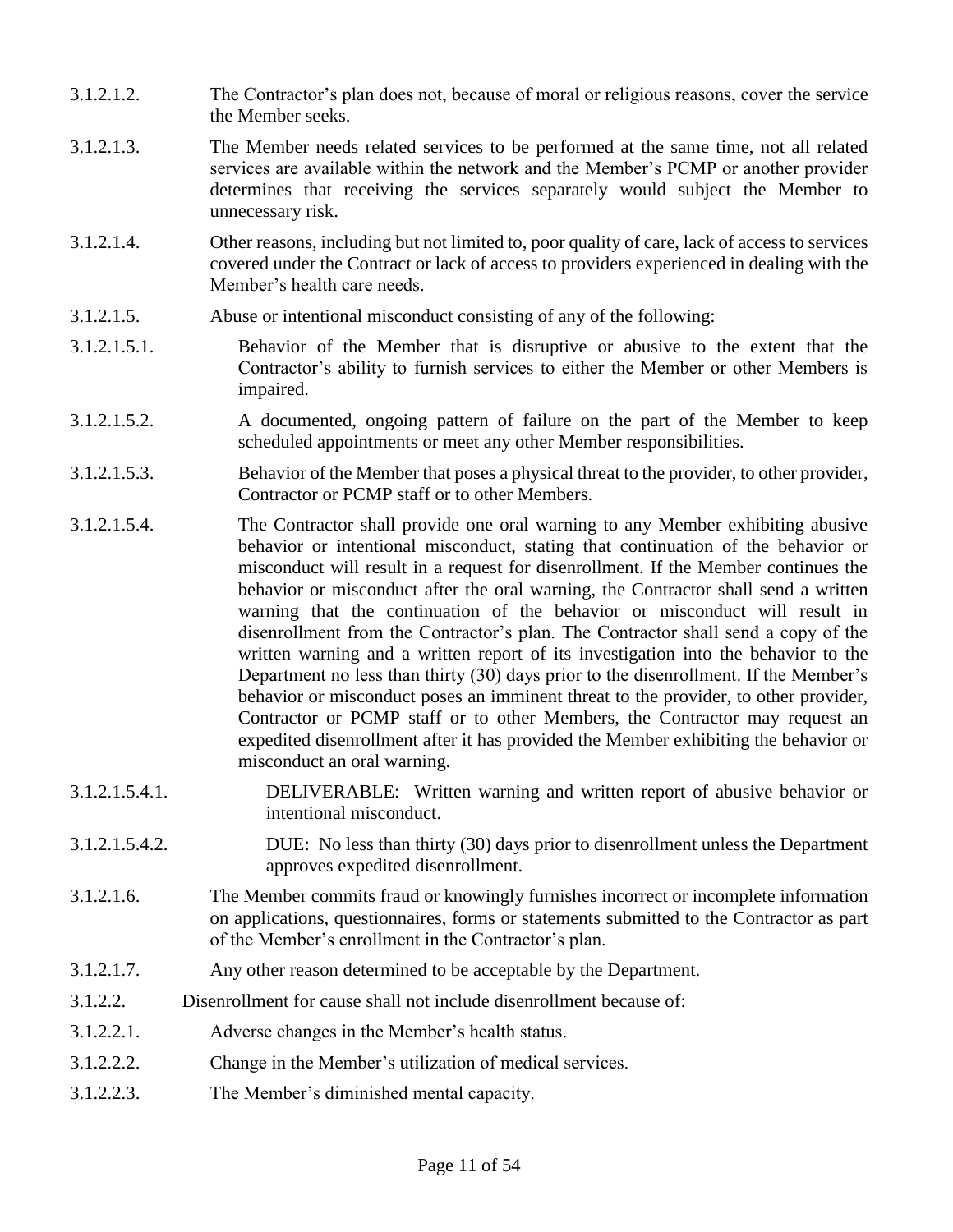- 3.1.2.2.4. Any behavior of the Member resulting from the Member's special needs, as determined by the Department, unless those behaviors seriously impair the Contractor's ability to furnish services to that Member or other Members.
- 3.1.2.2.5. Receipt of Medicare coverage at any time following the end of the Initial Phase.
- 3.1.2.3. The Department may select to disenroll any Member at the Department's sole discretion. If the Department selects to disenroll a Member, the Department may reenroll that same Member with the Contractor at any time or with any other RCCO if the Member now resides within that other RCCO's Region.
- 3.1.2.4. The Department may disenroll any Member, who requests disenrollment, in its sole discretion.
- 3.1.2.5. The Department may disenroll a Member from the ACC Program upon that Member's request. A Member may request disenrollment, and the Department may grant the Member's request:
- 3.1.2.5.1. For cause, at any time. A disenrollment for cause may occur under the following circumstances:
- 3.1.2.5.1.1. The Member moves out of the Contractor's service area.
- 3.1.2.5.1.2. The Contractor does not, because of moral or religious objections, cover the service the Member needs.
- 3.1.2.5.1.3. The Member needs related services (for example, a caesarean section and a tubal ligation) to be performed at the same time, not all related services are available within the network and the Member's PCMP or another physician determines that receiving the services separately would subject the Member to unnecessary risk.
- 3.1.2.5.1.4. Administrative error on the part of the Department or its designee or the Contractor including, but not limited to, system error.
- 3.1.2.5.1.5. Poor quality of care, as documented by the Department.
- 3.1.2.5.1.6. Lack of access to covered services, as documented by the Department.
- 3.1.2.5.1.7. Lack of access to Providers experienced in dealing with the Member's health care needs.
- 3.1.2.5.2. Without cause, at any time during the ninety (90) days following the date of the Member's initial enrollment with the Contractor.
- 3.1.2.5.2.1. A Member may request disenrollment, without cause, at least once every twelve (12) months after the first ninety (90) day period.
- 3.1.2.5.2.2. A Member may request disenrollment, without cause, upon automatic reenrollment under 42 CFR 438.56(g), if the temporary loss of Medicaid eligibility has caused the recipient to miss the annual disenrollment opportunity.
- 3.1.2.6. The Department may reenroll with the Contractor any Member who was disenrolled solely because the Member lost eligibility for Medicaid benefits and the loss was for a period of sixty (60) days or less.
- 3.1.2.7. The Contractor shall not discriminate against individuals eligible to re-enroll in the ACC Program on the basis of Member health status or need for health care services.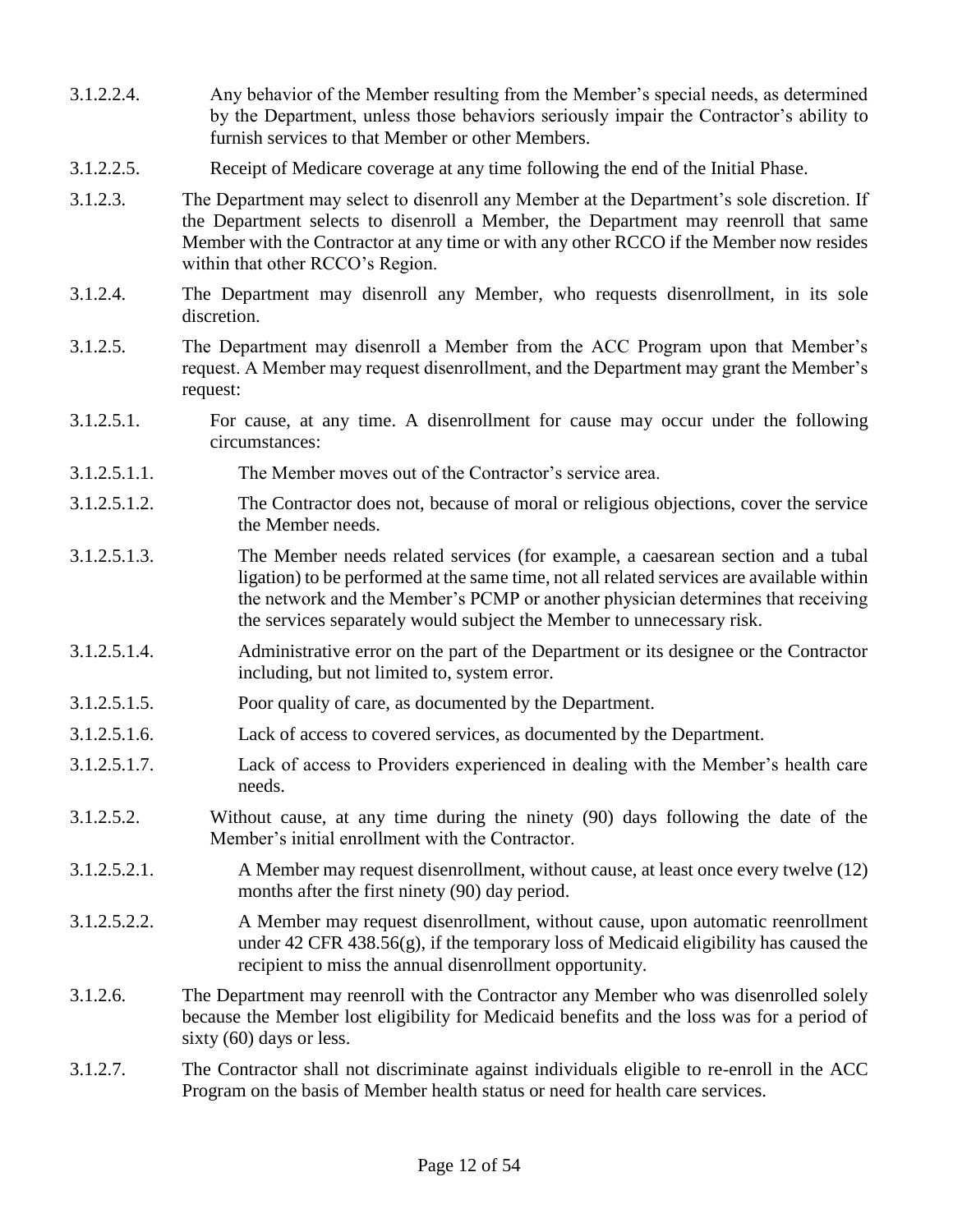- 3.1.2.8. In the event that the Department grants a request for disenrollment, either from the Contractor or from a Member, the effective date of that disenrollment shall be no later than the first day of the second month following the month in which the Member or Contractor files the request. If the Department fails to either approve or deny the request in this timeframe, the request shall be considered approved.
- 3.1.2.9. The Contractor shall have written policies that comply with the requirements of **Exhibit C**, Member Rights and Protections.
- 3.1.2.10. The Contractor shall ensure and document that PCMPs are in compliance with federal regulations regarding Member Dismissal. The Contractor shall only submit Member Dismissal requests that meet federal guidelines for Member Dismissal to the Department.
- 3.1.2.10.1. When requesting that a Member be dismissed from a PCMP the Contractor shall submit this compliance documentation to the Department. The request and documentation shall be submitted to the Department no later than the  $10<sup>th</sup>$  day of each month.
- 3.1.2.10.2. The Department will process dismissals on the  $10<sup>th</sup>$  day of each month; or the first Business Day following the  $10<sup>th</sup>$  day, if the  $10<sup>th</sup>$  falls on a weekend or holiday. Any request for a Member Dismissal received after the 10<sup>th</sup> will be processed in the following month.

### **3.2. CLIENT CONTACT RESPONSIBILITIES**

- 3.2.1. All materials that the Contractor creates for distribution to any Client or Member shall be culturally and linguistically appropriate to the recipient.
- 3.2.1.1. All materials shall be written in English and Spanish, or any other prevalent language, as directed by the Department or as required by 42 CFR 438. The Contractor shall notify all Members and potential Members of the availability of alternate formats for the information, as required by 42 CFR 438.10, and how to access such information.
- 3.2.1.2. All materials shall be written in easy to understand language and shall comply with all applicable requirements of 42 CFR 438.10.
- 3.2.1.3. The Contractor shall submit all materials to the Department at least ten (10) Business Days prior to the Contractor printing or disseminating such materials to any Member or Client, unless the Department approves a shorter submission deadline. The Department may review any materials and reserves the right to require changes or redrafting of the document as the Department determines necessary to ensure that the language is easy to understand. The Contractor shall make any required changes to the materials. Once a change is made to the materials, the Contractor shall not use any prior versions of the materials in any distribution to any Client or Member, unless the Department gives express written consent. This submission requirement shall not apply to items that are directed toward and addressed to individual Members.
- 3.2.1.3.1. DELIVERABLE: Updated client materials including changes required by the Department.
- 3.2.1.3.2. DUE: Thirty (30) days from the request by the Department to make a change.
- 3.2.2. The Contractor shall maintain, staff, and publish the number for at least one (1) toll free telephone line that Members may call regarding customer service or care coordination issues.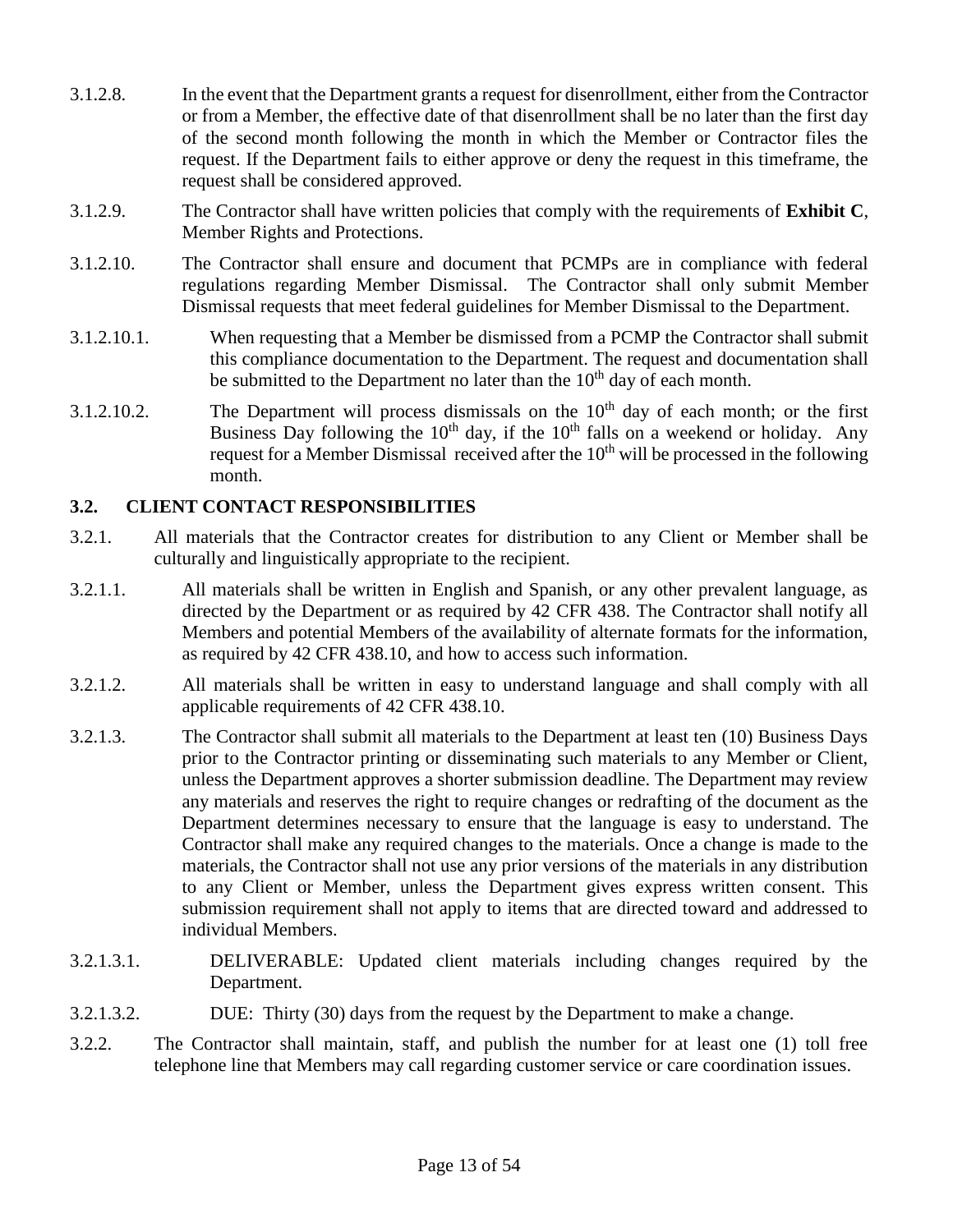- 3.2.2.1. The Contractor shall provide both English- and Spanish-speaking representatives to assist English- and Spanish-speaking Members and Clients, both through telephone conversations and in-person.
- 3.2.2.2. The Contractor shall assist any RCCO member who contacts the Contractor, including RCCO members not in the Contractor's region who need assistance with contacting his/her PCMP and/or RCCO. The Department will provide data to the RCCO on all ACC members for this purpose. If the member does not have a PCMP, the Contractor shall assist the client in identifying a PCMP and making that selection with the enrollment broker.
- 3.2.3. The Contractor shall create the following materials during the Start-Up Phase:
- 3.2.3.1. A section of the Department's ACC Program Member Handbook, that describes the Contractor's roles, responsibilities and functions that support the ACC Program, how to access the Contractor's care coordination services and relevant telephone numbers and website addresses. The information in this section shall be specific to the Contractor's Region.
- 3.2.3.1.1. DELIVERABLES: ACC Program Member Handbook section specific to the Contractor's Region.
- 3.2.3.1.2. DUE: Thirty (30) days from the Contract's Effective Date.
- 3.2.3.1.3. DELIVERABLES: Updated Member Handbook section specific to the Contractor's Region whenever significant changes occur.
- 3.2.3.1.4. DUE: Thirty (30) days from when changes take effect.
- 3.2.3.2. A Directory of
- 3.2.3.2.1. DELIVERABLES: PCMP Directory.
- 3.2.3.2.2. DUE: by the Go-Live Date and monthly by the first day of the month, unless extension is allowed by the Department.
- 3.2.4. Marketing
- 3.2.4.1. The Contractor shall not engage in any Marketing Activities, as defined in 42 CFR 438.104, during the Start-Up Phase or the Initial Phase.
- 3.2.4.2. During the Expansion Phase, the Contractor may engage in Marketing Activities at its discretion. The Contractor shall not distribute any marketing materials without the Department's approval.
- 3.2.4.2.1. The Contractor shall submit all materials relating to Marketing Activities to the Department's designee, and allow the Department's Night State Medical Assistance and Services Advisory Council and the Department to review any materials the Contractor proposes to use in relation to its Marketing Activities before distributing any such materials. Based on this review, the Department may require changes to any materials before the Contractor may distribute those materials, or may disallow the use of any specific materials in its sole discretion.
- 3.2.4.2.2. The Contractor shall specify methods of assuring the Department that Marketing, including plans and materials, is accurate and does not mislead, confuse, or defraud the Members or the Department.
- 3.2.4.2.3. The Contractor shall distribute the materials to the entire service area.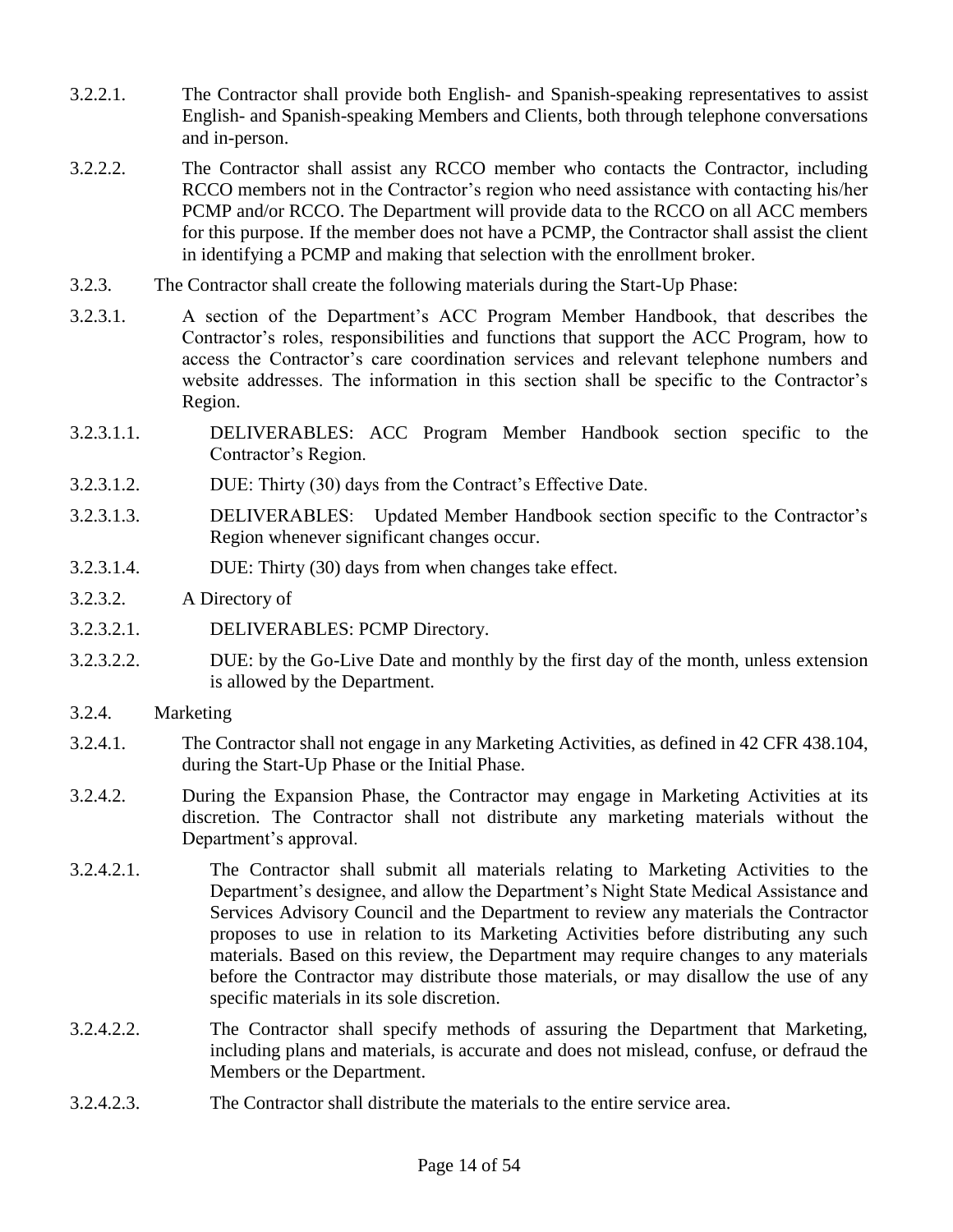- 3.2.4.2.4. The Contractor shall not seek to influence enrollment in conjunction with the sale or offering of any private insurance.
- 3.2.4.2.5. The Contractor and any Subcontractors shall not, directly or indirectly, engage in doorto-door, telephone, or other cold call marketing activities.
- 3.2.4.2.6. Marketing materials shall not contain any assertion or statement, whether written or oral, that the potential Member must enroll with the Contractor to obtain benefits or not to lose benefits.
- 3.2.4.2.7. Marketing Materials shall not contain any assertion or statement, whether written or oral, that the Contractor is endorsed by the Centers for Medicare and Medicaid Services, the Federal or State government or similar entity.
- 3.2.4.3. The Contractor shall only engage in Marketing Activities in compliance with federal and state laws, regulations, policies and procedures.
- 3.2.5. Upon termination of a PCMP's agreement or participation with the Contractor, for any reason, the Contractor shall notify any Member, who has selected that PCMP, of that PCMP's termination, as required in  $42$  CFR  $438.10(f)(5)$ .
- 3.2.5.1. DELIVERABLE: Notice to Members of PCMP termination.
- 3.2.5.2. DUE: Fifteen (15) days from the notice of termination.

#### **SECTION 4.0 NETWORK STRATEGY**

### **4.1. PCMP NETWORK AND NETWORK DEVELOPMENT**

- 4.1.1. The Contractor shall create, administer and maintain a network of PCMPs and other Medicaid providers, building on the current network of Medicaid providers, to serve the needs of its Members.
- 4.1.2. The Contractor shall document its relationship with and requirements for each PCMP in the Contractor's PCMP Network in a written contract with that PCMP.
- 4.1.3. The Contractor shall only enter into written contracts with PCMPs that meet the following criteria:
- 4.1.3.1. The PCMP practice and the individual PCMP are enrolled as a Colorado Medicaid provider.
- 4.1.3.2. The PCMP practice and the individual PCMP, as applicable, are currently licensed by the Colorado Board of Nursing or Board of Medical Examiners to practice medicine in the State of Colorado.
- 4.1.3.3. The individual PCMP shall act as the primary care provider for a Member and is capable of providing a majority of that Member's comprehensive primary, preventative and urgent or sick care.
- 4.1.3.4. The PCMP practice is certified by the Department as a provider in the Medicaid and CHP+ Medical Homes for Children Program or the PCMP practice is a Federally Qualified Health Center, a Rural Health Clinic, clinic or other group practice with a focus on primary care, general practice, internal medicine, pediatrics, geriatrics or obstetrics and gynecology.
- 4.1.3.5. The PCMP meets all additional criteria in **Exhibit B**.
- 4.1.3.6. The Contractor may not prohibit a PCMP from entering into a contract with another RCCO.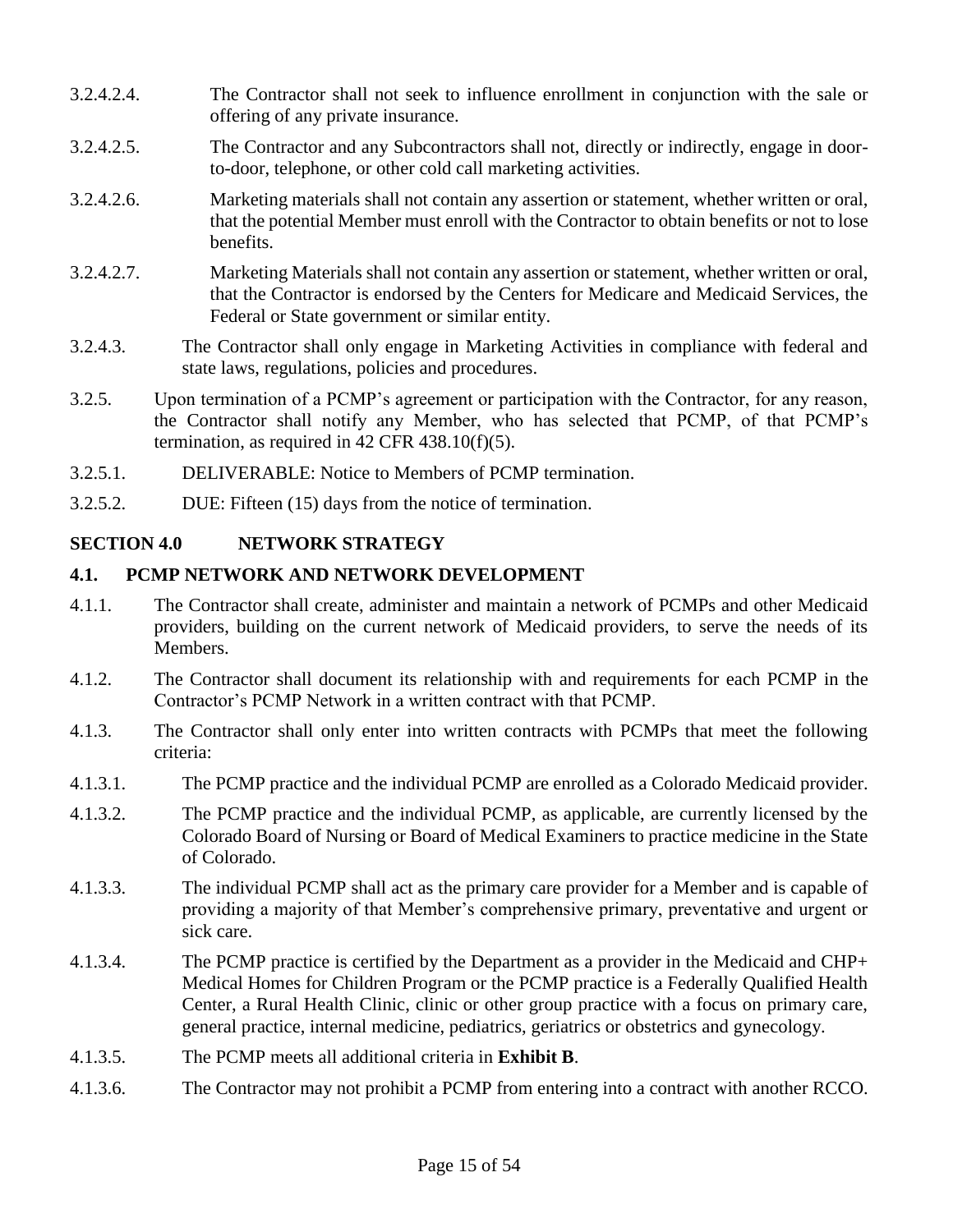- 4.1.4. The Contractor shall ensure that its PCMP network is sufficient to meet the requirements for every Member's Access to Care, to serve all Member's primary care needs and allow for adequate Member freedom of choice amongst PCMPs and providers during the Initial Phase and Expansion Phase.
- 4.1.5. The Contractor's network shall include Essential Community Providers and private for-profit and not-for-profit providers.
- 4.1.6. The Contractor shall ensure that its network includes providers or PCMPs with the interest and expertise in serving the special populations that include, but are not limited to:
- 4.1.6.1. The physically or developmentally disabled.
- 4.1.6.2. Children and foster children.
- 4.1.6.3. Adults and the aged.
- 4.1.6.4. Non-English speakers.
- 4.1.6.5. Members with complex behavioral or physical health needs.
- 4.1.6.6. Members with Human Immunodeficiency Virus (HIV).
- 4.1.6.7. Members who are released from the Colorado Department of Corrections (DOC) or county jail system.
- 4.1.7. The Contractor's network shall provide the Contractor's Members with a meaningful choice in selecting a PCMP.
- 4.1.7.1. If a Member within the Contractor's Region requests a provider that has not entered into an agreement with the Contractor or another RCCO, the Contractor shall make an effort to enroll the provider.
- 4.1.7.1.1. The Contractor shall make an initial contact, through any method allowed by federal statutes, regulations policies or procedures, with the provider to attempt to enroll the provider in the Contractor's network.
- 4.1.7.1.2. If the Contractor is unsuccessful in its initial contact, then the Contractor shall make one (1) follow-up contact to attempt to enroll the provider in the Contractor's network.
- 4.1.8. The Contractor shall reasonably ensure that all providers and PCMPs in its network are aware of the requirement for a clinical referral when a Member receives services from another provider.

### **4.2. ACCESS TO CARE STANDARDS**

- 4.2.1. The Contractor's PCMP Network shall have a sufficient number of PCMPs so that each Member has a PCMP and each Member has their choice of at least two (2) PCMPs within their zip code or within thirty (30) minutes of driving time from their location, whichever area is larger. For rural and frontier areas, the Department may adjust this requirement based on the number and location of available providers.
- 4.2.1.1. In the event that there are less than two (2) medical providers qualified to be a PCMP within the area defined in the prior paragraph for a specific Member, then the requirements of that paragraph shall not apply to that Member.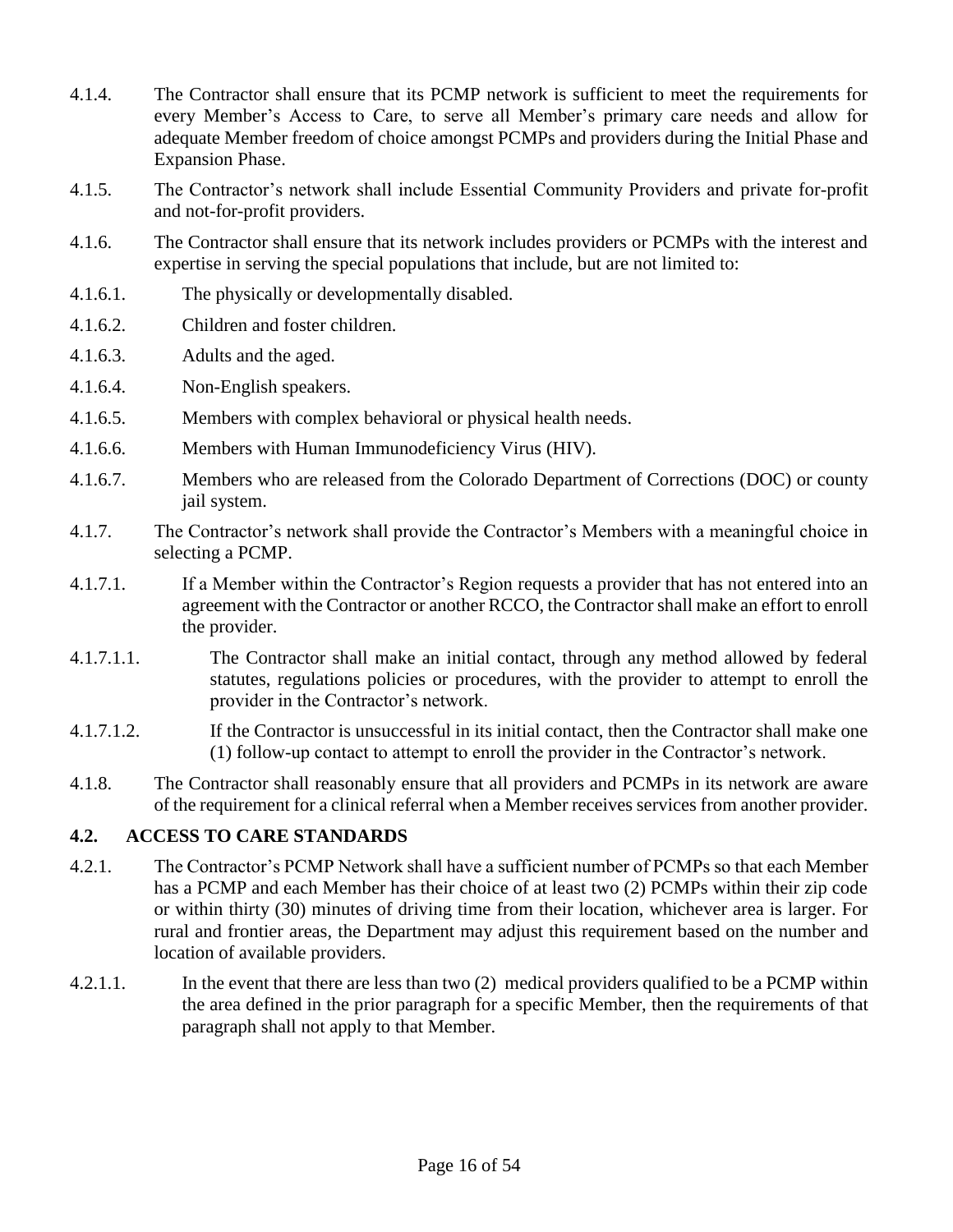- 4.2.1.1.1. During the Initial Phase, the Contractor shall contact all Medicaid participating specialists in the Contractor's Region regarding their Medicaid participation and office location. The Contractor shall update all information regarding these providers based on the results of these contacts.
- 4.2.1.2. The Contractor shall use GeoAccess or a comparable service to measure the distance between the Members and the providers and PCMPs in the Contractor's Region.
- 4.2.2. The Contractor's PCMP Network shall provide for extended hours on evenings and weekends and alternatives for emergency room visits for after-hours urgent care. The Contractor will determine the appropriate requirements for the number of extended hours and weekend availability based on the needs of the Contractor's Region, and submit these requirements to the Department for approval. The Contractor shall assess the needs of the Contractor's Region on a regular basis, no less often than quarterly, and submit a request to the Department to adjust its requirements accordingly.
- 4.2.2.1. At a minimum, the Contractor's PCMP Network shall provide for twenty-four (24) hour a day availability of information, referral and treatment of emergency medical conditions.
- 4.2.3. The Contractor shall have a system to track Member access at the PCMP provider level, including requests for same day care, requests for routine care and how long a Member must wait before an appointment is available. The Contractor shall provide this information in a mutually agreed reporting format and on a mutually agreed schedule.
- 4.2.4. The Contractor's PCMP Network shall be sufficient to ensure that appointments will be available to all Members:
- 4.2.4.1. Within forty-eight (48) hours of a Member's request for urgent care.
- 4.2.4.2. Within ten (10) calendar days of a Member's request for non-urgent, symptomatic care.
- 4.2.4.3. Within forty-five (45) calendar days of a Member's request for non-symptomatic care, unless an appointment is required sooner to ensure the provision of screenings in accordance with the Department's accepted Early Periodic Screening, Diagnosis and Treatment (EPSDT) schedules.
- 4.2.5. The Contractor shall reasonably ensure that Members in the Contractor's Region have access to specialists and other Medicaid providers promptly and without compromising the Member's quality of care or health.
- 4.2.6. The Department shall reimburse any provider for a Member's emergency services as otherwise authorized by Medicaid regardless of whether the provider that furnished the services has a contract with the Contractor.
- 4.2.7. In addition to primary care and other care required by this Contract, the Contractor' shall assist Members in accessing the following services:
- 4.2.7.1. Dental care for children.
- 4.2.7.2. Prenatal and infant care.
- 4.2.7.3. Infant and toddler early intervention services.
- 4.2.7.4. Foster care services.
- 4.2.7.5. Medicaid eligible dental care for adults.

# **4.3. ONGOING NETWORK MANAGEMENT AND REGIONAL STRATEGY**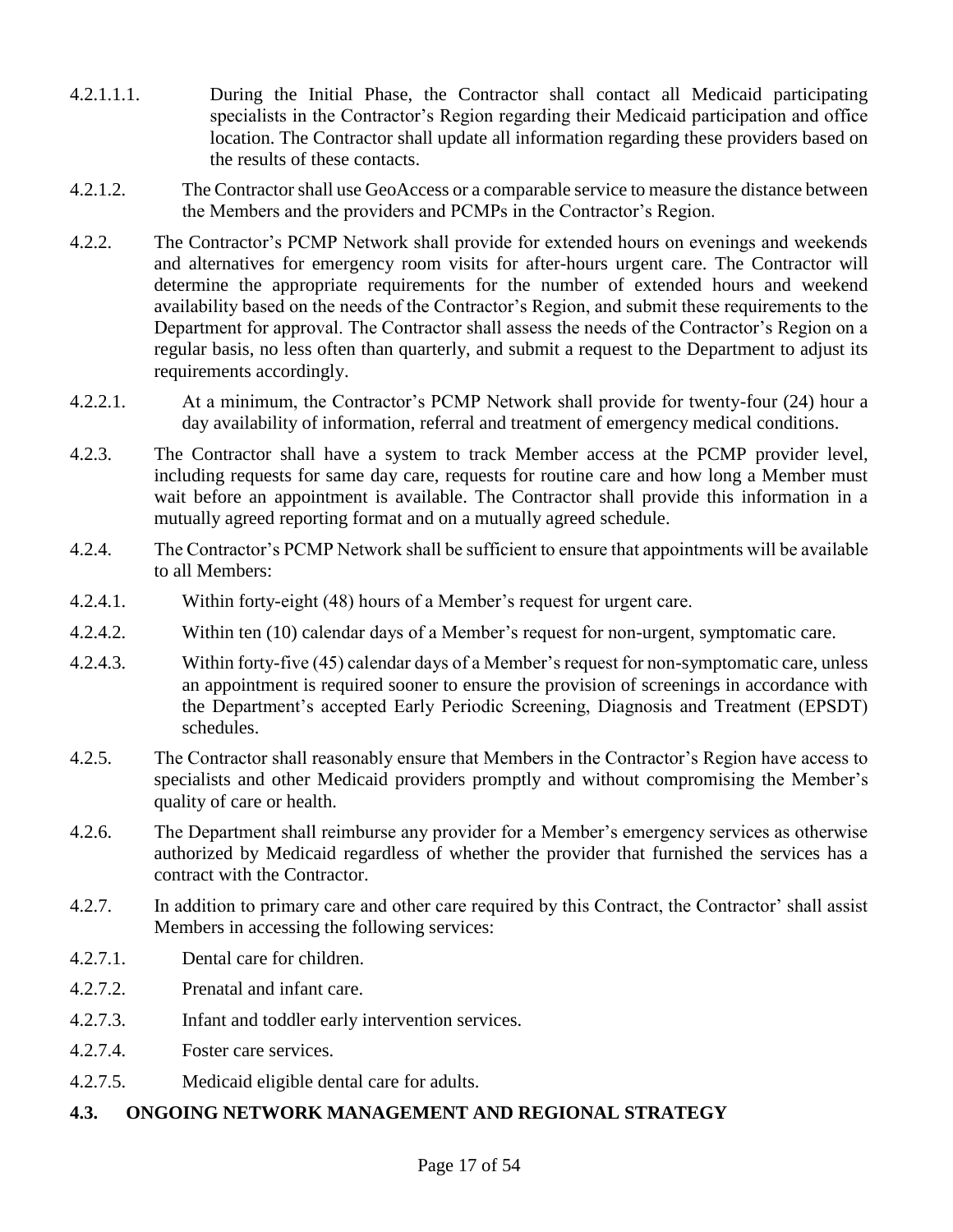- 4.3.1. The Contractor shall develop relationships with providers and other community resources in the Contractor's Region and shall document its relationships with its informal network. .
- 4.3.2. The Contractor shall create, document, and maintain a Communication Plan to communicate with all providers, behavioral health managed care organizations and PCMPs in its network and other community resources with which it has relationships, and to promote communication amongst the providers.
- 4.3.2.1. The Communication Plan may include the following methods:
- 4.3.2.1.1. Assignment of providers to a specific provider relations consultant or point-of-contact within the Contractor's organization.
- 4.3.2.1.2. Holding information sessions for interested providers at practice association meetings or conferences.
- 4.3.2.1.3. Providing orientation sessions for providers that are new to the Contractor's network.
- 4.3.2.1.4. Hosting forums for ongoing training regarding the ACC Program and services the Contractor offers.
- 4.3.2.1.5. Posting provider tools, trainings, informational material and the Contractor's contact details on the internet in easily accessible formats.
- 4.3.2.1.6. Developing standard communication intervals at which the Contractor will contact providers to maintain connection and lines of communication.
- 4.3.2.1.7. Distributing written provider communications at least twice a year to promote continuous provider interest and involvement.
- 4.3.2.2. The Contractor shall submit an Updated Communication Plan when there are any significant changes to the Communication Plan for the Department's review and approval prior to implementation.
- 4.3.2.2.1. DELIVERABLE: Updated Communication Plan.
- 4.3.2.2.2. DUE: Thirty (30) days from the date of any significant change to the Communication Plan.
- 4.3.3. The Contractor shall create an expansion plan that will describe how it will expand its network to accommodate the increased Members enrolled during the Expansion Phase and expand beyond the Focus Communities. The Contractor shall deliver this expansion plan to the Department within ninety (90) days of the Contract's Effective Date. The Department may direct changes to the plan if it believes the expansion plan is insufficient.
- 4.3.3.1. DELIVERABLE: Expansion plan.
- 4.3.3.2. DUE: Ninety (90) days from the Contract's Effective Date.

### **SECTION 5.0 PROVIDER SUPPORT**

### **5.1. ADMINISTRATIVE SUPPORT**

5.1.1. The Contractor shall make all of the providers in its network aware of Colorado Medicaid programs, policies and processes within one (1) month of executing a contract with a that provider.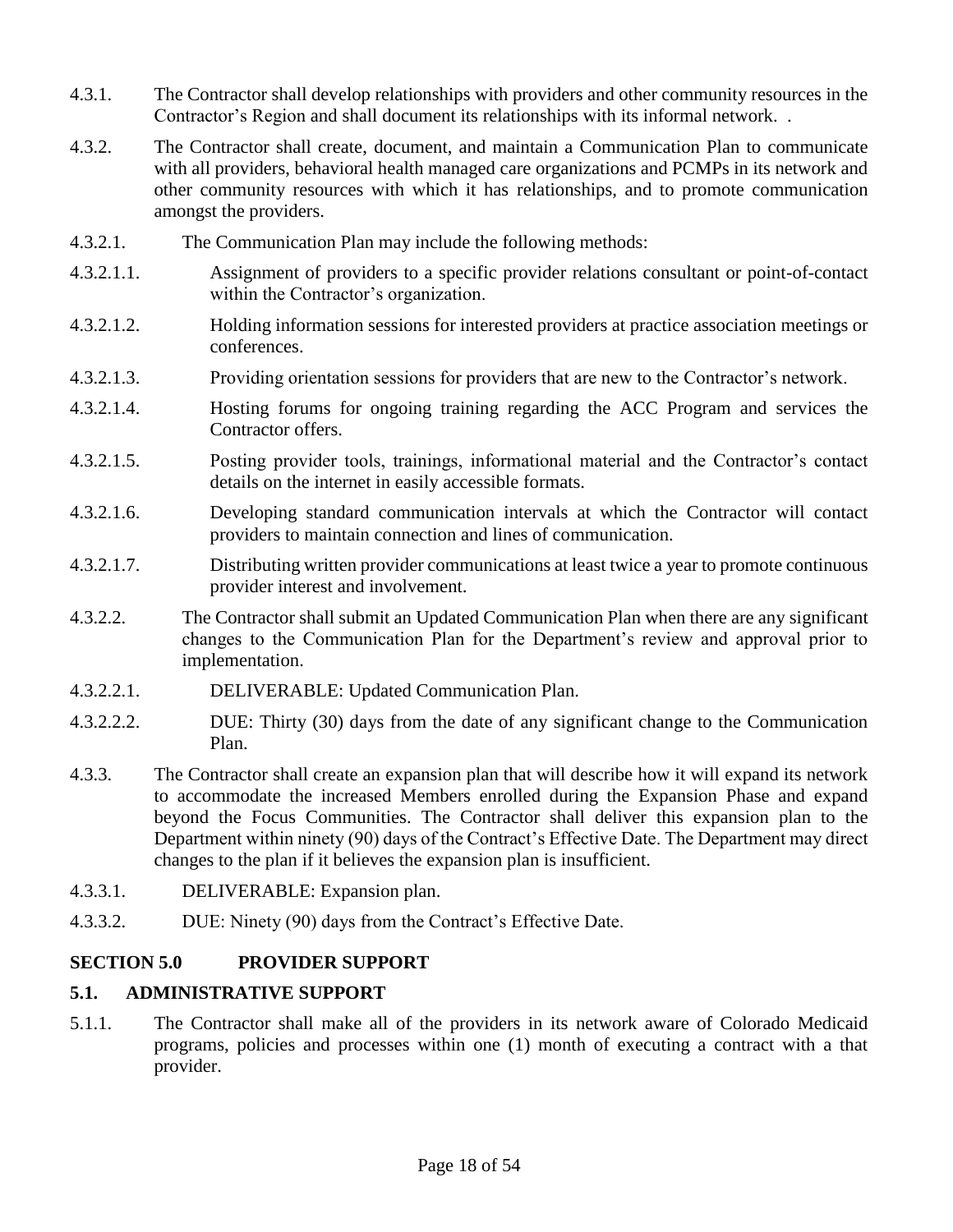- 5.1.1.1. This information shall include, but is not limited to, information regarding all of the following:
- 5.1.1.1.1. Benefit packages and coverage policies.
- 5.1.1.1.2. Prior authorization referral requirements.
- 5.1.1.1.3. Claims and billing procedures.
- 5.1.1.1.4. Eligibility and enrollment processes.
- 5.1.1.1.5. Other operational components of service delivery.
- 5.1.1.2. This information shall be delivered to providers during direct contact at meetings, forums, training sessions or seminars, or through any method of mailing, as defined in 10 C.C.R. 2505-10 §8.050.
- 5.1.1.3. The Contractor shall submit all formal policy and procedure documents for provider support to the Department for review. The Department may request changes to the formal policy and procedure documents or plans for direct contact, and the Contractor shall make the changes and deliver the updated documents or plans to the Department.
- 5.1.1.3.1. DELIVERABLE: All information documents and direct provider contact plans.
- 5.1.1.3.2. DUE: Ten (10) Business Days from the date the documents or plans are requested by the Department; and ten (10) Business Days from the request by the Department to make a change for updated documents.
- 5.1.2. The Contractor shall make informational and educational materials available to providers regarding the roles that the Department, the Contractor and other Department contractors and partners play in the Colorado Medicaid system. These other Department contractors and partners shall include, at a minimum all of the following:
- 5.1.2.1. The Statewide Data Analytics Contractor (SDAC).
- 5.1.2.2. The Department's enrollment broker.
- 5.1.2.3. The State's Medicaid fiscal agent.
- 5.1.2.4. The Department's utilization management contractor.
- 5.1.2.5. The Department's managed care ombudsman.
- 5.1.2.6. The county departments of human and social services for the counties in the Contractor's Region.
- 5.1.2.7. The Community-Centered Boards and Single Entry Point agencies.
- 5.1.3. The Contractor shall act as a liaison between the Department and its other contractors and partners and the providers. The Contractor shall assist providers in resolving barriers and problems related to the Colorado Medicaid systems, including, but not limited to all of the following:
- 5.1.3.1. Issues relating to Medicaid provider enrollment.
- 5.1.3.2. Prior authorization and referral issues.
- 5.1.3.3. Member eligibility and coverage policies.
- 5.1.3.4. PCMP designation problems.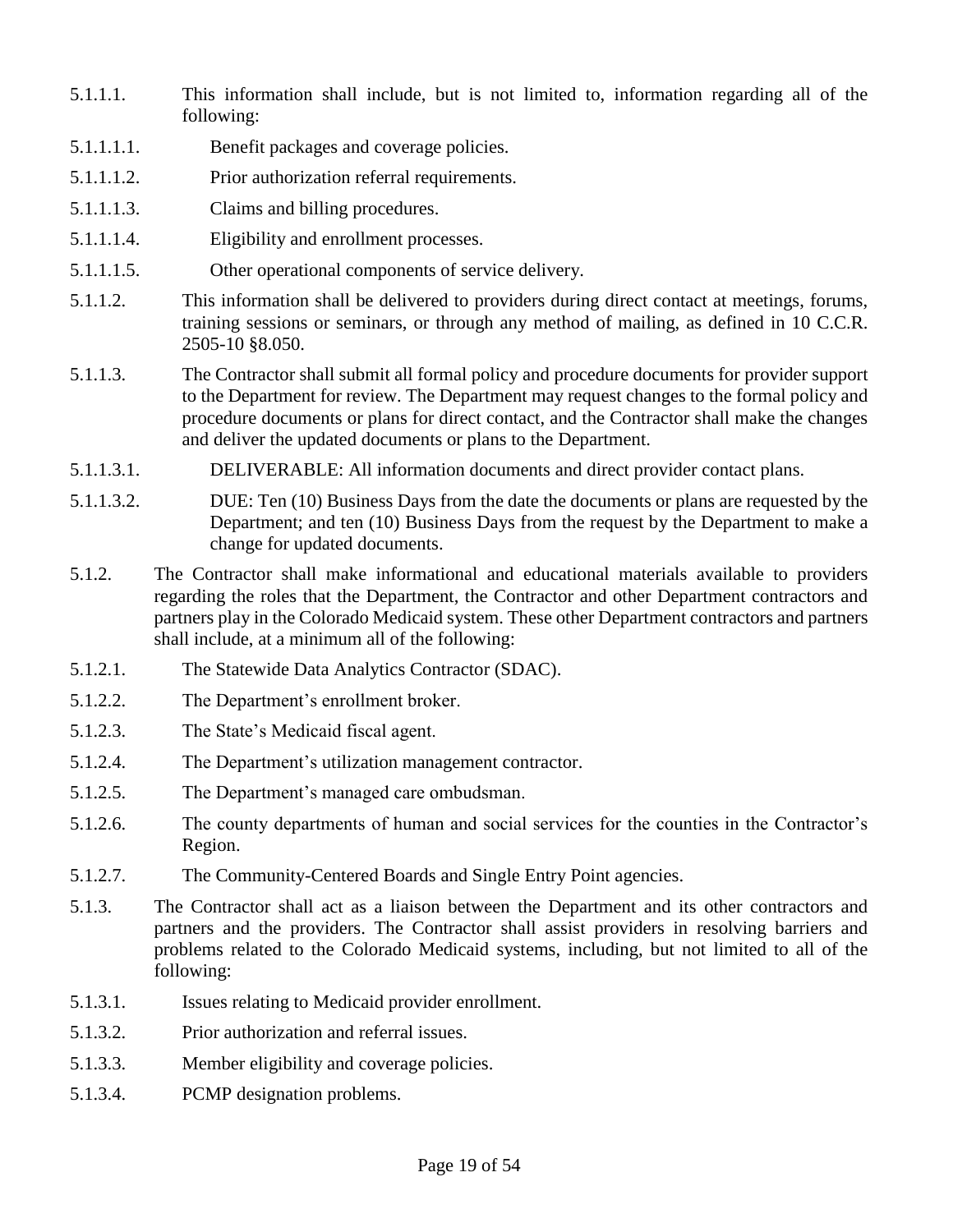- 5.1.3.5. PCMP Per Member Per Month (PMPM) payments.
- 5.1.4. Using the Department provided data on all ACC members, the contractor shall assist all ACC PCMPs (including those they are not contracted with), upon request, by providing information on the provider's ACC members and their member's RCCO assignments.

#### **5.2. PRACTICE SUPPORT**

- 5.2.1. The Department will provide the Contractor materials relating to behavioral health and the BHOs. The Contractor shall distribute these materials to all of the PCMPs in the Contractor's PCMP Network. The Department will direct the Contractor on the method for distributing these materials.
- 5.2.2. The Contractor shall offer support to PCMPs and providers, which may include comprehensive guidance on practice redesign to providing assistance with practice redesign and performanceenhancing activities. The Contractor shall provide tools to the PCMPs and providers that may include any of the following:
- 5.2.2.1. Clinical Tools:
- 5.2.2.1.1. Clinical care guidelines and best practices.
- 5.2.2.1.2. Clinical screening tools, such as depression screening tools and substance use screening tools.
- 5.2.2.1.3. Health and functioning questionnaires.
- 5.2.2.1.4. Chronic care templates.
- 5.2.2.1.5. Registries.
- 5.2.2.2. Client Materials:
- 5.2.2.2.1. Client reminders.
- 5.2.2.2.2. Self-management tools.
- 5.2.2.2.3. Educational materials about specific conditions.
- 5.2.2.2.4. Client action plans.
- 5.2.2.2.5. Behavioral health surveys and other self-screening tools.
- 5.2.2.3. Operational Practice Support:
- 5.2.2.3.1. Guidance and education on the principles of the Medical Home.
- 5.2.2.3.2. Training on providing culturally competent care.
- 5.2.2.3.3. Training to enhance the health care skills and knowledge of supporting staff.
- 5.2.2.3.4. Guidelines for motivational interviewing.
- 5.2.2.3.5. Tools and resources for phone call and appointment tracking.
- 5.2.2.3.6. Tools and resources for tracking labs, referrals and similar items.
- 5.2.2.3.7. Referral and transitions of care checklists.
- 5.2.2.3.8. Visit agendas or templates.
- 5.2.2.3.9. Standing pharmacy order templates.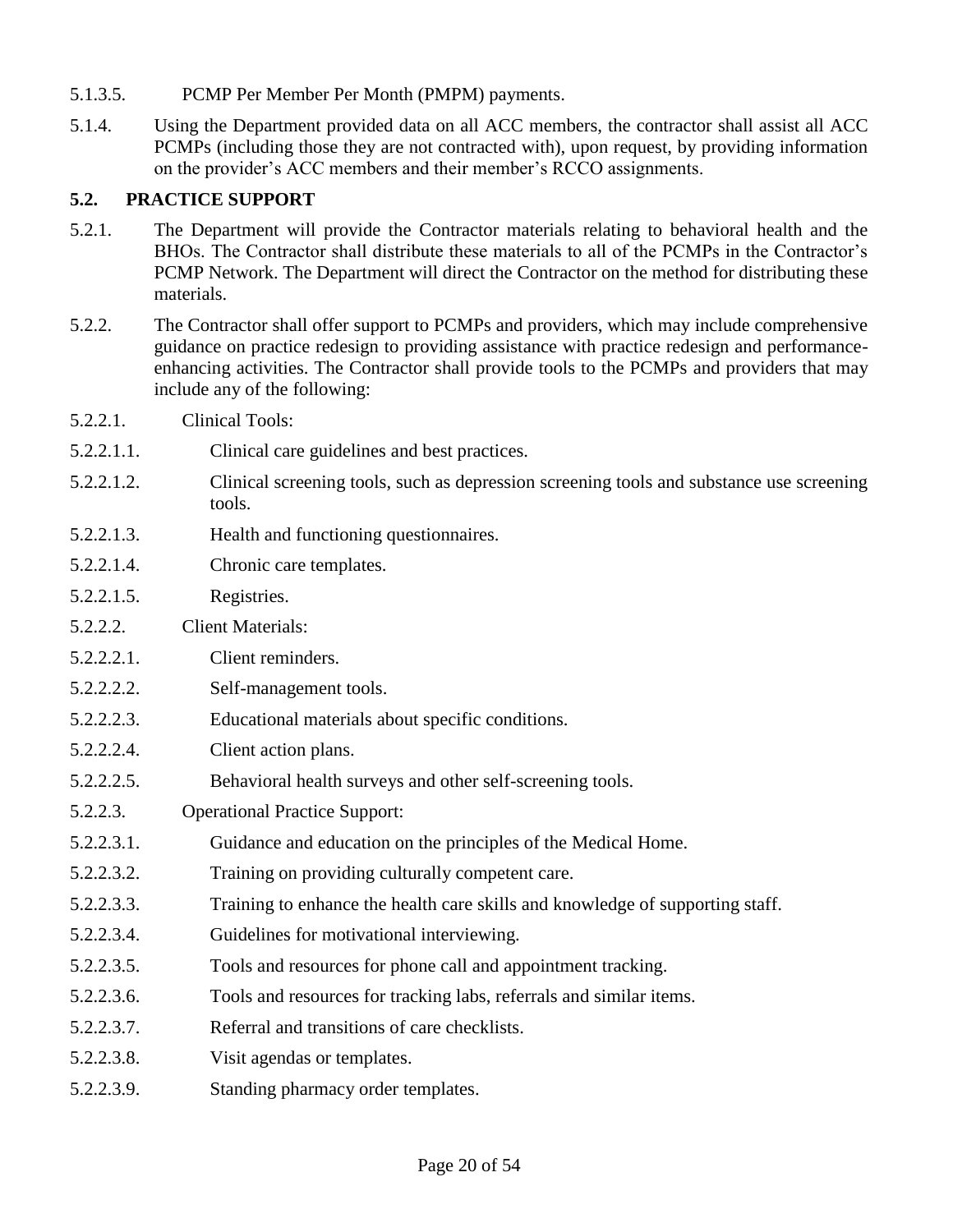- 5.2.2.4. Data, Reports and Other Resources:
- 5.2.2.4.1. Expanded provider network directory.
- 5.2.2.4.2. Comprehensive directory of community resources.
- 5.2.2.4.3. Directory of other Department-sponsored resources, such as the managed care ombudsman and nurse advice line.
- 5.2.2.4.4. Link from main ACC Program website to the Contractor's website of centrally located tools and resources.
- 5.2.3. Provider Support Accessibility
- 5.2.3.1. The Contractor shall have an internet-accessible website that contains, at a minimum, all of the following:
- 5.2.3.1.1. General information about the ACC Program, the Contractor entity, the Contractor's role and purpose and the principles of a Medical Home.
- 5.2.3.1.2. A network directory listing providers and PCMPs with whom the Contractor has a contract, their contact information and provider characteristics such as gender, languages spoken, whether they are currently accepting new Medicaid clients and links to the provider's website if available.
- 5.2.3.1.3. A provider page or section that contains a description of the support the Contractor offers to providers, an online library of available tools, screenings, clinical guidelines, practice improvement activities, templates, trainings and any other resources the Contractor has compiled.
- 5.2.3.1.4. A listing of immediately available resources to guide providers and their Members to needed community-based services, such as child care, food assistance, services supporting elders, housing, utility assistance and other non-medical supports.
- 5.2.4. The Contractor shall use a health information exchange, such as Quality Health Network, to facilitate improved clinical information sharing, where such services are available, and only to the extent that data is accessible under the terms of any applicable HIPAA Business Associate agreements.
- 5.2.5. The Contractor shall implement and maintain a Quality Improvement Program.
- 5.2.5.1. The Quality Improvement Program shall:
- 5.2.5.1.1. Credential and re-credential PCMPs with whom the Contractor contracts.
- 5.2.5.1.2. Monitor and improve member access to and continuity of care through interdepartmental committee activities.
- 5.2.5.1.3. Monitor and improve practitioner adherence to standards for preventive and chronic illness care.
- 5.2.5.1.4. Monitor and improve practitioner adherence to standards for medical record keeping.
- 5.2.5.1.5. Facilitate the development, distribution, and implementation of clinical practice guidelines of importance to Members in the Contractor's Region.
- 5.2.5.1.6. Use results of performance measurement to continually improve care delivered to Members.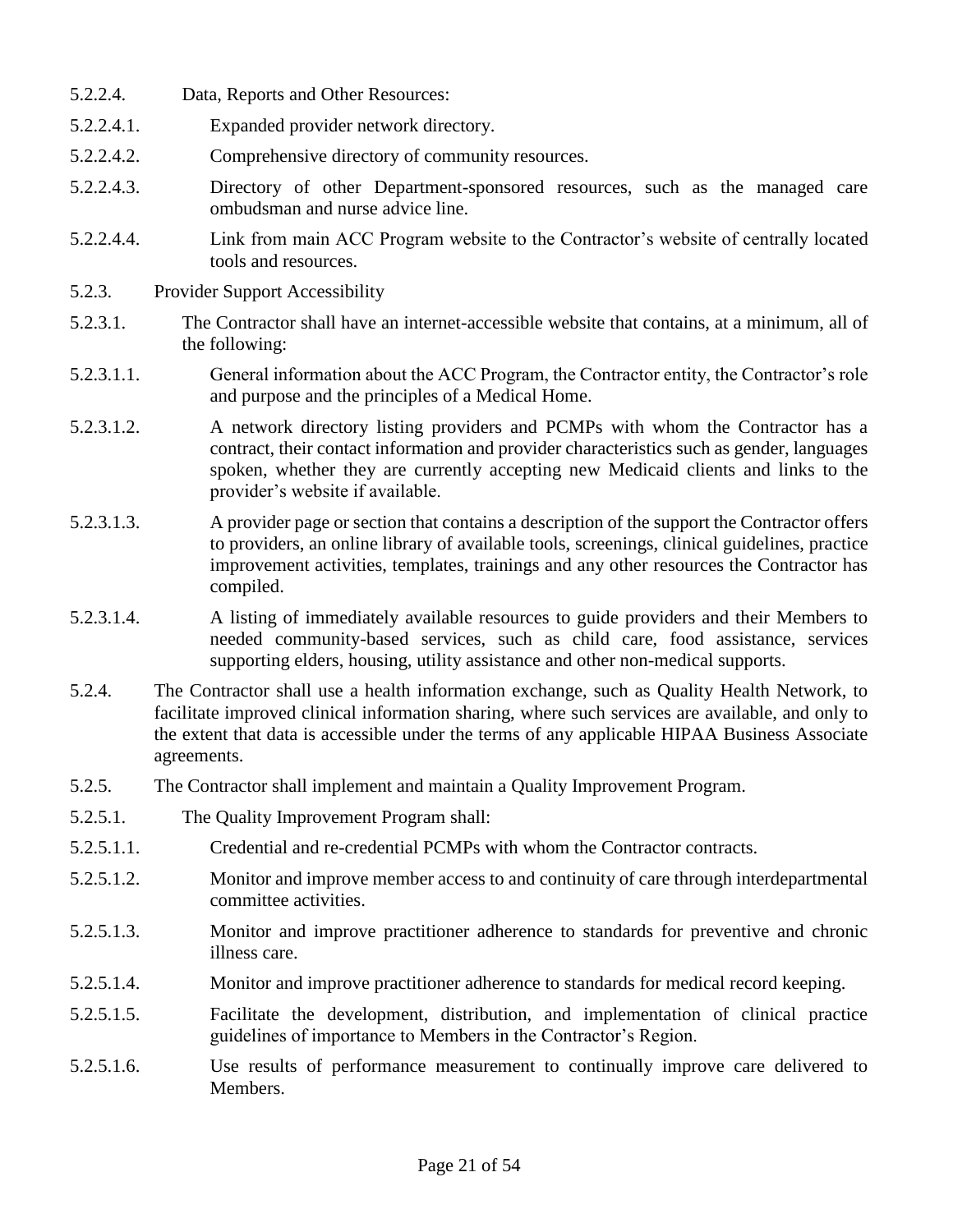- 5.2.5.1.7. Provide ongoing information or support to providers to support improvement of targeted performance measures, such as continuing medical education (CME) programs based on results of performance measurements and other quality improvement data.
- 5.2.5.1.8. Promote quality and safety of clinical care by reviewing identified adverse patient outcomes, identifying and evaluating trends and taking corrective action if deemed warranted.
- 5.2.5.1.9. Review and respond to Member and provider concerns and identify and evaluate related trends.
- 5.2.5.1.10. Take action to address Member and provider concerns.
- 5.2.5.1.11. Identify, through multiple mechanisms, important areas of care, safety and service to be monitored and initiate and complete necessary activities.
- 5.2.5.1.12. Coordinate and facilitate the collection and utilization of quality improvement data pertinent to services provided to the Members in the Contractor's Region by contracting entities.
- 5.2.5.2. The Contractor shall provide individuals to act as Quality Improvement Advisors. The Quality Improvement Advisors shall follow the minimum Quality Improvement Advisor Protocols listed in **Exhibit E**.
- 5.2.6. The Contractor shall provide interpreter services for all interactions with Members or Clients when there is no bilingual or multilingual Member of the Contractor available who speaks a language understood by a Member.
- 5.2.6.1. The Contractor may provide interpreter services for any PCMP in the Contractor's Region or any other provider with whom the Contractor has an agreement that the provider needs to interact with Members.

### **5.3. DATA ANALYSIS AND REPORTS**

- 5.3.1. The Contractor shall provide reasonable network and care coordination data to the Department or to the SDAC at the Department's direction.
- 5.3.2. The Contractor shall access any reports, queries and searches it requires from the SDAC. The Contractor shall design any queries or searches it requires and interpret the results of the queries and searches it conducts.
- 5.3.2.1. The Contractor shall share with the PCMPs, the SDAC and the Department any specific findings or important trends discovered through the Contractor's analysis of the available data and information.
- 5.3.3. The Contractor shall educate and inform the PCMPs and providers about the data reports and systems available to the providers and the practical uses of the available reports.
- 5.3.4. The Contractor shall take appropriate action, based on the results of its searches, queries and analyses, to improve performance, target efforts on areas of concern and apply the information to make changes and improve the health outcomes of its members.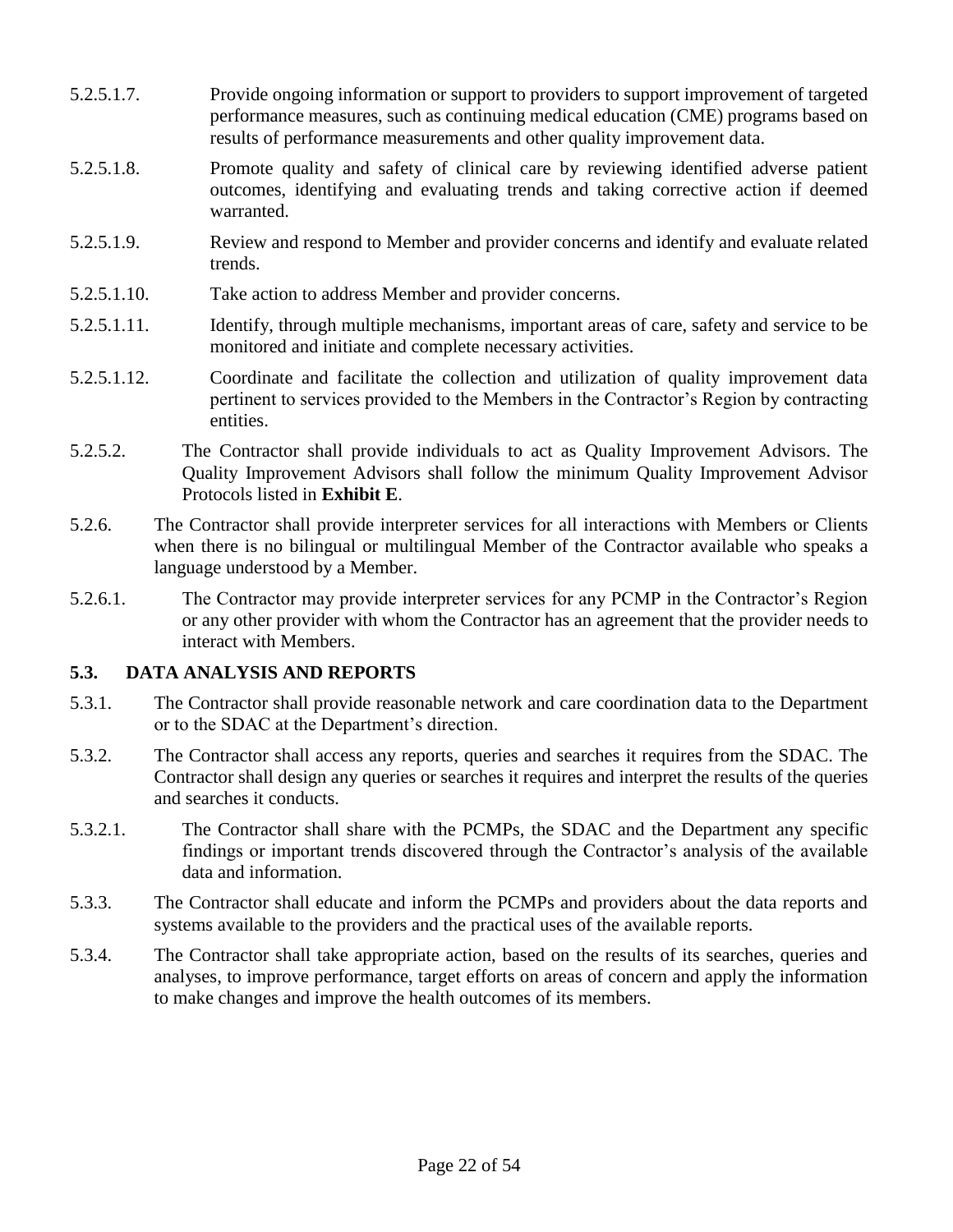5.3.4.1. The Department may request that the Contractor report the results of any analysis it performs. At the Department's request, the Contractor shall report the results of the analyses it performed to the Department and what steps it intends to take based on those analyses, within ten (10) Business Days of the Department's request. The Department may request additional information, that the Contractor perform further analyses or that the Contractor modify any steps it intends to take at the Department's sole discretion.

### **SECTION 6.0 MEDICAL MANAGEMENT AND CARE COORDINATION**

## **6.1. REFERRAL PROCESS ASSISTANCE**

- 6.1.1. The Contractor shall ensure that all PCMPs with which it contracts are aware of and comply with the Department's referral requirements. These requirements include referring the PCMP's Members to specialty care, as appropriate, and ensuring that clinical referrals are completed between PCMPs and specialists/referred providers to facilitate optimal health care, care coordination, and information sharing.
- 6.1.1.1. The Contractor shall develop and maintain a written protocol for clinical referrals to facilitate care coordination and sharing of relevant Member information and deliver those protocols to the Department for review and approval.
- 6.1.1.1.1. DELIVERABLE: Clinical Referral Protocol.
- 6.1.1.1.2. DUE: No later than June 30, 2013.
- 6.1.1.2. The Department will review the Contractor's Clinical Referral Protocol and may direct changes. In the event that the Department directs changes, the Contractor shall make all changes to the Clinical Referral Protocol as directed by the Department.
- 6.1.1.2.1. DELIVERABLE: Updated Clinical Referral Protocol including all changes directed by the Department.
- 6.1.1.2.2. DUE: Within three (3) Business Days from the Department's request for a change, unless more time is granted by the Department.
- 6.1.1.3. The Contractor shall implement the Clinical Referral Protocol upon Department approval.
- 6.1.1.4. In the event that the Contractor desires to make a material change to its Clinical Referral Protocol, the Contractor shall deliver any updates to its Clinical Referral Protocol to the Department for review and approval.
- 6.1.1.5. The Contractor shall not implement any material change to the Clinical Referral Protocol or updated Clinical Referral Protocol prior to the Department's approval of that protocol.
- 6.1.1.6. The Contractors will work with providers and the Department to minimize administration burden on providers resulting from the Contractor's protocols.
- 6.1.2. The Contractor shall allow the PCMPs with which it contracts to refer Members to any specialists enrolled in Medicaid or any other Medicaid provider, including those not associated with the Contractor or another RCCO. The PCMP will not be required to provide an administrative referral for any fee for service benefit.
- 6.1.3. After the clinical referral protocol described in section 6.1.1.3 is implemented, the Contractor shall ensure that the goal of improved communication and care coordination is met and that clinical referrals are occurring.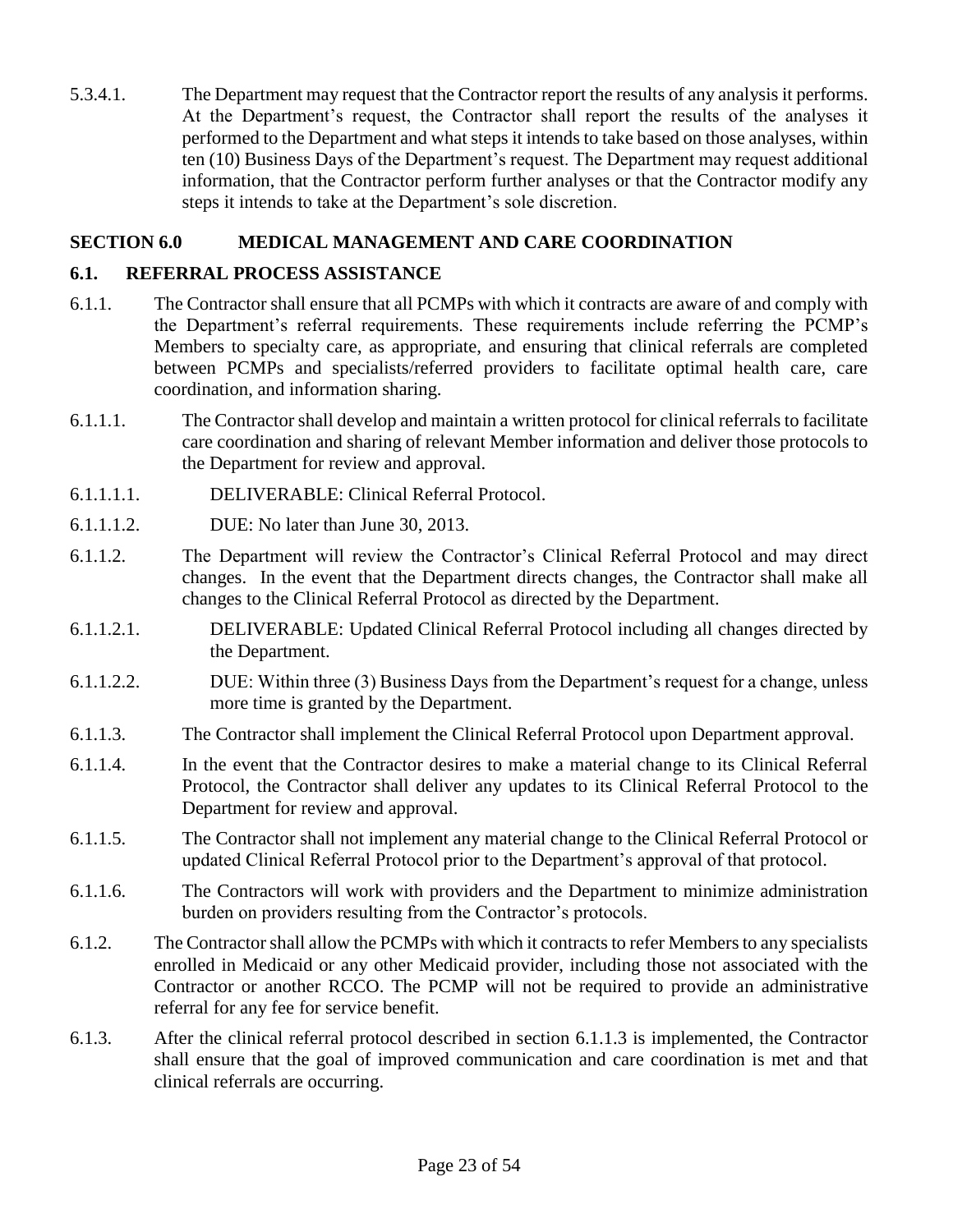6.1.3.1. The Department may request and review data and supporting documentation from the Contractor to ensure compliance with this requirement. All such monitoring will be performed in a manner that will not unduly interfere with contract work.

## **6.2. MEDICAL MANAGEMENT SUPPORT**

- 6.2.1. The Contractor shall use, and recommend to PCMPs, traditional and non-traditional medical management practices and tools to ensure optimal health outcomes and manage costs for the Department and the Contractor's Members. These practices and tools may include, but are not limited to, any of the following:
- 6.2.1.1. Traditional methods:
- 6.2.1.1.1. Coordination with the Department's utilization management contractor to detect inappropriate utilization of services.
- 6.2.1.1.2. Integrating disease management into the care of Members with multiple chronic conditions.
- 6.2.1.1.3. Catastrophic case management.
- 6.2.1.1.4. Coordination of medical services for Members with serious, life-changing, and possibly life-threatening, illnesses and injuries.
- 6.2.1.2. Innovative and proven or promising practices:
- 6.2.1.2.1. Technologically enhanced communication, such as cell phone messages, email communication and text messaging.
- 6.2.1.2.2. Providing PCMPs with tools and resources to support informed medical decision-making with Members.
- 6.2.1.2.3. Alternate formats for delivering care.
- 6.2.1.2.4. Methods for diversion to the most appropriate care setting.
- 6.2.2. The Department may review the Contractor's medical management practices and tools. In the event that the Department determines any practice or tool to be ineffective, inappropriate or otherwise unacceptable, the Contractor shall cease using or recommending that practice or tool immediately upon notification by the Department of its unacceptability.

## **6.3. PROMOTION OF MEMBER EMPOWERMENT, HEALTHY LIFESTYLE CHOICES AND INFORMED DECISION MAKING**

- 6.3.1. The Contractor shall promote Member education and informed decision-making regarding healthy lifestyle choices, medical treatment and all aspects of the Member's own health care. This education shall include an overview of the ACC Program and how to navigate services within the Colorado Medicaid program. The Contractor's strategies may include, but are not limited to:
- 6.3.1.1. A comprehensive approach to promoting healthy behavior that takes into consideration factors that affect healthy behavior, such as community and cultural practices and standards, daily work and life opportunities and limitations and Member awareness of how behavior affects health. This approach may include clinical, personal and community-based strategies, as appropriate.
- 6.3.1.2. Motivational interviewing to create Member-centered, directive methods for increasing the member's intrinsic motivation to change behavior.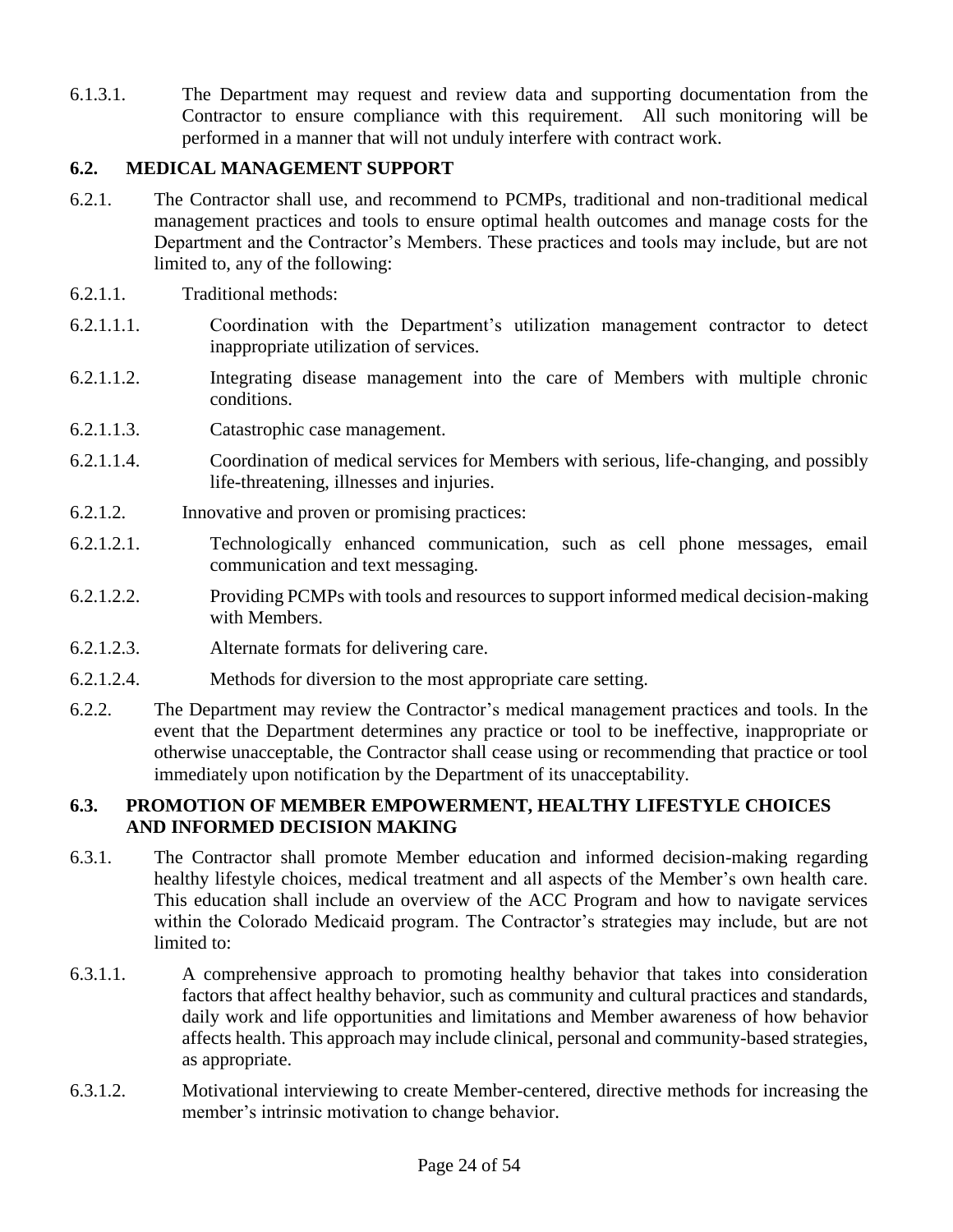- 6.3.1.3. Use of member decision aids.
- 6.3.1.4. Community health education, either provided by the Contractor or provided in partnership with the existing community of health educators, to help Members make lifestyle choices that lead to better health.
- 6.3.2. The Department may review the Contractor's strategies for promoting Member education and informed decision-making. In the event that the Department determines any strategy to be ineffective, inappropriate or otherwise unacceptable, the Contractor shall cease using that strategy immediately upon notification by the Department of its unacceptability.

## **6.4. CARE COORDINATION**

- 6.4.1. The Contractor shall provide care coordination for its Members, necessary for the Members to achieve their desired health outcomes in an efficient and responsible manner. The Contractor may allow the PCMPs other Subcontractors or other sources to perform some or all of the care coordination activities, but the Contractor shall be responsible for the ultimate delivery of care coordination services.
- 6.4.1.1. In the event that the Contractor allows a PCMP or other Subcontractor to perform any care coordination activities, the agreement with that PCMP or other Subcontractor shall comply with all requirements of the Contract.
- 6.4.1.1.1. The Contractor shall take steps to evaluate each PCMP or other Subcontractor's ability to perform the services that have been delegated to them by the Contractor.
- 6.4.1.2. The Contractor shall offer supports for the Contractor's care coordination staff and the care coordination staff of any PCMPs or Subcontractors to whom the Contractor has delegated care coordination responsibilities. These supports shall include, at a minimum:
- 6.4.1.2.1. Identification and education of care management best practices.
- 6.4.1.2.2. Ongoing training.
- 6.4.1.2.3. Access to technical assistance through the Contractor's multi-disciplinary care management leadership team.
- 6.4.2. Regardless of its relationships or contracts with PCMPs or Subcontractors, the Contractor shall:
- 6.4.2.1. Assess current care coordination services provided of its Members to determine if the providers involved in each Member's care are providing necessary care coordination services and which care coordination services are insufficient or are not provided.
- 6.4.2.2. Provide all care coordination services that are not provided by another source.
- 6.4.2.3. Work with providers who are responsible for the Member's care to develop a plan for regular communication with the person(s) who are responsible for the Member's care coordination.
- 6.4.2.4. Reasonably ensure that all care coordination services, including those provided by other individuals or entities, meet the needs of the Member.
- 6.4.3. The Contractor shall develop a formal system of care coordination for its Members. This formal system shall have the following characteristics:
- 6.4.3.1. Comprehensive Care Coordination characteristics include: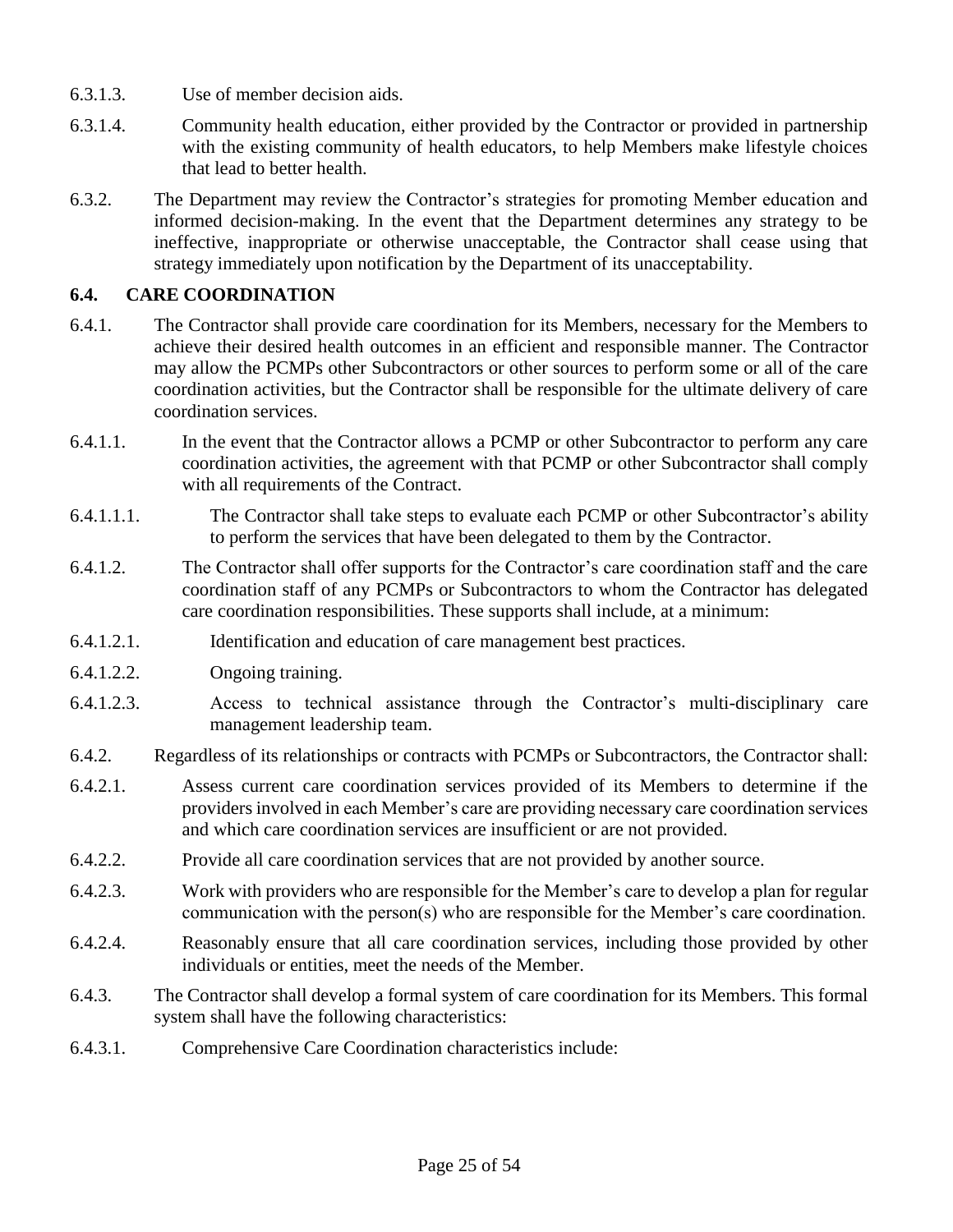- 6.4.3.1.1. Assessing the Member's health and health behavior risks and medical and non-medical needs, including determining if a care plan exists and creating a care plan if one does not exist and is needed.
- 6.4.3.1.1.1. The care plan shall include a behavioral health component for those clients in need of behavioral health services.
- 6.4.3.1.2. The ability to link Members both to medical services and to non-medical, communitybased services, such as child care, food assistance, services supporting elders, housing, utilities assistance and other non-medical supports. This ability to link may range from being able to provide Members with the necessary contact information for the service to arranging the services and acting as a liaison between medical providers, non-medical providers and the Member.
- 6.4.3.1.3. Providing assistance during care transitions from hospitals or other care institutions to home- or community-based settings or during other transitions, such as the transition from children's health services to adult health services or from hospital or home care to care in a nursing facility. This assistance shall promote continuity of care and prevent unnecessary re-hospitalizations and document and communicate necessary information about the Member to the providers, institutions and individuals involved in the transition.
- 6.4.3.1.3.1. The Contractor shall provide, or work with community based organizations to arrange for, an individual to act as a Transition of Care Navigator for each Member during any transitions in this section. This individual shall communicate with every member to which they are assigned, once while they are in the hospital and again within fortyeight (48) hours of that Member's discharge, to help the Member receive the assistance that Member needs during their transition. During the Initial Phase, this requirement shall occur based on an implementation plan approved by the Department.
- 6.4.3.1.4. Providing solutions to problems encountered by providers or Members in the provision or receipt of care.
- 6.4.3.1.4.1. The Contractor shall use its existing grievance process to document all problems presented by Members in the provision or receipt of care and the solutions given to the Member. The Contractor shall also document problems presented by providers in the provision of care and the solutions provided to the provider. The Department may review any of the documented solutions and, should the Department determine the solution to be insufficient or otherwise unacceptable, may direct the Contractor to find a different solution or follow a specific course of action.
- 6.4.3.1.5. Informing the Members of the Department's Medicaid ombudsman to assist the Member in resolving health care issues and filing grievances.
- 6.4.3.1.6. Following up with Members to assess whether the Member has received needed services and if the Member is on track to reach their desired health outcomes.
- 6.4.3.2. Client/Family Centered characteristics include:
- 6.4.3.2.1. Ensuring that Members, and their families if applicable, are active participants in the Member's care, to the extent that they are able and willing.
- 6.4.3.2.2. Providing care and care coordination activities that are linguistically appropriate to the Member and are consistent with the Member's cultural beliefs and values.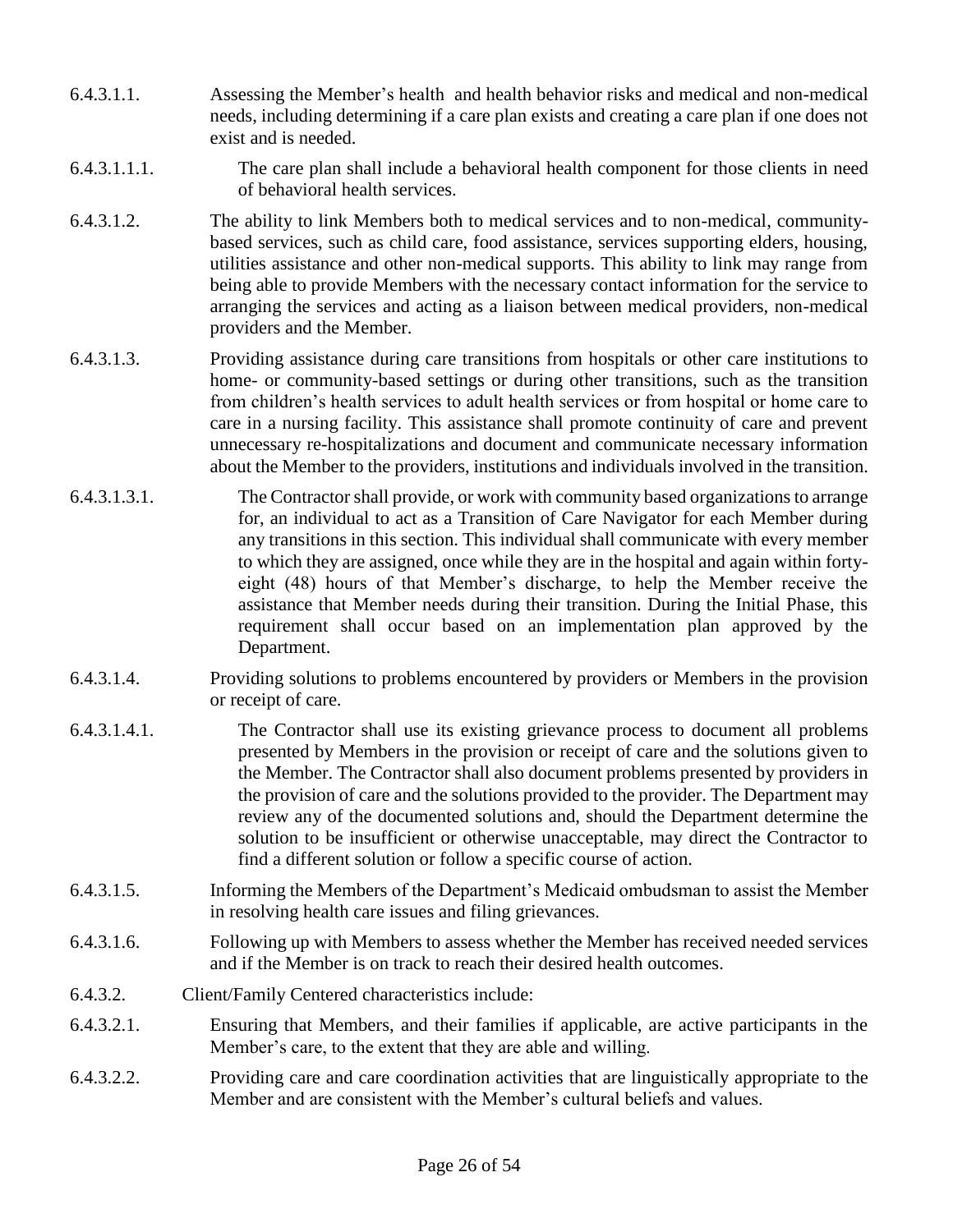- 6.4.3.2.3. The Contractor shall provide training related to special populations and barriers to care they may encounter due to socio-economic, cultural or disability status to all of its new clinical staff members. The Contractor shall provide updated training to all staff members as needed to address changes in training, to address issues that arise in relation to special populations or as requested by the Department.
- 6.4.3.2.4. Providing care coordination that is responsive to the needs of special populations, including, but not limited to:
- 6.4.3.2.4.1. The physically or developmentally disabled.
- 6.4.3.2.4.2. Children and foster children.
- 6.4.3.2.4.3. Adults and the aged.
- 6.4.3.2.4.4. Non-English speakers.
- 6.4.3.2.4.5. All expansion populations, as defined in Colorado House Bill 09-1293, the Colorado Health Care Affordability Act.
- 6.4.3.2.4.6. Members in need of assistance with medical transitions.
- 6.4.3.2.4.7. Members with complex behavioral or physical health needs.
- 6.4.3.2.4.8. Members with HIV: In order to serve this population, the Contractor shall coordinate with the STD/HIV section of the Colorado Department of Public Health and Environment, which administers the Ryan White-funded program.
- 6.4.3.2.5. Providing care coordination that aims to keep Members out of a medical facility or institutional setting and provide care in the Member's community or home to the greatest extent possible. The Contractor shall ensure that all care coordination activities comply with the Supreme Court decision in Olmstead v. L. C. (527 U.S. 581 (1999)).
- 6.4.3.3. Integrated Care Coordination characteristics include:
- 6.4.3.3.1. Ensuring that physical, behavioral, long-term care, social and other services are continuous and comprehensive and the service providers communicate with one another in order to effectively coordinate care.
- 6.4.3.3.2. Providing services that are not duplicative of other services and that are mutually reinforcing.
- 6.4.3.3.3. Implementing strategies to integrate member care such as:
- 6.4.3.3.3.1. Developing a knowledge base of care providers, case management agencies and available services, both within the Contractor's network and the Members' communities.
- 6.4.3.3.3.2. Becoming familiar with the Department's initiatives and programs.
- 6.4.3.3.3.3. Knowing the eligibility criteria and contact points for community-based service available to the Member's in the Contractor's Region, subject to the Department's direction.
- 6.4.3.3.3.4. Identifying and addressing barriers to health in the in the Contractor's region, such as member transportation issues or medication management challenges.
- 6.4.3.4. The Contractor shall offer any necessary care coordination for Members who receive coverage under the Alternative Benefits Plan (ABP).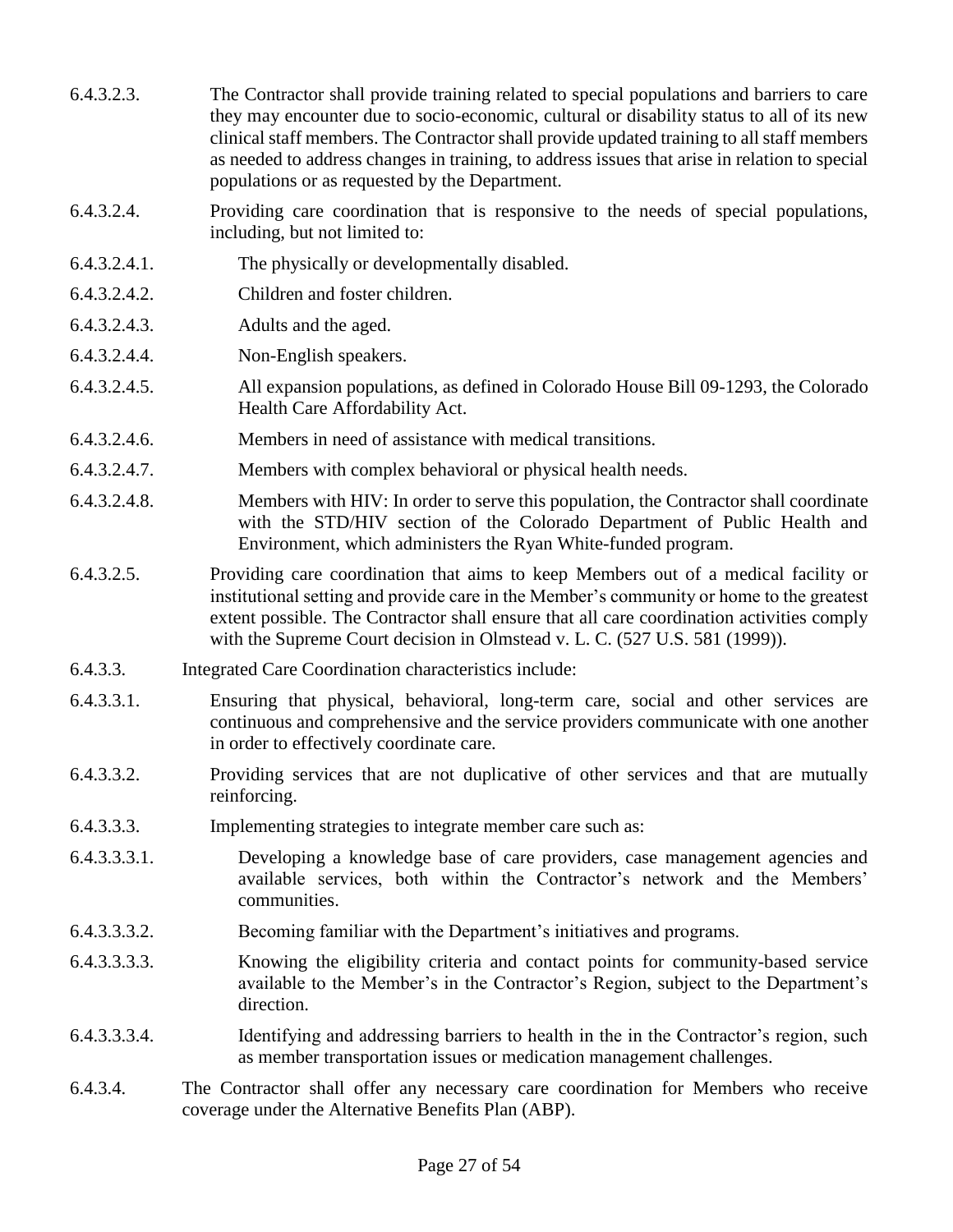- 6.4.3.5. For Members who have been released from the DOC or county jail system, the Contractor shall coordinate with the DOC, counties, and the Members' BHO to ensure continuity of medical, behavioral, and pharmaceutical services.
- 6.4.4. The Contractor shall document its formal system of care coordination and deliver this documentation to the Department within sixty (60) days of the Contract's Effective Date.
- 6.4.4.1. DELIVERABLE: Documented formal system of care coordination.
- 6.4.4.2. DUE: Sixty (60) days from the Contract's Effective Date.
- 6.4.5. The Contractor shall provide the Department with an updated documentation of its formal system of care coordination whenever it makes any significant change to its system, when a series of minor changes have combined into a significant change from the prior system or upon the Department's request. The Contractor shall deliver this documentation to the Department within sixty (60) days of the change has occurred or from any request by the Department for updated documentation.
- 6.4.5.1. DELIVERABLE: Updated documentation of formal system of care coordination.
- 6.4.5.2. DUE: Sixty (60) days from the change or from the Department's request.
- 6.4.6. The Contractor shall attempt to contact any Member who accesses a hospital's emergency room, or are otherwise hospitalized, within thirty (30) days of the notification of the Member's discharge or emergency room visit, to explain the importance of the Medical Home concept and to help schedule an appointment with the Member's PCMP.
- 6.4.6.1. DELIVERABLE: Member contact for hospitalized Members.
- 6.4.6.2. DUE: Thirty (30) days from the Member's discharge from the hospital.
- 6.4.7. The Department may review the Contractor's formal system of care coordination at any time. The Department may direct changes in the Contractor's system of care coordination in the event that it determines any aspect of the system to be insufficient, inappropriate or otherwise unacceptable, for any reason. The Contractor shall immediately implement any changes directed by the Department and update its documentation of its formal system of care coordination accordingly.
- 6.4.8. The Contractor shall ensure coordination between behavioral health and physical health providers.
- 6.4.9. The Contractor shall classify each member in the Contractor's Region, based on their care utilization, according to the Care Coordination Levels shown in **Exhibit F**. The Contractor shall assign an individual to be a Care Coordinator for each Member, based on that Member's Care Coordination Level, to assist in transitioning the Member to the lowest possible Care Coordination Level.
- 6.4.9.1. The Care Coordinator shall follow up with the Member at least:
- 6.4.9.1.1. Biweekly for any Member classified as Level 4.
- 6.4.9.1.2. Monthly for any Member classified as Level 3a or 3b.
- 6.4.9.2. The Contractor shall provide support, via telephone, as requested by any Member of any classification level.
- 6.4.9.3. The Contractor shall provide the services to each Member, based on that Member's Care Coordination Level, as described in **Exhibit F**.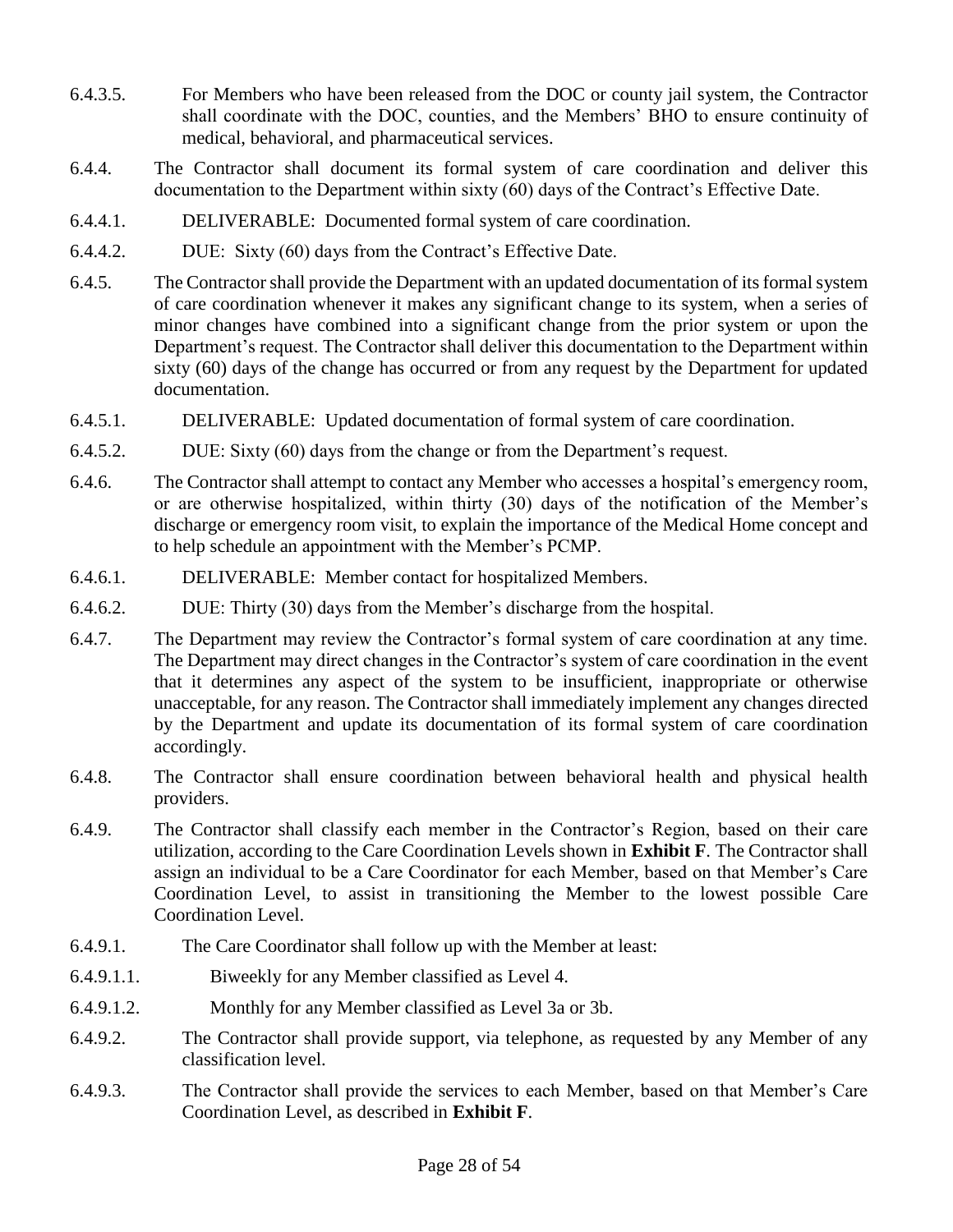- 6.4.9.4. The Contractor shall arrange for training on poverty-related issues, such as the Contractor's Bridges out of Poverty training, to all of its Care Coordinators within three months of that staff member's placement as a Care Coordinator. The Contractor shall provide updated training to all staff members as needed to address changes in the training, to address issues that arise in relation to poverty-related issues or as requested by the Department.
- 6.4.9.5. The Contractor shall seek consent from all Members, in the Contractor's Region, who seek care in the mental health system so that it may share this information with that Member's Care Coordinator.
- 6.4.10. The Contractor shall provide the Department with a report outlining its care coordination activities. The Contractor shall submit the report using a template that has been mutually agreed upon by the Contractor and the Department. The report shall describe the Contractor's approach to care coordination and stratification of Members within their Region and shall contain, at a minimum, narrative and statistics that address the following:
- 6.4.10.1. Direct care coordination activities of the Contractor:
- 6.4.10.1.1. The number of unique Members for whom care coordination services were provided by the Contractor during the reporting period.
- 6.4.10.1.2. The number of FTE, including level of licensure, the Contractor has dedicated and applied to care coordination.
- 6.4.10.1.3. The number of new care coordination cases initiated by the Contractor within the reporting period, reported separately for each of the following groups to the extent that each group is identifiable via claims history:
- 6.4.10.1.3.1. Adult members.
- 6.4.10.1.3.2. Children.
- 6.4.10.1.3.3. Foster children.
- 6.4.10.1.3.4. Criminal justice involved (CJI) members.
- 6.4.10.1.4. The number of established and on-going care coordination cases that were on file with the Contractor during the reporting period.
- 6.4.10.2. Delegated care coordination activities:
- 6.4.10.2.1. The number of entities to whom the Contractor has delegated care coordination responsibilities, including the number of FTE and level of licensure the delegated care coordination entity has dedicated and applied to care coordination.
- 6.4.10.2.2. The number of unique Members for whom care coordination services were provided by a delegated entity during the reporting period.
- 6.4.10.2.3. The number of FTE, including level of licensure, the delegated entities have dedicated and applied to care coordination.
- 6.4.10.2.4. The number of new care coordination cases initiated by delegated entities within the reporting period, reported separately for each of the following groups to the extent that each group is identifiable via claims history:
- 6.4.10.2.4.1. Adult members.
- 6.4.10.2.4.2. Children.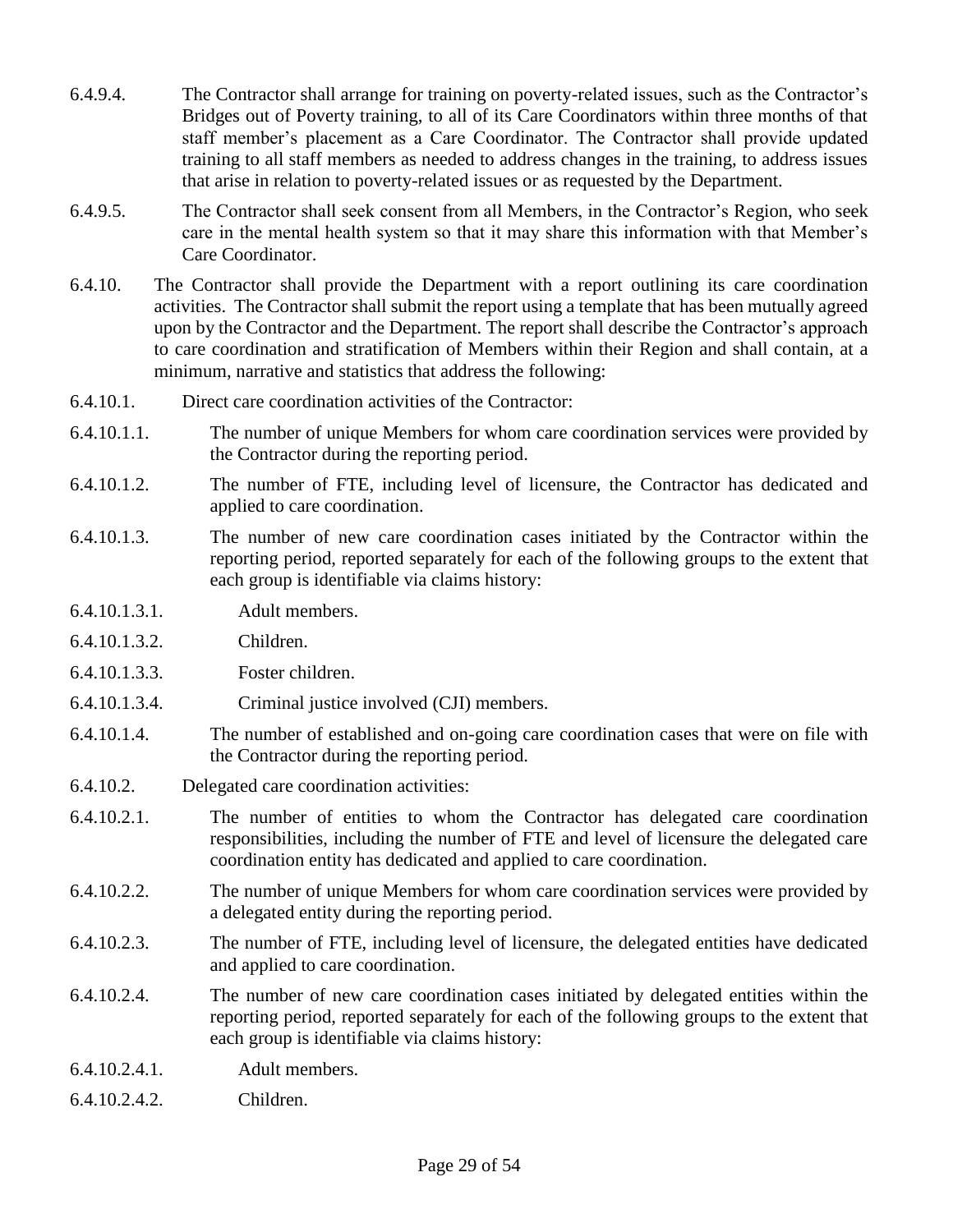- 6.4.10.2.4.3. Foster children.
- 6.4.10.2.4.4. Criminal justice involved (CJI) members.
- 6.4.10.2.5. The number of established and on-going care coordination cases that were on file with delegated entities during the reporting period.
- 6.4.10.3. DELIVERABLE: Care Coordination Report
- 6.4.10.4. DUE: Semi-annually on November 1, reporting for the period of April 1 through September 30; and May 1, reporting for the period of October 1 through March 30; except that the deliverable due November 1, 2014 will be for the reporting period of July 1, 2014 through September 30, 2014.
- 6.4.11. The Contractor shall be responsible for all care coordination services required under this section 6.4 of this contract regardless of whether or not the Member is attributed to a PCMP.

### **6.5. PCMP CO-PAYMENT VOUCHERS**

- 6.5.1. The Contractor may propose a co-payment voucher plan (plan) to the Department to issue vouchers for primary care visits to Members attributed to the Contractor. The goal(s) of the plan may include, but are not limited to:
- 6.5.1.1. Reducing the inappropriate utilization of emergency rooms.
- 6.5.1.2. Reinforcing utilization of primary care and preventative care.
- 6.5.1.3. Encouraging Member connection to a medical home.
- 6.5.1.4. Supporting Members upon determination of financial need.
- 6.5.1.5. Other goal(s), as proposed in the plan, if approved by the Department.
- 6.5.2. The Contractor shall submit a plan proposal to the Department for approval. The plan shall contain the following elements:
- 6.5.2.1. A description of the plan, including plan goals, timeline for implementation, process for evaluating effectiveness of the plan and all of the following:
- 6.5.2.1.1. The approximate number of PCMP co-payment vouchers to be issued on a per-month or annual basis.
- 6.5.2.1.2. The criteria by which Members will be selected to receive PCMP co-payment vouchers.
- 6.5.2.1.3. The format of the PCMP co-payment voucher and the method by which the voucher will be distributed to Members.
- 6.5.2.1.4. The process whereby PCMPs will be reimbursed or compensated for the full amount of cost sharing waived.
- 6.5.2.1.5. The process whereby the Contractor will resolve complaints that arise from Members not receiving co-pay vouchers, or complaints from non-contracted PCMPs unable to accept vouchers.
- 6.5.2.1.6. The process for tracking the number of vouchers used by Members and where the vouchers are redeemed.
- 6.5.2.1.7. An attestation that PCMPs and the Contractor have agreed to the manner and frequency of reimbursement.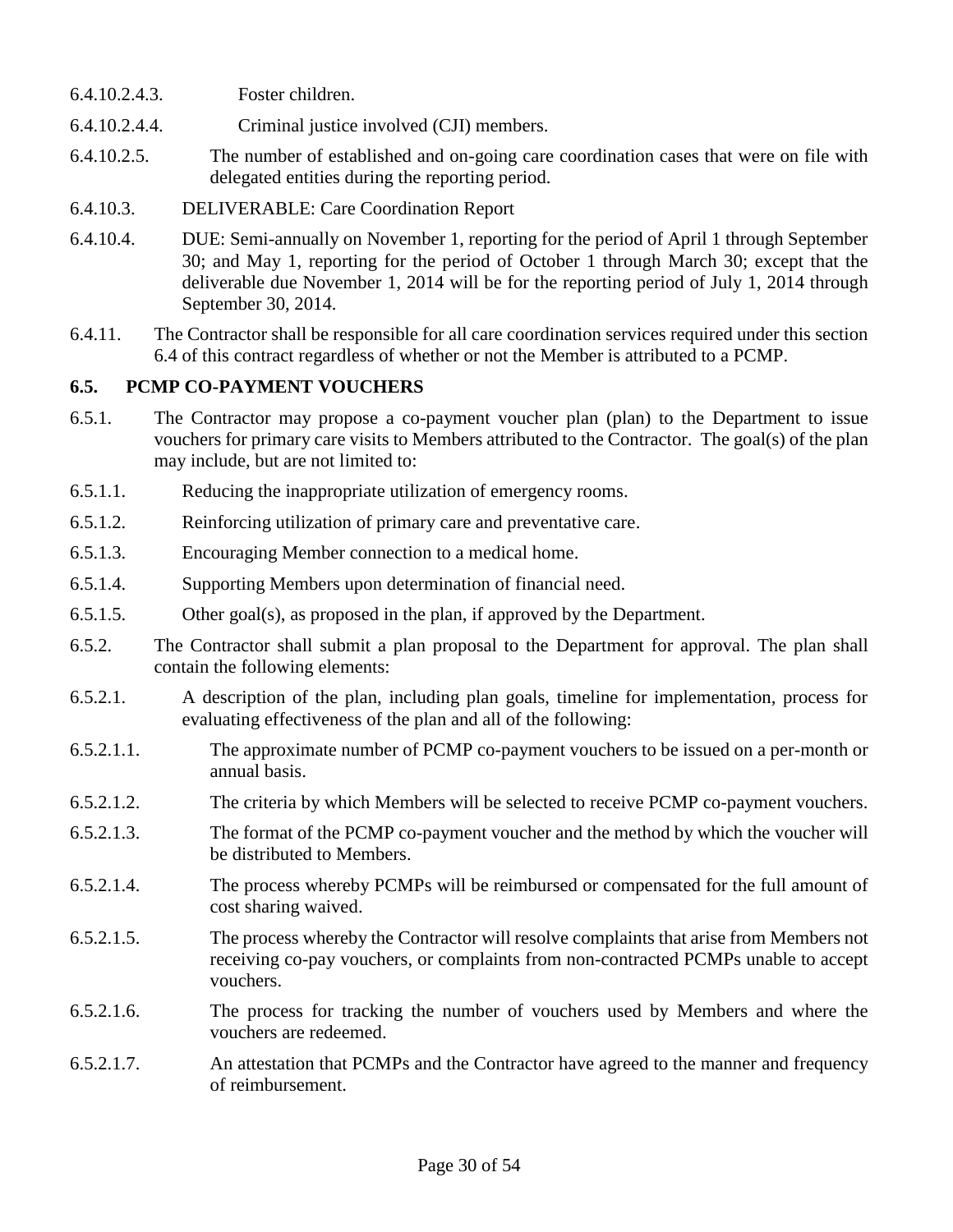- 6.5.3. In the event of a plan's approval, the Contractor shall pay for a Member's portion of primary care cost-sharing whenever a voucher is redeemed at a contracted PCMP. The Department shall not be liable for the Member's portion of cost-sharing.
- 6.5.4. To preserve Member choice, primary care co-payment vouchers or coupons must be redeemable at any ACC-contracted PCMP and must contain language to that effect. Irrespective of other arrangements with non-contracted primary care providers, the language printed on, or transmitted with, the voucher shall indicate that the voucher may only be used at a contracted PCMP.
- 6.5.5. The Contractor shall not specify a particular PCMP at which the voucher must be used. Language printed on, or transmitted with, the voucher or coupon shall not specify a particular PCMP by name.

# **SECTION 7.0 ACCOUNTABILITY**

## **7.1. INITIAL PHASE PERFORMANCE METRICS**

- 7.1.1. The Department shall calculate the regional baseline costs and utilization measures and make the baseline costs, calculation methodologies and utilization measures available to the Contractor in a reasonable timeframe. The Department shall calculate future cost and utilization measures using the same methodology as the baseline costs and utilization measures, and shall use these future costs and utilization costs to measure the Contractor's performance.
- 7.1.2. The Department shall only authorize the Contractor to enter the Expansion Phase if the future cost measurements show an aggregate reduction in costs for the Contractor's Region that meets the Department's budget goals. The Department shall determine whether any cost reduction meets the Department's budget goals in its sole discretion. The Department shall make reasonable efforts to provide the Contractor with cost reduction objectives so that the Contractor and its partners can align their efforts with the Department's program goals.
- 7.1.3. The Department shall measure the Contractor on the metrics contained in the Performance Target Table, as described in the following section on Expansion Phase Performance Metrics, during the Initial Phase. The Department shall make these measurements in order to create appropriate baselines and evaluate the Contractor's performance during the Initial Phase. The Department shall not pay the Contractor any incentive or other payment for meeting or exceeding any performance target before July 1, 2012.
- 7.1.3.1. The performance targets used to measure performance during the Initial Phase shall be the same as those used during the first year of the Expansion Phase.
- 7.1.3.2. The Department shall provide the Contractor monthly data on each performance target during the incentive payment pilot program. The data used by the Department to calculate the estimated incentive payment the Contractor would receive if the program was operational shall be based on the most recent ninety (90) day period for which complete data is available.

### **7.2. EXPANSION PHASE PERFORMANCE METRICS**

7.2.1. Once the Contractor has entered the Expansion Phase, the Department shall begin enrolling additional members into the Contractor's plan at the Department's discretion. The Department may enroll any eligible Client within the Contractor's Region into the Contractor's plan, and the Contractor shall accept all new members enrolled by the Department.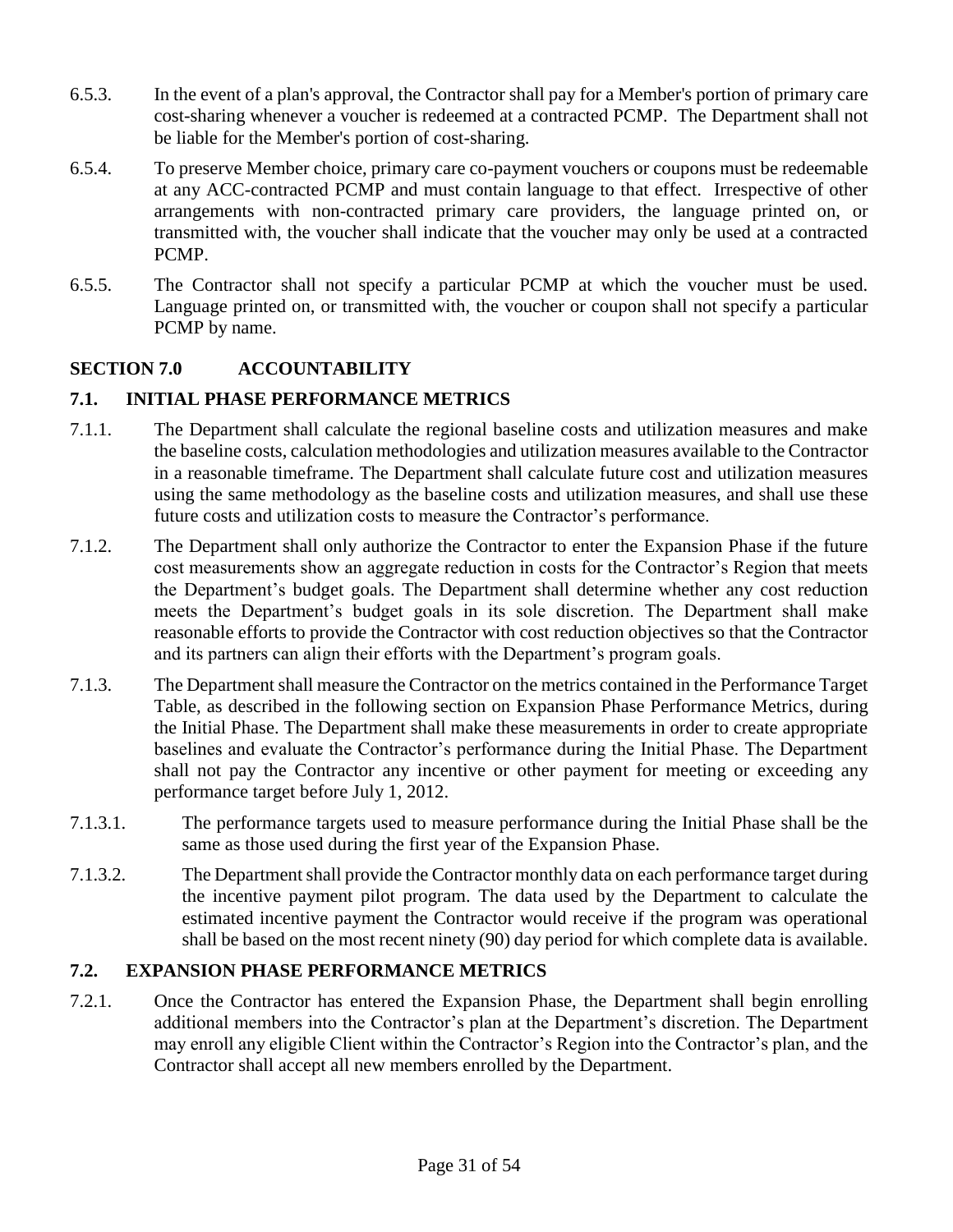- 7.2.2. The Department will use three performance targets to measure the Contractor during the first year of the Expansion Phase. The three performance targets will be Emergency Room Visits per 1,000 Full Time Enrollees (FTEs), Hospital Readmissions per 1,000 FTEs, and Outpatient Service Utilization of MRIs and CT Scans per 1,000 FTEs. The Department will use four performance targets to measure the Contractor during the second year of the Expansion Phase. The performance targets will be the three existing targets and Well Child Visits (EPSDT screens) as defined by CMS 416 standards. After the second year of the Expansion Phase, the Department may adjust performance targets to align with goals of the program. The performance target measures and goals will be the same as those described in the Section 9.2, Pay for Performance Program for Members. The baseline for all performance targets listed in the table at Section 9.2.4., Key Performance Indicator Payment Table, shall be calculated based on the most recently available twelve (12) month period by the Department utilizing methodology that is fully disclosed to the Contractor in advance, with opportunity for consideration of comments submitted by the Contractor prior to finalization of the methodology by the Department.
- 7.2.3. The Department shall not include the Members who are eligible for both Medicare and Medicaid in the incentive payment calculations until sufficient data and analytic capabilities are available. The incentive payments for this population shall be paid out based on the Contractor's performance for all other Full Time Enrollees.
- 7.2.4. During the second year of the Expansion phase and every subsequent year, the Department shall consult with the Contractor to determine the measurement areas and performance targets for the Contractor based on the Department's priorities, goals, objectives and initiatives. The Department shall amend this Contract to establish the new measurement areas and performance targets no later than March  $1<sup>st</sup>$ .
- 7.2.5. The Department may initiate a shared savings program, subject to CMS approval of the shared savings methodology. Upon approval by CMS, The Department shall work with the Contractor to amend this Contract as necessary.

### **7.3. PERFORMANCE IMPROVEMENT**

- 7.3.1. The Contractor shall submit an annual quality report and quality improvement plan to the Department for approval. The report shall include:
- 7.3.1.1. A description of the techniques used by the Contractor to improve its performance, effectiveness and quality outcomes. This report shall describe the qualitative and quantitative impact the techniques had on quality and the overall impact and effectiveness of the quality assessment and improvement program.
- 7.3.1.2. A description of past quality assessments and performance improvement activities targeted at creating substantial improvements in the quality and results for the next year.
- 7.3.1.3. Findings and opportunities for improvement identified in studies, performance outcomes measurements, Member satisfaction surveys and other monitoring quality activities.
- 7.3.1.4. A description of annual activities related to practice support plans. These practice support activities shall be directed at a majority of the PCMPs in the Contractor's Region and may range from disseminating practice support resources to its PCMP network to conducting formal training classes for PCMPs. Any data used to drive practice support plans shall be included.
- 7.3.2. The Contractor shall deliver the Quality Report and Quality Improvement Plan updates to the Department on an annual basis by October first of that year.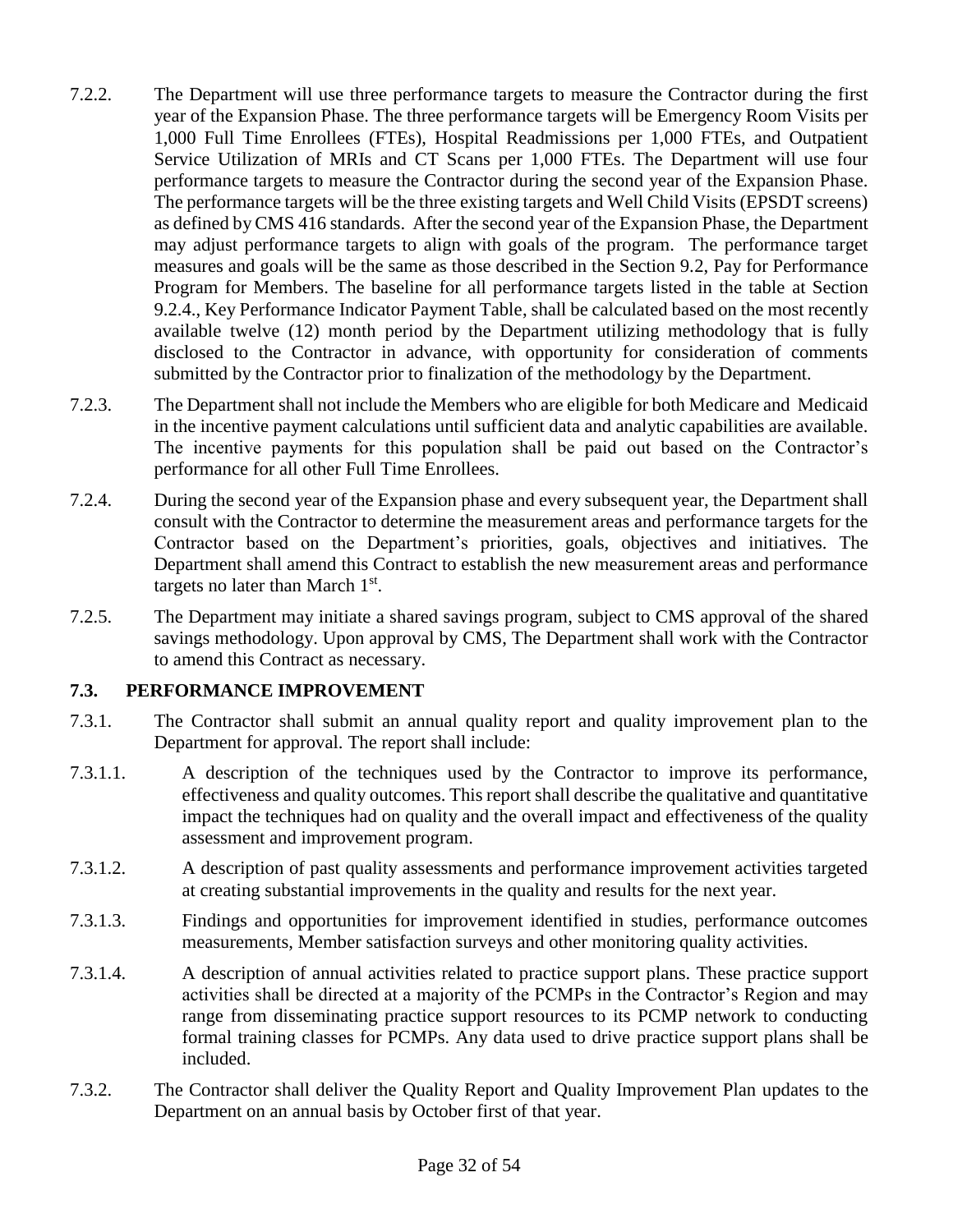- 7.3.2.1. DELIVERABLE: Initial Quality Report and Quality Improvement Plan; Annual Quality Report and Quality Improvement Plan update.
- 7.3.2.2. DUE: The Initial Quality Report and Quality Improvement Plan is due by October 1, 2011; the Quality Report and Quality Improvement Plan Update is due annually, by October 1<sup>st</sup> of the year.
- 7.3.3. The Contractor shall include all relevant and available data, including those provided by the Department, the SDAC, claims data, prior authorization systems, registry data and data available through national collection initiatives, in any analysis, goal setting or the formulation of any strategy or plan.
- 7.3.4. The Department may review the Contractor's Quality Report and Quality Improvement Plan at any time. The Department may direct reasonable changes in the Contractor's Quality Report and Quality Improvement Plan in the event that it determines any aspect of the plan to be insufficient, inappropriate or otherwise unacceptable, for any reason. The Contractor shall immediately implement any reasonable changes directed by the Department and update its Quality Report and Quality Improvement Plan accordingly.
- 7.3.5. Performance Improvement Projects
- 7.3.5.1. The Contractor shall conduct Performance Improvement Projects that are designed to achieve, through ongoing measurements and intervention, significant improvement, sustained over time, in clinical care and nonclinical care areas that are expected to have a favorable effect on health outcomes and member satisfaction.
- 7.3.5.2. The Contractor shall conduct Performance Improvement Projects on topics selected by the Centers for Medicare and Medicaid Services (CMS) when directed by the Department.
- 7.3.5.3. The Contractor shall report the status and results of each Performance Improvement Project in the Annual Quality Report and when requested by the Department. The results of each Performance Improvement Project shall be submitted in sufficient detail to allow the Department's external quality review organization to validate the projects by CMS standards.
- 7.3.5.4. The Contractor shall participate in an annual Performance Improvement Learning Collaborative facilitated by the Department.
- 7.3.5.5. The Contractor shall complete Performance Improvement Projects in a reasonable time period in order to facilitate the integration of project findings and information into the quality assessment and improvement program and to produce new information on quality of care each year.

### **7.4. FEEDBACK AND INNOVATION**

- 7.4.1. The Contractor shall create a Performance Improvement Advisory structure to provide community-level leadership and stakeholder input into the Contractor's implementation of the ACC Program and the Contractor's own performance improvement program. The Performance Improvement Advisory structure shall:
- 7.4.1.1. Be directed and chaired by one of Contractor's Key Personnel.
- 7.4.1.2. Have a formal, documented membership and governance structure.
- 7.4.1.3. Have a diverse membership, representative of the Contractor's Region, which includes members representing at least the following:
- 7.4.1.3.1. Members.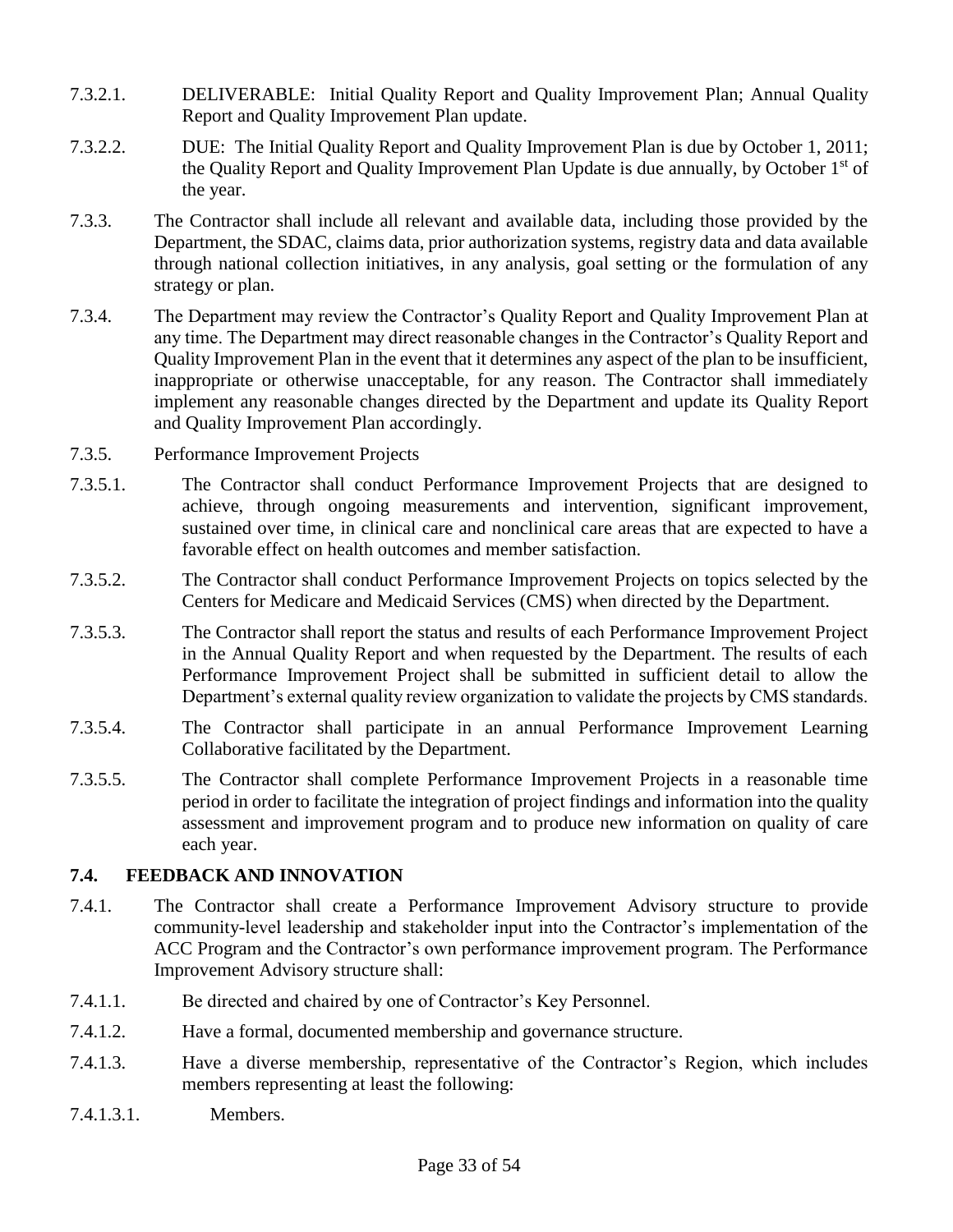- 7.4.1.3.2. Member's families.
- 7.4.1.3.3. Advocacy groups and organizations.
- 7.4.1.3.4. The PCMP network.
- 7.4.1.3.5. Other Medicaid providers.
- 7.4.1.3.6. The Behavioral Health community.
- 7.4.1.3.7. Charitable, faith-based or service organizations within the community.
- 7.4.1.4. Hold regularly scheduled meetings, no less often than on a quarterly basis.
- 7.4.1.5. Open all scheduled meetings to the public.
- 7.4.1.6. Post the minutes of each meeting on the Contractor's website within ten (10) Business Days of each meeting.
- 7.4.1.6.1. DELIVERABLE: Posted meeting minutes, meeting information for upcoming meetings, and the name and direct phone number of a contact person on the Contractor's website.
- 7.4.1.6.2. DUE: Ten (10) Business Days from the date of the meeting.
- 7.4.2. The ACC Program Improvement Advisory Committee
- 7.4.2.1. The Contractor shall provide one person to serve as a member of the Department's ACC Program Improvement Advisory Committee. This individual shall be the Contractor's representative to the ACC Program Improvement Advisory Committee.
- 7.4.3. The Contractor's representative on each of the committees described in this section may serve on any number of committees, as time permits. If conflicting meetings, other obligations or any other event does not permit the Contractor's representative from attending a meeting, the Contractor shall provide an alternate representative to attend the meeting that the regular representative could not attend. The Contractor's representative shall attend all meetings in person, unless granted prior approval to attend through telephone, video conference or other means by the Department.
- 7.4.4. The Department may request the Contractor provide an replacement representative, for any of the committees in this section, from the Contractor in the event that the Department determines, in its sole discretion, that the existing representative is unacceptable or if the representative shows a pattern of being disruptive during meetings, being tardy to regularly scheduled meetings or failing to attend regularly scheduled meetings. In the event that the Department requests a replacement representative, the Contractor shall provide the replacement representative by the next regularly scheduled meeting of that committee.

# **SECTION 8.0 PROGRAM REPORTING**

# **8.1. ADMINISTRATIVE REPORTING**

- 8.1.1. Network Report
- 8.1.1.1. The Network Report shall contain:
- 8.1.1.1.1. A listing of the total number of providers by type of provider and by county, including, but not limited to, PCMPs, specialists and hospitals.
- 8.1.1.1.2. The number of providers who are accepting new Clients.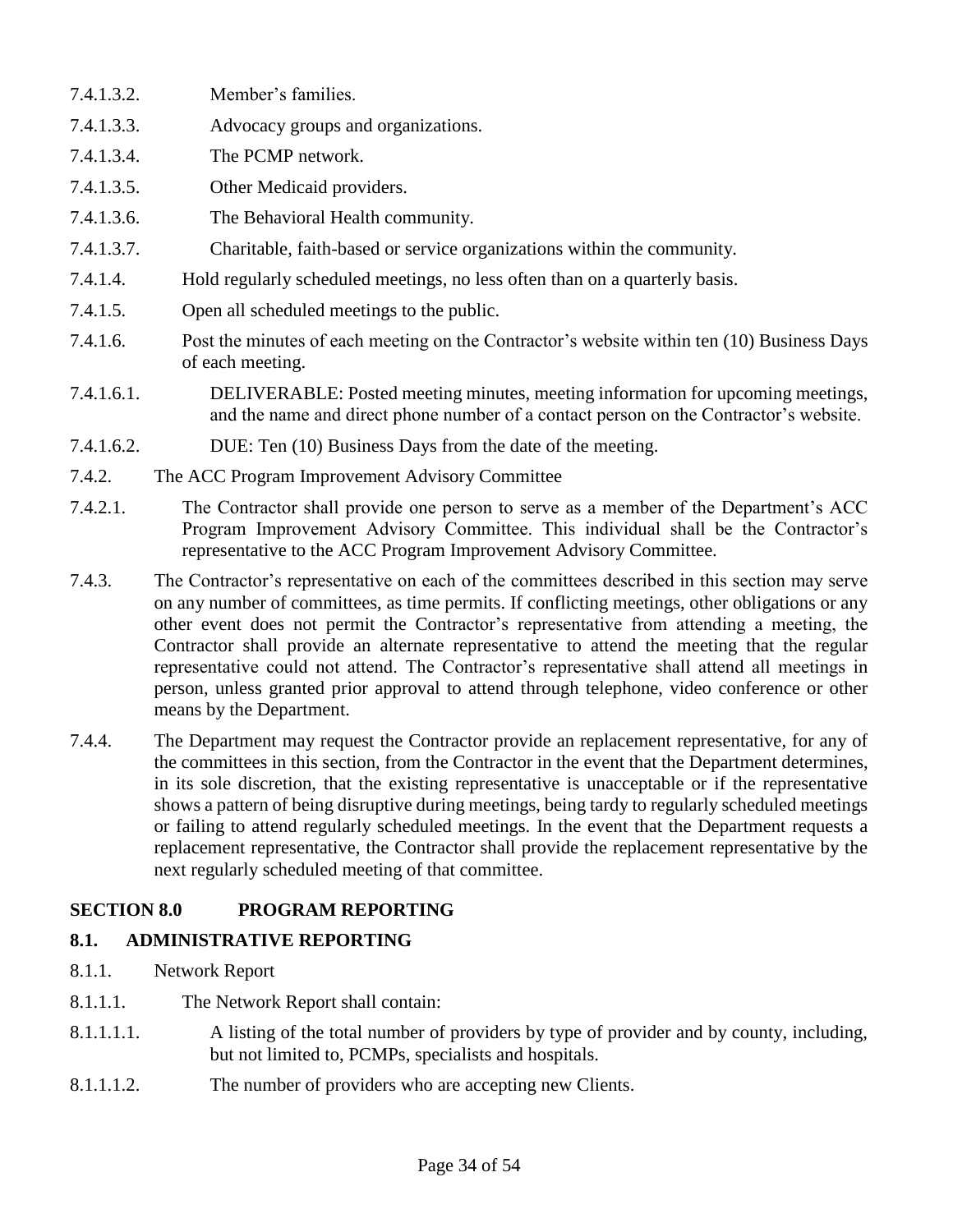- 8.1.1.1.3. A description of how the Contractor's network of providers and other community resources meet the needs of the Member population in the Contractor's Region, specifically including a description of how Members in special populations, as described in section 4.1.6, are able to access care.
- 8.1.1.2. In addition to the requirements for all network reports, the report submitted at the beginning of the Department's fiscal year shall include a summary of the challenges and opportunities for improving the Contractor's network, the existing unmet needs within the Contractor's network and the Contractor's strategy for meeting those needs.
- 8.1.1.3. The Contractor shall submit the network report on a semi-annual basis.
- 8.1.1.3.1. DELIVERABLE: Network Report.
- 8.1.1.3.2. DUE: Semi-annually, by January  $31<sup>st</sup>$  and July  $31<sup>st</sup>$  of each year.
- 8.1.1.4. The Department may request interim Network Reports, containing the same information normally contained in a semi-annual Network Report, from the Contractor at any time other than a semi-annual reporting period.
- 8.1.1.4.1. DELIVERABLE: Interim Network Report.
- 8.1.1.4.2. DUE: within ten (10) Business Days after the Department's request for the interim Network Report.
- 8.1.2. Program Integrity Report
- 8.1.2.1. The Contractor shall report to the Department any suspicion or knowledge of fraud or abuse, including, but not limited to, false or fraudulent filings of claims and the acceptance of or failure to return any monies allowed or paid on claims known to be fraudulent.
- 8.1.2.2. The Contractor shall report any suspicion or knowledge of fraud or abuse to the Department immediately upon receipt of the information causing suspicion or knowledge of the fraud or abuse.
- 8.1.2.3. The Contractor shall prepare a written program integrity report detailing the specific background information of any reported fraud or abuse, the name of the provider and a description of how the Contractor became aware of the information that led to the report. The Contractor shall deliver this Program Integrity Report to the Department within ten (10) business days from when it reported the fraud or abuse to the Department.
- 8.1.2.3.1. DELIVERABLE: Program Integrity Report.
- 8.1.2.3.2. DUE: Ten (10) Business Days from the initial report of the fraud or abuse.
- 8.1.2.4. The Contractor shall report any possible instances of a Member's fraud, such as document falsification, to the department of human or social services in the county in which the Member resides, immediately upon gaining information leading to knowledge of the fraud or suspicion of fraud. The Contractor shall deliver a written report of the possible instances of the Member's fraud detailing the specific background information of the reported fraud, the name of the Member and a description of how the Contractor became aware of the information that led to the report. The Contractor shall deliver this Member fraud report to the county department to which it made its initial report within ten (10) business days from when it reported the fraud to the county department.
- 8.1.2.4.1. DELIVERABLE: Member Fraud Report.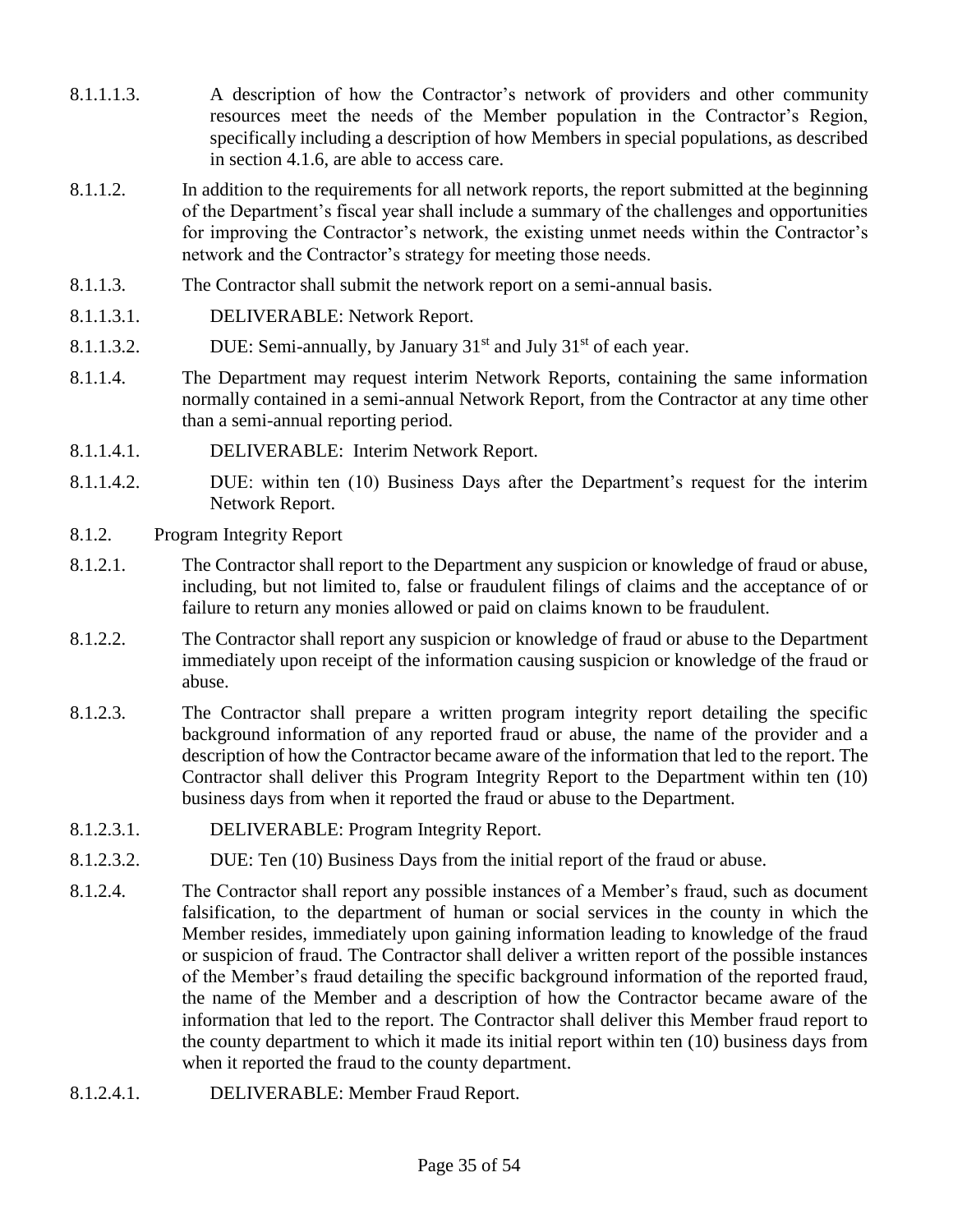8.1.2.4.2. DUE: Ten (10) Business Days from the initial report of the fraud or abuse.

## **8.2. PERFORMANCE REPORTS**

- 8.2.1. Integration Reporting
- 8.2.1.1. The Contractor shall submit to the Department a report that includes an environmental scan of current practices, challenges, and new strategies for integration of behavioral and physical health care for all covered populations. The Contractor shall collaborate with the BHOs in its region to create the report.
- 8.2.1.1.1. DELIVERABLE: Behavioral Health Integration Report.
- 8.2.1.1.2. DUE: July 1, 2012.
- 8.2.2. Integrated care
- 8.2.2.1. The Contractor shall submit a semi-annual report describing all of the following:
- 8.2.2.1.1. Integrated care efforts and continuing challenges.
- 8.2.2.1.2. Updates on strategies identified in the Behavioral Health Integration Report
- 8.2.2.1.3. DELIVERABLE: Integrated Care Report.
- 8.2.2.1.4. DUE: Semi-annually, by January  $31<sup>st</sup>$  and July  $31<sup>st</sup>$  of each year.
- 8.2.3. Member Outreach and Stakeholder Feedback Report
- 8.2.3.1. The Member Outreach and Stakeholder Feedback Report shall contain:
- 8.2.3.1.1. A summary of the feedback received from Members and other stakeholders, through any advisory committee or through any other means.
- 8.2.3.1.2. A description of trends and themes in the feedback received.
- 8.2.3.1.3. A description of overarching issues to address or system-wide problems that must be solved and a proposal to address these issues or solve the problems.
- 8.2.3.1.4. A summary of the feedback and complaints from Members, providers and the community at large and any advice or views expressed by the Contractor's Performance Improvement Advisory Committee.
- 8.2.3.1.5. The results of the prior quarter's attempts to contact Members as described in section 3.1.1.3.2, including the success rate of connecting Members without a PCMP to a PCMP.
- 8.2.3.1.6. The Contractor's plan for contacting Members without a PCMP during the following quarter.
- 8.2.3.2. The Contractor shall provide the Member Outreach and Stakeholder Feedback Report, to the Department, on a quarterly basis, within thirty (30) days from the end of the quarter that the report covers.
- 8.2.3.3. The Stakeholder feedback report may contain information that is not reflected in the Contractor's regular grievance process and the information contained in such a report is not indicative of a weakness or limitation of the Contractor or the Contractor's systems.
- 8.2.3.3.1. DELIVERABLE: Member Outreach and Stakeholder Feedback Report.
- 8.2.3.3.2. DUE: Semi-annually, by April  $30<sup>th</sup>$  and October  $31<sup>st</sup>$  of each year.
- 8.2.4. Financial Reporting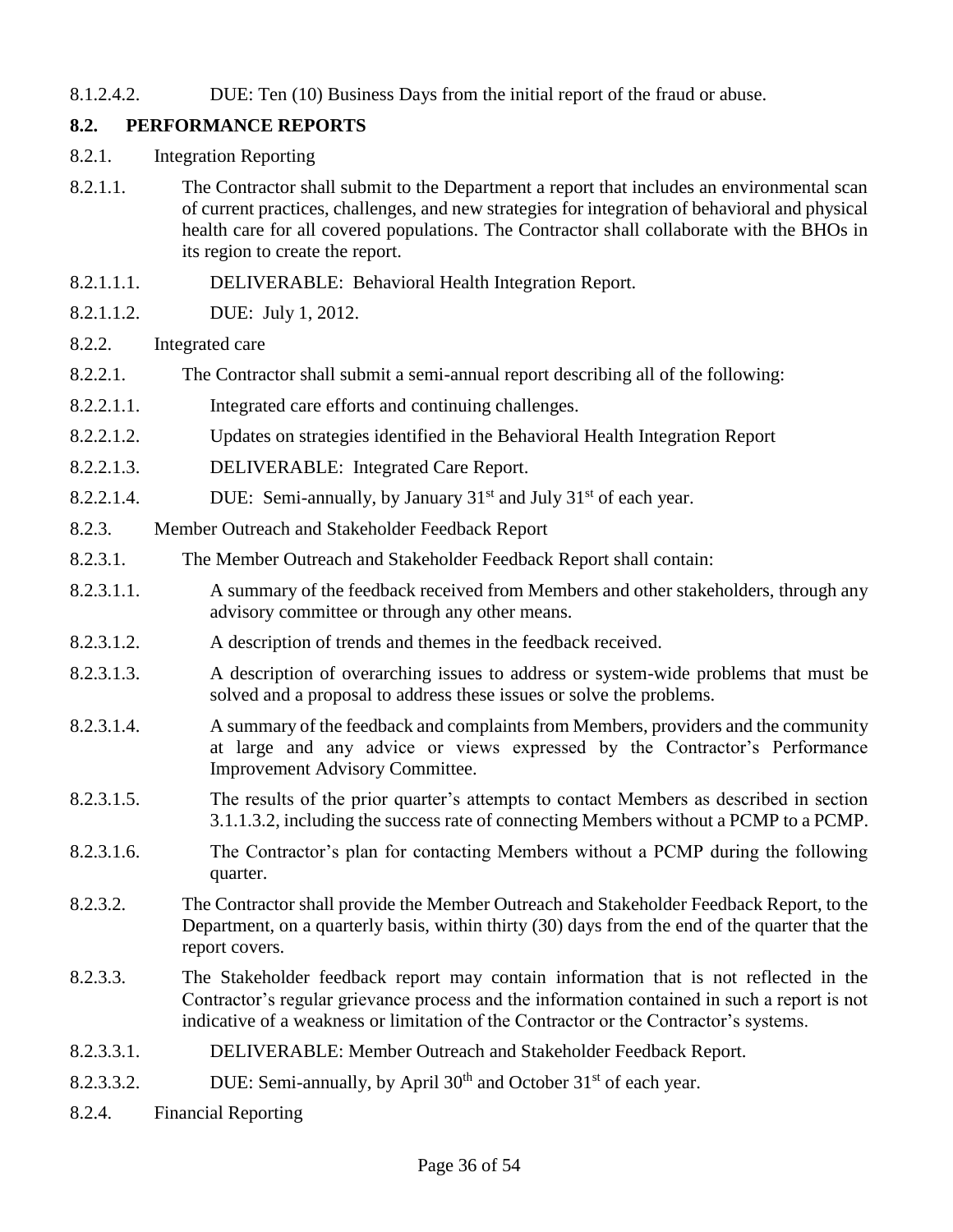- 8.2.4.1. The Contractor shall submit a quarterly financial report to the Department using a template that has been mutually agreed upon by the Contractor and the Department. The report shall contain a detailed accounting of the total PMPM revenue received during the quarter and how PMPM payments were spent, including but not limited to, the following information:
- 8.2.4.1.1. The percentage of PMPM payments spent during the reporting period to support the following categories of work:
- 8.2.4.1.1.1. Care coordination.
- 8.2.4.1.1.2. Practice support.
- 8.2.4.1.1.3. Administration.
- 8.2.4.1.1.4. Network development.
- 8.2.4.1.1.5. The categories listed above may be expanded as a result of the process of developing the reporting template.
- 8.2.4.1.2. A breakdown of how the PMPM payments were spent for each category of work
- 8.2.4.1.3. An explanation of the breakdown for how the dollars were spent in each category of work.
- 8.2.4.2. DELIVERABLE: Quarterly Financial Report.
- 8.2.4.3. DUE: No later than forty-five (45) days from the end of the state fiscal quarter that the report covers.

### **8.3. REPORT VERIFICATION**

- 8.3.1. The Department may, in its sole discretion, verify any information the Contractor reports to the Department for any reason. The Department may use any appropriate, efficient or necessary method for verifying this information including, but not limited to:
- 8.3.1.1. Fact-checking.
- 8.3.1.2. Auditing reported data.
- 8.3.1.3. Requesting additional information.
- 8.3.1.4. Performing site visits.
- 8.3.2. In the event that the Department determines that there are errors or omissions in any reported information, the Contractor shall produce an updated report, which corrects all errors and includes all omitted data or information, and submit the updated report to the Department within ten (10) Business Days from the Department's request for the updated report.
- 8.3.2.1. DELIVERABLE: Updated reports.
- 8.3.2.2. DUE: Ten (10) Business Days from the Department's request for an updated or corrected report.

### **8.4. REPORT FORMAT OR TEMPLATES**

8.4.1. The Contractor shall provide all reports in a format or template directed by the Department. The Department will develop the templates with input from the Contractor. The Contractor shall ensure that all reports comply with the specific guidance provided by the Department related to that report. With Department permission, the Contractor may include information required by this Contract in reports and deliverables the Department requires per the terms of other contracts.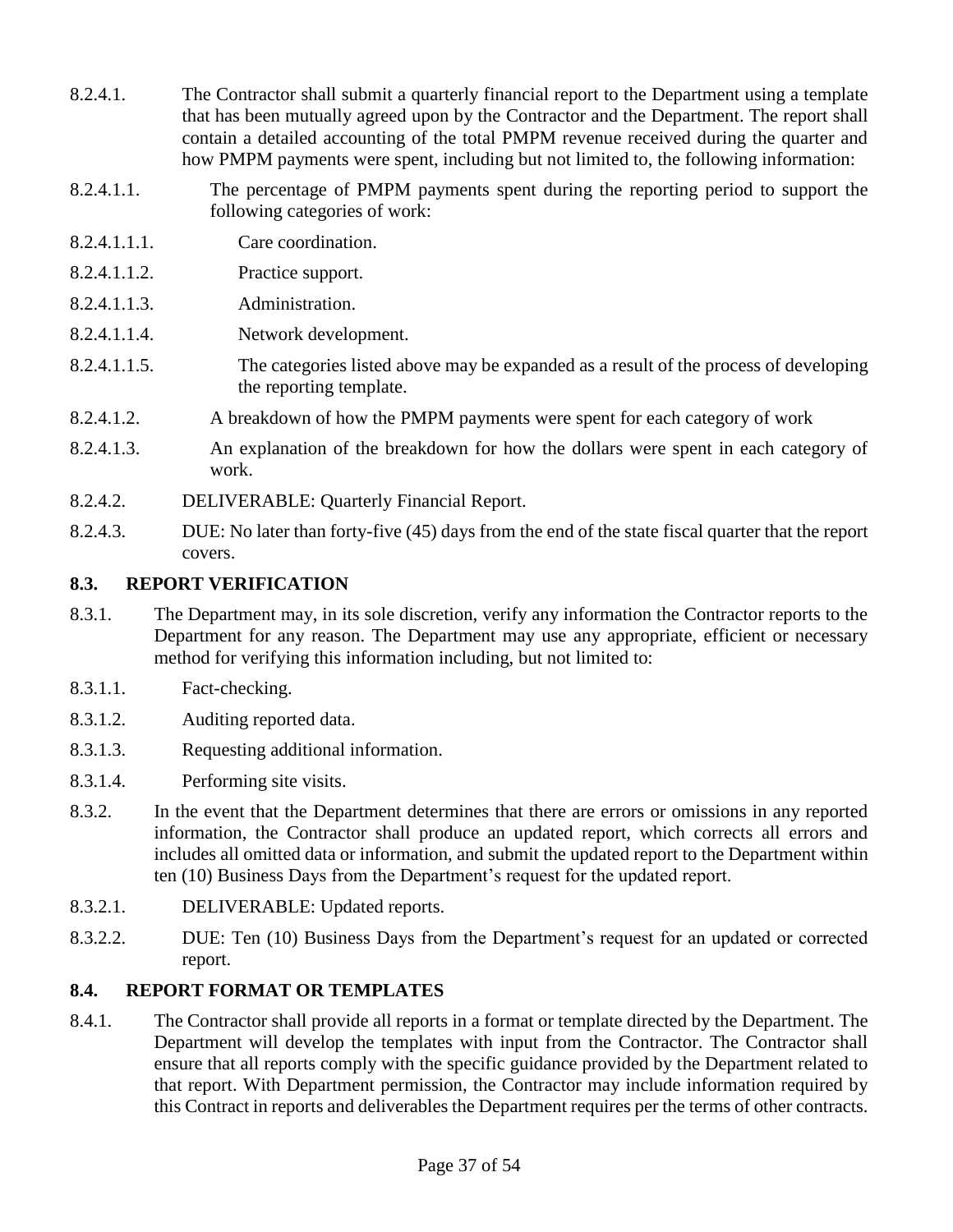## **SECTION 9.0 COLORADO OPPORTUNITY PROJECT**

## **9.1. COLORADO OPPORTUNITY PROJECT**

- 9.1.1. The Contactor shall hire a full-time employee to serve as an Opportunity Liaison (Liaison).
- 9.1.2. The Contractor shall oversee the work and activities of the Liaison in at least one community in the Contractor's region to ensure all the requirements of this section are met. The Contractor shall receive approval from the Department of the selected community or communities prior to work commencing.
- 9.1.3. The Contractor shall be responsible for all hiring and management of the Liaison. The Contractor, the other RCCOs, and the Department shall determine minimum qualifications; job descriptions; and performance expectations.
- 9.1.3.1. At a minimum, the Liaison shall have: experience working in the Contractor's region; strong relationships with key partners in the region; an understanding of current research and practice regarding the social determinants of health and evidence-based/promising programs that have demonstrated success.
- 9.1.3.2. The Contractor shall develop more detailed job qualifications, based on information from and with the approval of the Department, for the position prior to hiring for the position.
- 9.1.4. The Contractor's Liaison shall serve three primary roles related to the Colorado Opportunity Project (Project).
- 9.1.4.1. The Contractor shall ensure the Liaison maintains fidelity to the Project and complies with the Department direction on the Project.
- 9.1.4.2. The Liaison shall represent the Contractor's organization in Department Project meetings, assist in Project planning and development, and ensure Project implementation in the Contractor's region or in a specific community in the Contractor's region.
- 9.1.4.3. The Liaison shall participate in a learning collaborative with the Department and all Opportunity Liaisons of other RCCOs to identify best practices for implementing the Project.
- 9.1.5. To support these primary roles, the Liaison shall:
- 9.1.5.1. Attend and participate in Department meetings and planning sessions focused on designing the Project. Initial design work shall include providing input toward and assistance with:
- 9.1.5.1.1. Creating an overall work-plan, including timelines and milestones for the Project.
- 9.1.5.1.2. Identifying existing community programs/interventions.
- 9.1.5.1.3. Creating a package of interventions by life stage.
- 9.1.5.1.4. Developing a process for identifying the client population, tracking and monitoring client performance on project indicators, and client utilization of project interventions.
- 9.1.5.2. Work as a convener in the Contractor's region to implement the Project, including the following:
- 9.1.5.2.1. Establishing partnerships with the community partners that deliver selected life stage interventions as well as care coordinators, case managers, and other entities responsible for helping Clients access services and resources.
- 9.1.5.2.2. Providing education and guidance to community partners regarding the Project.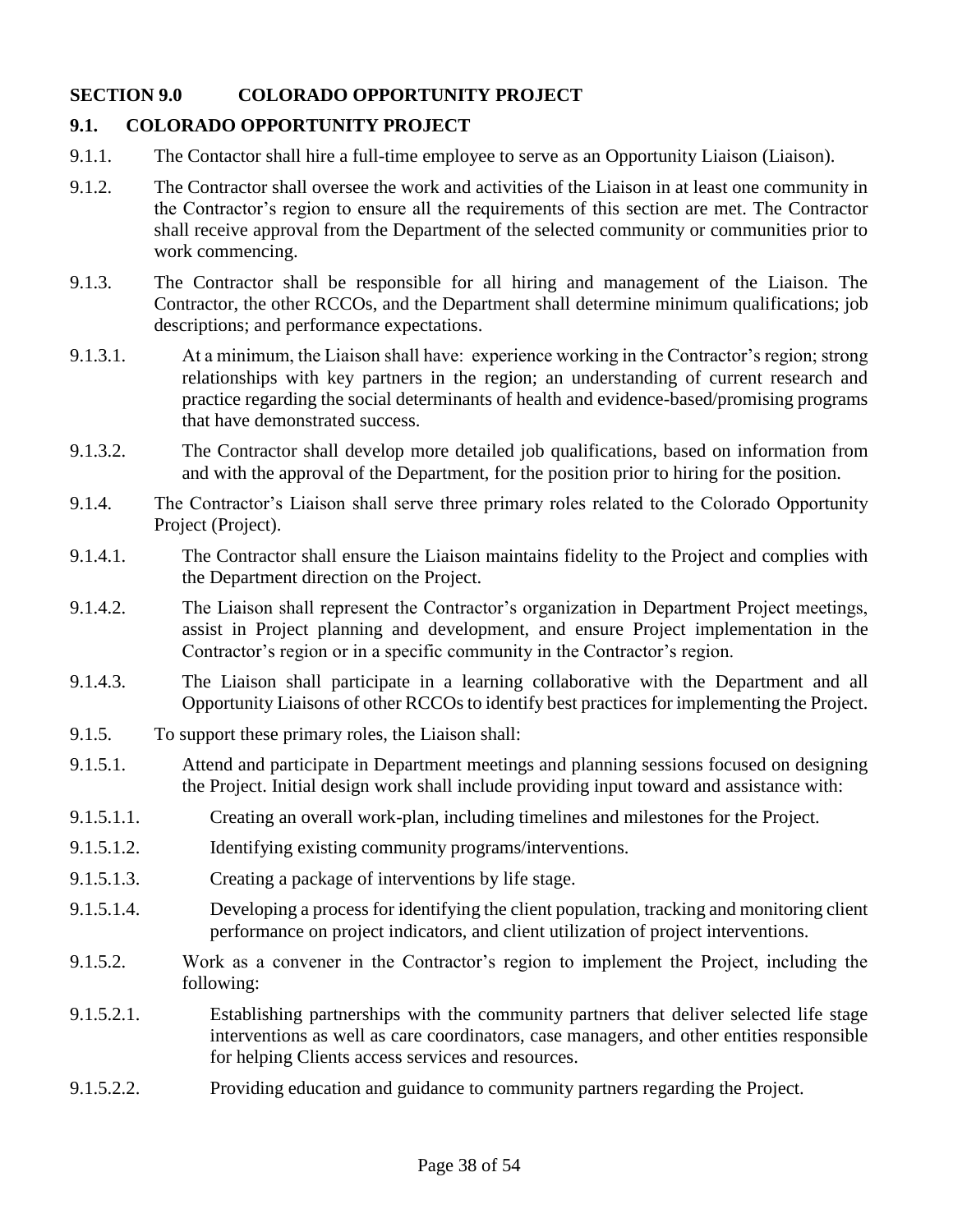- 9.1.5.2.3. Developing a process for connecting ACC Clients with the appropriate package of life stage interventions.
- 9.1.5.2.4. Serving as a community resource for the Project.
- 9.1.6. The Liaison shall work with the Department to develop a work plan for implementing the Project. The work plan format shall be mutually agreed upon by the Department and the Contractors and reviewed and approved by the Department. The work plan shall be discussed and reviewed at least monthly with the Department and amended as needed.
- 9.1.6.1. DELIVERABLE: Colorado Opportunity Project Implementation Plan.
- 9.1.6.2. DUE: October 15, 2015.
- 9.1.6.3. DELIVERABLE: Updated Colorado Opportunity Project Implementation Plan.
- 9.1.6.4. DUE: Upon Department request.

#### **SECTION 10.0 COMPENSATION**

#### **10.1. PMPM PAYMENTS FOR MEMBERS**

10.1.1. The Department shall pay the Contractor, through the Colorado MMIS, a monthly PMPM Payment for each active Member enrolled in the Contractor's plan on the first day of that month at the following rates:

| <b>Description</b> | <b>Period</b>                                                | <b>PMPM</b><br>Amount |
|--------------------|--------------------------------------------------------------|-----------------------|
| A. All Members     | Effective Date through June 30, 2012                         | \$13.00               |
| B. All Members     | July 1, 2012 through October 31,<br>2012                     | \$12.00               |
| C. All Members     | November 1, 2012 through August<br>31, 2014.                 | \$9.50                |
| D. All Members     | September 1, 2014<br>through<br>termination of the Contract. | \$9.00<br>base rate   |

- 10.1.1.1. Upon the Department's notification to the Contractor that the factors outlined in Section 9.1.1.2 have been met, the PMPM shall be calculated as follows:
- 10.1.1.1.1. For all Members who are attributed to a PCMP at the time of calculation the Contractor shall receive one hundred percent (100%) of the base rate.
- 10.1.1.1.2. For all Members who have been unattributed to a PCMP for less than six (6) consecutive months at the time of calculation the Contractor shall receive one hundred percent (100%) of the base rate.
- 10.1.1.1.3. For all Members who have been unattributed to a PCMP for six (6) consecutive months or longer at the time of the calculation the Contractor shall receive sixty-five percent (65%) of the base rate. The Department will determine whether a Member is unattributed by determining if that Member has had a RCCO span of more than six (6) consecutive months with no PCMP span. The Department will use the managed care enrollment table to identify these Members.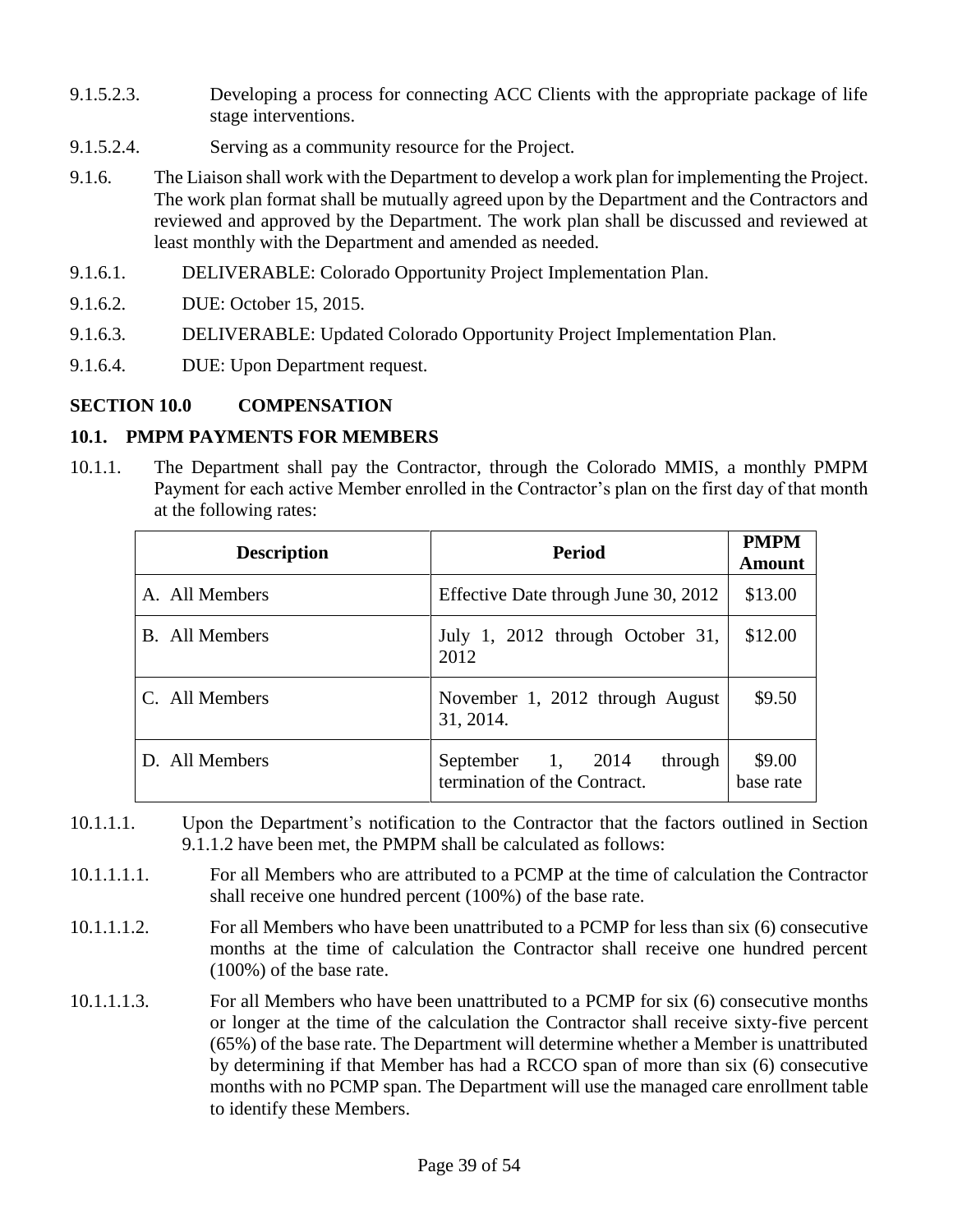- 10.1.1.2. The PMPM shall be calculated as described in Section 9.1.1.1 upon the Department's notification to the Contractor that:
- 10.1.1.2.1. The Enrollment Broker has had one (1) month during which ninety percent (90%) of the calls had a wait time of five (5) minutes or less (wait time is defined as time until first pick up).
- 10.1.1.2.2. Reattribution is performed monthly.
- 10.1.1.2.3. The Enrollment Broker and two (2) RCCO representatives (to be identified by the RCCO Leadership Group) have established quarterly or monthly meetings.
- 10.1.1.2.4. Fax forms that could not be processed by the Enrollment Broker have been sorted by the RCCO with a reason the form could not be processed written on each fax form. The fax forms have been made available at the Enrollment Broker office on a weekly basis and delivered monthly to the Department.
- 10.1.1.2.5. The Online Health Plan selection form is operational.
- 10.1.1.3. The PMPM payments shall only be made during the Initial Phase and the Expansion Phase. The Contractor shall not receive any PMPM Payment before the beginning of the Initial Phase.
- 10.1.1.4. The number of active Members enrolled in the Contractor's plan shall be calculated based on the number of enrollments in the Colorado Medicaid Management Information System.
- 10.1.1.5. The Department shall remit all PMPM Payments to the Contractor within the month for which the PMPM Payment applies. In the event that the Contractor is not compensated for a Member in a month for which the Contractor should have been compensated, the Department shall compensate the Contractor for that Member.
- 10.1.1.6. The Contractor may attribute Members who had been enrolled in CHP+ to a PCMP. When making these attributions, the Contractor shall use the same attribution methodology the Department uses. The Department will process these attributions in MMIS within ninety (90) days of receiving the file.
- 10.1.1.6.1. DELIVERABLE: Documentation of methodology for attribution
- 10.1.1.6.2. DUE: Prior to implementing the attribution methodology
- 10.1.1.6.3. DELIVERABLE: Excel file with ACC clients identified by Medicaid client ID linked to Medicaid provider billing ID and a date for the last visit with that Provider
- 10.1.1.6.4. DUE: Upon completion of attribution.

### **10.2. PAY FOR PERFORMANCE PROGRAM FOR MEMBERS**

- 10.2.1. The Contractor may earn performance-based payments by meeting quality measures as established by the Department in the following areas:
- 10.2.1.1. Key performance indicators.
- 10.2.1.2. Program savings (shared savings).
- 10.2.1.3. Additional performance target(s).
- 10.2.2. For SFY2016 (July 1, 2015 June 30, 2016), the pay for performance program will focus on incentivizing the Contractor to improve performance for the following measures (detailed in more specificity below):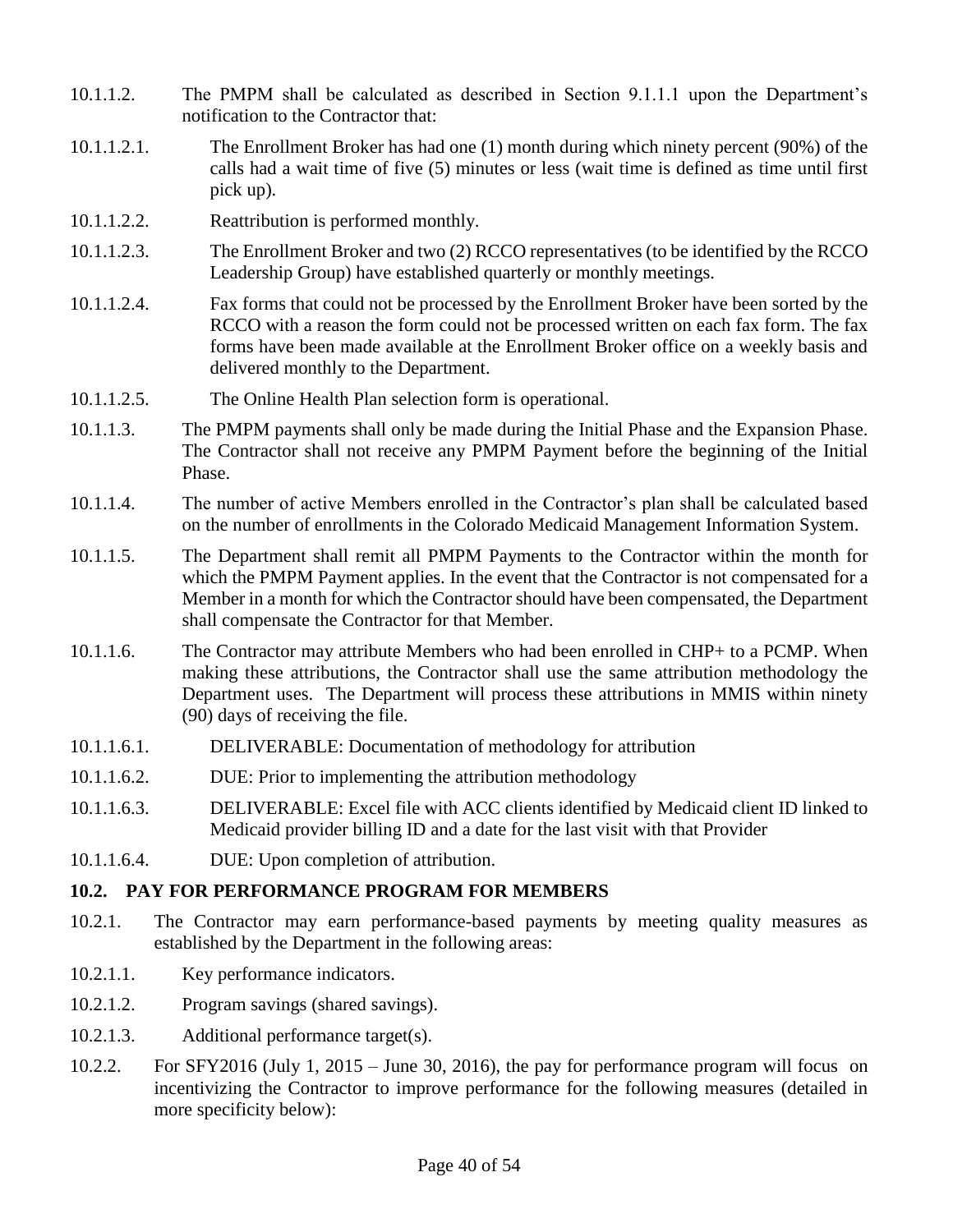- 10.2.2.1. Emergency room visits.
- 10.2.2.2. Postpartum care.
- 10.2.2.3. Well child checks ages 3-9.
- 10.2.2.4. Care for Members with chronic conditions.
- 10.2.2.5. Adolescent and adult depression screening (billed FFS).
- 10.2.2.6. Adolescent well care (ages 13-20).
- 10.2.2.7. Evaluation and management claim within thirty (30) days of hospitalization.
- 10.2.2.8. Cost of care.
- 10.2.2.9. Member satisfaction.
- 10.2.2.10. A State Innovation Model (SIM) aligned measure.
- 10.2.3. The Department shall provide to the Contractor documented calculation methodology for all measures prior to the first distribution of funds. The Department shall release the calculation methodology as a draft and shall provide a comment period of no less than two (2) weeks prior to releasing as final.
- 10.2.4. Key Performance Indicator Payment Table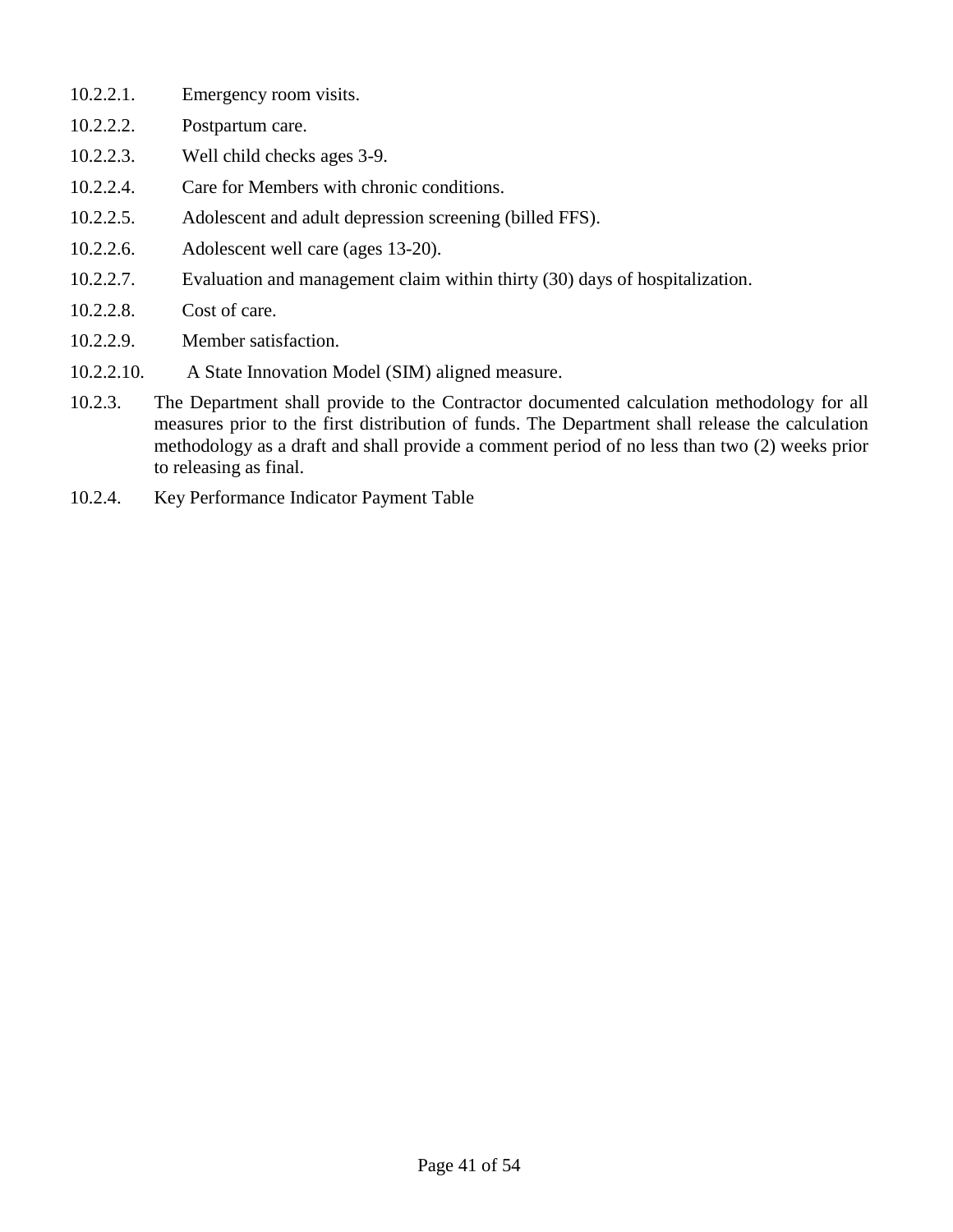| <b>Measurement Area</b>                                                                                            | <b>Performance Target</b><br><b>Percentage Improvement</b>                                                                                                                                                                                                                                                                                                                                          | <b>Total Performance Payment</b>                                                                                                                                    |
|--------------------------------------------------------------------------------------------------------------------|-----------------------------------------------------------------------------------------------------------------------------------------------------------------------------------------------------------------------------------------------------------------------------------------------------------------------------------------------------------------------------------------------------|---------------------------------------------------------------------------------------------------------------------------------------------------------------------|
| A. Emergency Room Visits<br>per 1,000 Full Time<br>Enrollees (FTEs)                                                | <b>Level 1 Target: Total Emergency</b><br>Room Visits reduced at least 1.0%<br>and less than 5.0% below baseline<br><b>Level 2 Target: Total Emergency</b><br>Room Visits reduced between 5.0%<br>or more below baseline                                                                                                                                                                            | Level 1 Target: 66% of the Full<br>Amount<br>Level 2 Target: 100% of the Full<br>Amount<br><b>Full Amount:</b><br>Adults \$0.40 PMPM<br>Children (0-20) \$0.30 PMPM |
| B. Postpartum visits per<br>1,000 FTEs                                                                             | Level 1 Target: Postpartum visits<br>increase at least 1% and less than<br>5% above baseline<br>Level 2 Target: Postpartum visits<br>increase 5% or more above baseline                                                                                                                                                                                                                             | Level 1 Target: 66% of the Full<br>Amount<br>Level 2 Target: 100% of the Full<br>Amount<br>Full Amount:<br>Adults \$0.40 PMPM<br>Children (0-20) \$0.30 PMPM        |
| C. Well Child Visits for<br>children $3 - 9$ years of<br>age (EPSDT Screens)<br>(CMS 416) per 1,000<br><b>FTEs</b> | Level 1 Target: Sixty percent<br>(60%) of all eligible pediatric<br>Members (age $3 - 9$ ) have received<br>at least one (1) Well Child Visit<br>(EPSDT Screen) during the<br>measurement year.<br>Level 2 Target: Eighty percent<br>(80%) of all eligible pediatric<br>Members (age $3 - 9$ ) have received<br>at least one (1) Well Child Visit<br>(EPSDT Screen) during the<br>measurement year. | Level 1 Target: 66% of the Full<br>Amount<br>Level 2 Target: 100% of the Full<br>Amount<br><b>Full Amount:</b><br>Adults - \$0.20 PMPM.<br>Children- \$0.40 PMPM.   |

- 10.2.5. The Department shall remit all Performance Payments to the Contractor on a quarterly basis within one-hundred and eighty (180) days from the last day of the quarter in which the Incentive Payments were earned. The Department will calculate the Incentive Payment separately for each month in a quarter, and the Contractor may receive different amounts for each month within a quarter based on the specific performance targets the Contractor was able to meet during each specific month.
- 10.2.6. Program Savings (Shared Savings)
- 10.2.6.1. The Contractor is eligible to participate in the ACC shared savings program. If the Department calculates there is statewide savings as a result of the ACC program, the Contractor is eligible to receive shared savings payments. The amount of the shared savings payments shall depend on how much savings was attained statewide, how much savings was attained in the Contractor's Region, and the Contractor's regional performance in reaching quality targets during the measurement periods.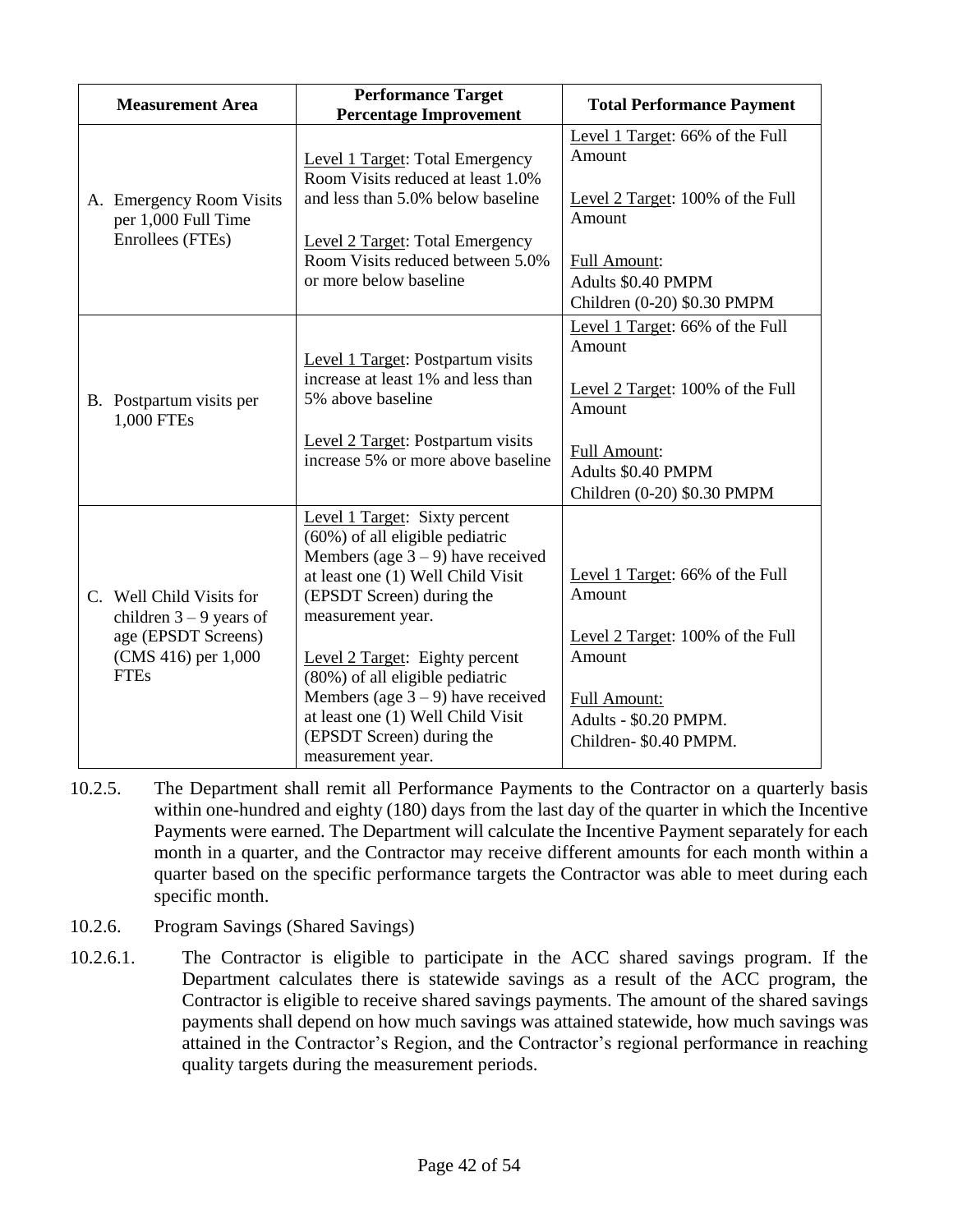- 10.2.6.1.1. The distribution of payments shall follow the methodology outlined in the Department's approved State Plan Amendment.
- 10.2.6.1.2. The Department will provide the Contractor with the documented calculation methodology for all measures prior to the first distribution of funds. The Department shall release the calculation methodology as draft and shall provide a comment period of no less than two (2) weeks prior to releasing as final.
- 10.2.6.1.3. The first measurement period is from October 1, 2013 to June 30, 2014. The metrics are:
- 10.2.6.1.3.1. Clients with chronic conditions visiting a PCMP within the last twelve (12) months.
- 10.2.6.1.3.2. Adolescent well care visits.
- 10.2.6.1.4. The second measurement period is from July 1, 2014 through June 30, 2015. The metrics are:
- 10.2.6.1.4.1. Clients with chronic conditions visiting a PCMP within the last twelve (12) months.
- 10.2.6.1.4.2. Adolescent and adult depression screening billed fee for service.
- 10.2.7. Additional Performance Target
- 10.2.7.1. The Department will place the following monies in a pay for performance pool each month:
- 10.2.7.1.1. \$0.50 PMPM for Members attributed to a PCMP not meeting the enhanced primary care standards as defined in Exhibit H.
- 10.2.7.1.2. \$0.50 PMPM for every unattributed Member.
- 10.2.7.1.3. The difference between the base PMPM and the PMPM payments for those Members not attributed for more than six (6) months as described in section 9.1.1.1.3.
- 10.2.7.2. The Department shall distribute the monies in the pay for performance pool to the Contractor based on the Contractor's relative performance in one or more of the following areas, as determined by the Department's calculation methodology: in increasing the number of Members with an evaluation and maintenance claim within thirty (30) days of hospitalization, decreasing the cost of care, increasing Member satisfaction, increasing depression screening rates, or another measure selected to align with the State Innovation Model (SIM).
- 10.2.7.2.1. The Department will provide the Contractor with the documented calculation methodology prior to the first distribution of funds. The Department shall release the calculation methodology as draft and shall provide a comment period of no less than two (2) weeks prior to releasing as final.
- 10.2.7.3. The Department shall distribute the monies in the pay for performance pool once annually within six (6) months of completion of the State Fiscal Year.
- 10.2.8. Financial recognition for meeting enhanced primary care factors
- 10.2.8.1. The Contractor shall assess and report to the Department the PCMPs that meet at least five (5) of the nine (9) criteria listed in **Exhibit H**. The Contractor shall be able to produce the documentation and shall provide said documentation to the Department upon Department request.
- 10.2.8.1.1. DELIVERABLE: List of providers meeting the criteria, all factors attained and the date by which the PCMP met the criteria.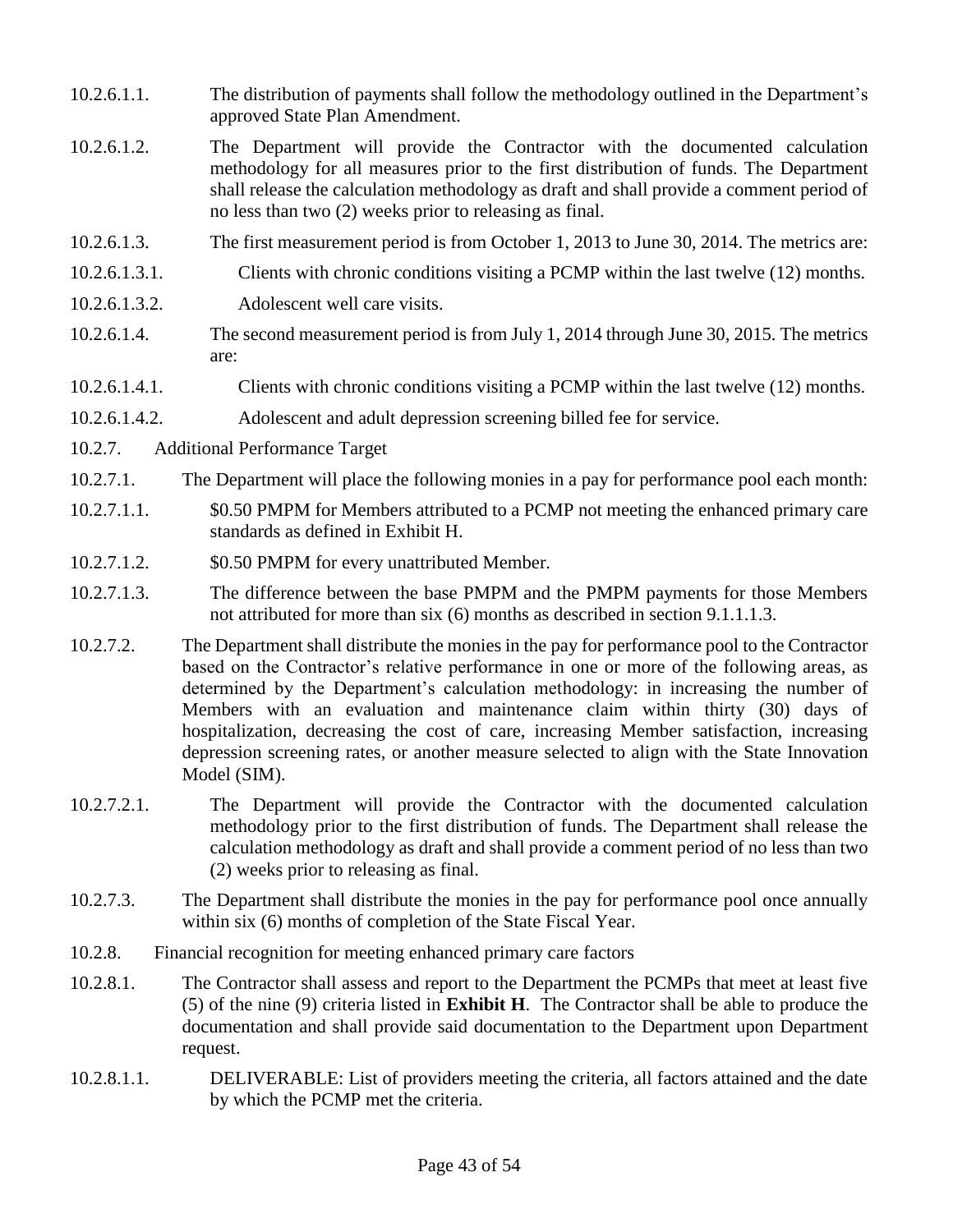#### 10.2.8.1.2. DUE: Annually, at least forty-five (45) days prior to the last day of the State Fiscal Year.

### **10.3. OPPORTUNITY LIAISON PAYMENT**

10.3.1. The Department shall provide \$15,000 quarterly to the Contractor to provide a Liaison, paid via quarterly invoice, at the end of each quarter. The Department shall only pay for a quarter if the Contractor can demonstrate that there was a full-time employee in place to fulfil the duties of the Liaison during that quarter.

#### **10.4. PAYMENT CALCULATION DISPUTES**

10.4.1. In the event that the Contractor believes that the calculation or determination of any Incentive Payment or PMPM is incorrect, the Contractor shall notify the Department of its dispute within thirty (30) days of the receipt of the payment. The Department shall review calculation or determination and may make changes based on this review. The determination or calculation that results from the Department's review shall be final. No disputed payment shall be due until after the Department has concluded its review.

#### **SECTION 11.0 STARTUP PROCESS**

#### **11.1. START-UP PHASE**

- 11.1.1. During the Start-Up Phase, the Contractor shall:
- 11.1.1.1. Establish an Implementation Plan that includes a schedule of activities and milestones for the Start-Up Phase and the Initial Phase within seven (7) days from the Contract's Effective Date.
- 11.1.1.1.1. DELIVERABLE: Implementation Plan.
- 11.1.1.1.2. DUE: Seven (7) days from the Contract's Effective date.
- 11.1.1.2. Create a Start-Up Plan containing the following components:
- 11.1.1.2.1. The Organizational Chart described in section 2.2.7 of this Statement of Work.
- 11.1.1.2.2. A Customer Service Plan that describes how the Contractor will track incoming telephone calls, emails and other contact from providers, Members and the general public, how it plans to fulfill its customer service requirements and similar customer service related items.
- 11.1.1.2.3. A timeline for the creation of the website for the Contractor's Region and a description of the contents and structure of the site or a prototype of the website.
- 11.1.1.2.4. The ACC Program Member Handbook section specific to the Contractor's Region as described in Section 3.2.3.1 of this Statement of Work.
- 11.1.1.2.5. A description of how the Contractor intends to provide necessary provider orientation to the ACC Program and the Contractor's network and a plan for providing necessary provider training.
- 11.1.1.2.5.1. DELIVERABLE: Start-Up Plan.
- 11.1.1.2.5.2. DUE: Thirty (30) days from the Contract's Effective Date.
- 11.1.1.3. Cooperate with the Department in the Department's Operational Readiness Review, including, but not limited to: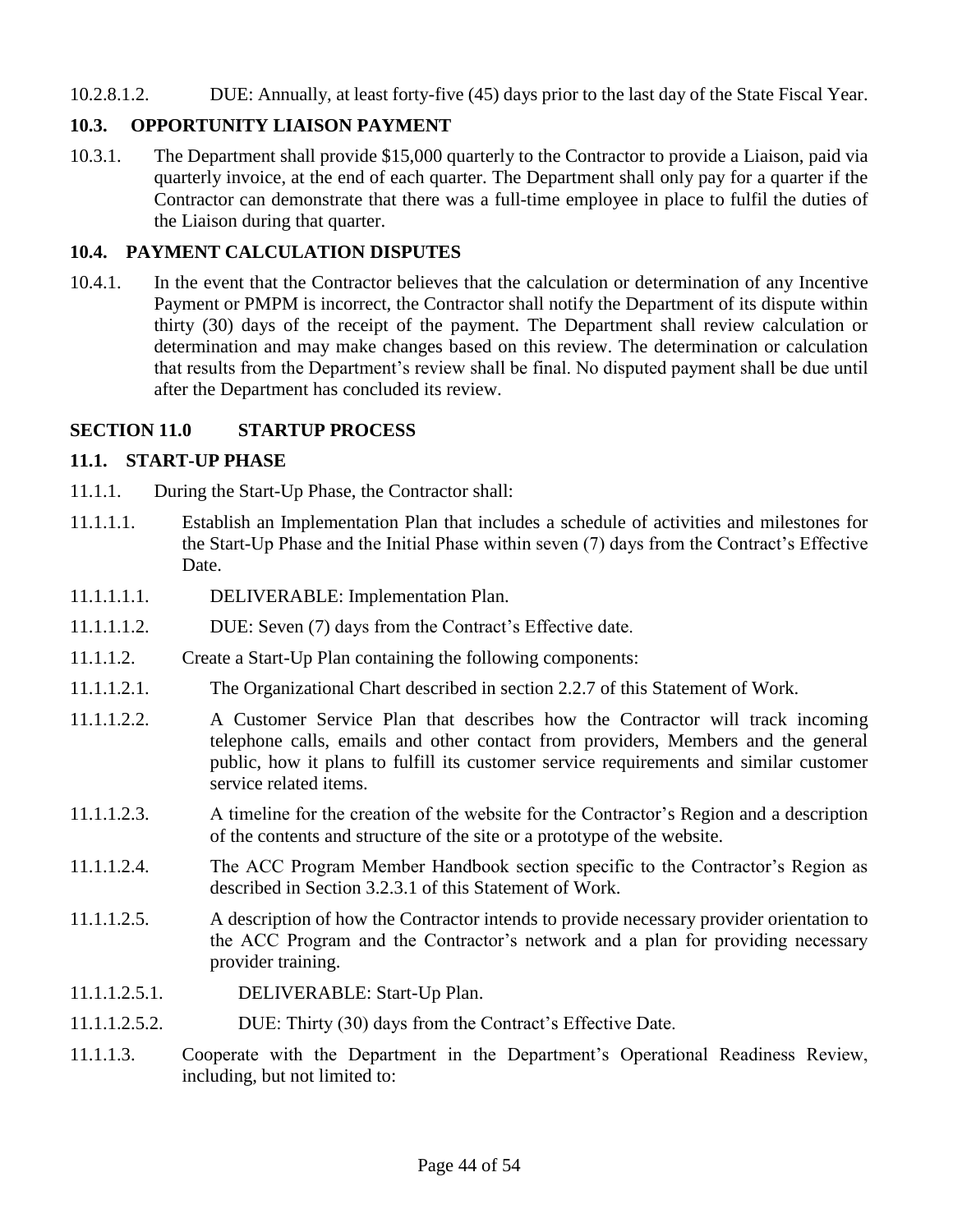- 11.1.1.3.1. Providing all information, data or reports the Department requires or requests that are within the scope of the Operational Readiness Review.
- 11.1.1.3.2. Allowing the Department reasonable access to the Contractor's facilities and staff.
- 11.1.1.3.3. Developing and implementing any corrective action plan, as directed by the Department.
- 11.1.1.4. Complete all other deliverables contained in this Contract with a due date that occurs in the Start-Up Phase, including, but not limited to, all of the following:
- 11.1.1.4.1. The Communication Plan.
- 11.1.2. During the Start-Up Phase, the Department shall:
- 11.1.2.1. Work with the Contractor to define project management and reporting standards.
- 11.1.2.2. Work with the Contractor to define expectations for content and format of all deliverables in the Contract.
- 11.1.2.3. Initiate an Operational Readiness Review to determine the Contractor's readiness and ability to provide services to its Members and resolve any identified operational deficiencies. The Department may require the Contractor to develop and implement a corrective action plan to remedy any deficiencies found during the Operational Readiness Review.

# **SECTION 12.0 TRANSITION AT TERMINATION**

## **12.1. CONTRACTOR'S TRANSITION REQUIREMENTS**

- 12.1.1. Upon termination of the Contract for any reason, the Contractor shall do all of the following for a period not to exceed sixty (60) days before termination of the Contract:
- 12.1.1.1. Provide the Department with all information related to the Contractor's PCMP Network, its Members and the services provided to those Members, for transition to the Department or any other contractor of the Contractor's responsibilities.
- 12.1.1.2. Provide for the uninterrupted continuation of all network management, care coordination and administrative services until the transition of every Member is complete and all requirements of the Contract are satisfied.
- 12.1.1.3. Designate an appropriate individual as the transition coordinator to work with the Department and any staff from the replacement contractor to ensure the transition does not adversely impact any member's care.
- 12.1.1.4. Provide to the Department all reports reasonably necessary for a transition.
- 12.1.1.5. Notify any Subcontractors of the termination of the Contract, as directed by the Department.
- 12.1.1.6. Notify all of the Members in the Contractor's Region that the Contractor will no longer be the RCCO for the region, in a form and manner approved by the Department.
- 12.1.1.7. Notify each PCMP in the Contractor's PCMP Network of the termination and the end date of the Contract and explain to the provider how the provider may continue participating in the ACC Program.
- 12.1.1.8. Cooperate with the Department and any other replacement contractor during the transition, including, but not limited to, using reasonable efforts to share and transfer Member information and following any instructions or performing any required actions, as reasonably directed by the Department.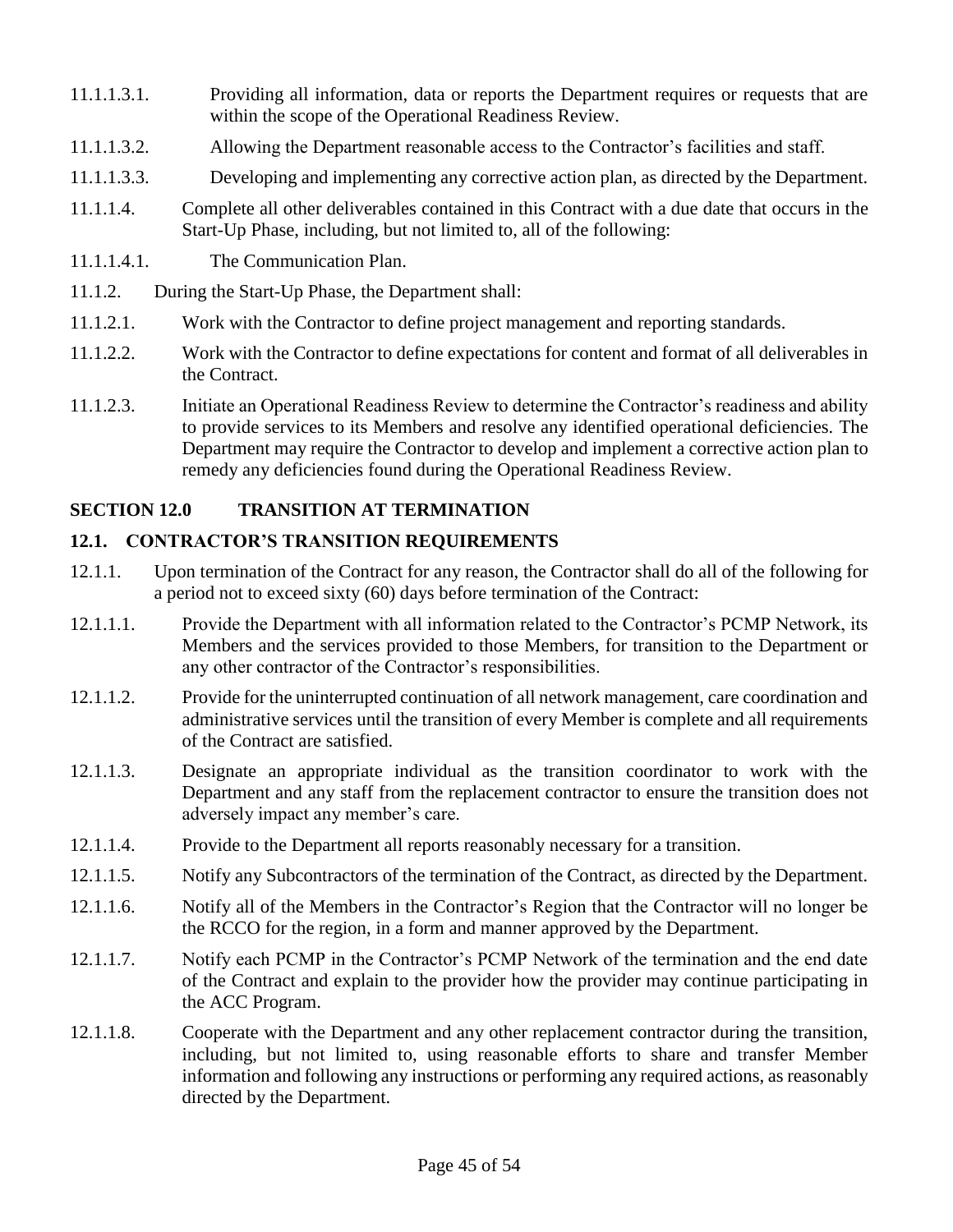- 12.1.1.9. Provide the Department, in a format prescribed and approved by the Department:
- 12.1.1.9.1. A list of all PCMPs in the Contractor's PCMP Network.
- 12.1.1.9.2. A list of all Members in the Contractor's Region.

# **SECTION 13.0 GENERAL REQUIREMENTS**

# **13.1. CONTRACTORS AND SUBCONTRACTORS**

- 13.1.1. Department Contractors
- 13.1.1.1. The Department may, in its sole discretion, use another contractor to perform any of the Department's responsibilities contained in the Contract. The Contractor shall work in coordination with any of these other contractors at the Department's direction. Any reference to the Department shall also include reference to its contractors as applicable.
- 13.1.2. Subcontractors
- 13.1.2.1. Other than the care coordination provided by any PCMP, the Contractor shall not subcontract more than forty percent (40%) of its responsibilities under the Contract, based on the total annual Contract value, to any other entity and it shall not subcontract more than twenty percent (20%) of its responsibilities under the Contract, based on the total annual Contract value, to any single entity.
- 13.1.2.2. The Contractor shall not enter into any agreement with a Subcontractor or have any Subcontractor begin work in relation to the Contract until it has received the express, written consent of the Department to subcontract with the specific Subcontractor. This consent requirement shall only apply to subcontracts that relate to ten percent (10%) or more of the responsibilities under the Contract, based on the total annual Contract value.
- 13.1.2.3. Any agreement the Contractor has with a Subcontractor shall be in writing and shall require compliance with all of the terms in this Contract.

# **13.2. NO MEDICAL TREATMENT DIRECTION**

- 13.2.1. The Contractor may make recommendations and provide support to PCMPs and their Members to improve health outcomes, but shall not, under any circumstance, direct treatment or require the PCMP or Member to make any decision regarding that Member's health care.
- 13.2.2. The Contractor may not create or make any referrals, on behalf of any Member or provider, in its role as a RCCO. Only a provider may create or make any referrals, and the Contractor may facilitate the referral process and provide support for providers when the provider creates or makes a referral.

# **13.3. DUE DATE AND TIMELINES**

- 13.3.1. All due dates, deadlines and timelines in this Statement of Work are measured in calendar days unless specifically stated otherwise. Additionally, all due dates, deadlines and timelines in this Contract, based on quarters, refer to state fiscal year calendar quarters, with the first quarter beginning on July  $1<sup>st</sup>$  of each year. In the event that any due date or deadline falls on a weekend, a Department holiday or other day the Department is closed, the due date or deadline shall be automatically extended to the next business day the Department is open.
- 13.3.2. The Department may, in its sole discretion, extend the due date, deadline or timeline of any activity, deliverable or requirement under this Statement of Work. Any such extension shall only be valid if it is delivered to the Contractor in writing, in either a hard copy or electronic format.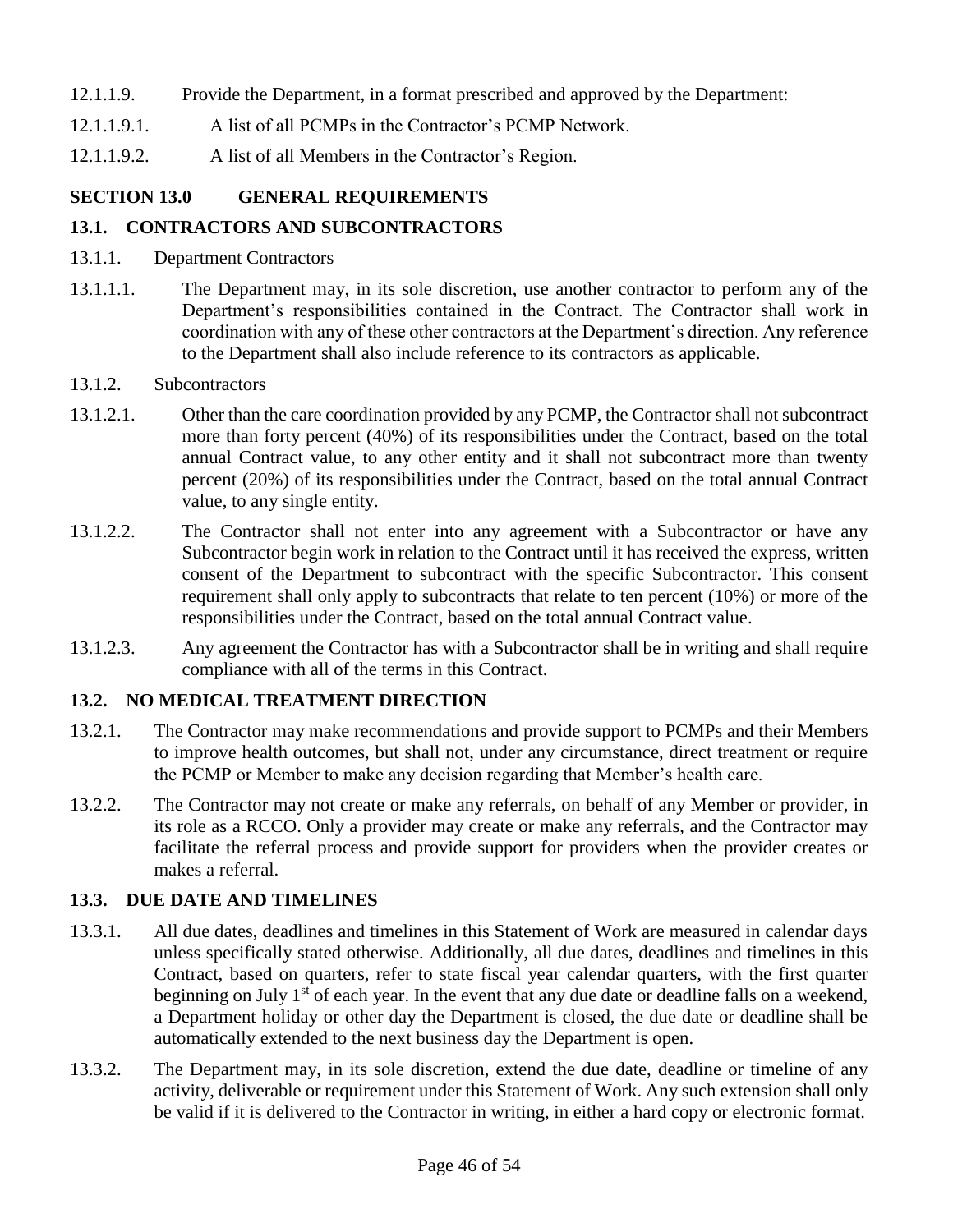13.3.3. All Contract deliverables shall be submitted electronically to [acc@state.co.us,](mailto:acc@state.co.us) the Department's contract manager, and other Department staff, as directed by the Department.

## **13.4. CYBER SECURITY**

13.4.1. The Contractor shall ensure that all of its information technology systems and websites are operated and maintained in compliance with all state and federal statutes, regulations and rules and all State of Colorado Cyber Security Policies, in accordance with a reasonable implementation plan.

## **13.5. DISPUTES BETWEEN RCCOS**

13.5.1. The Contractor shall cooperate with any other RCCO to resolve any dispute, regarding the ACC Program's policies, between the Contractor and the RCCO relating to any ACC Program related issue, including, but not limited to, issues relating to providers within the ACC Program, Members, performance target measurements or PMPM Payments. If the Contractor and another RCCO are unable to reach a resolution to the dispute, the Contractor shall submit a notice of the dispute to the Department. The Department may conduct any investigation or hearing it deems appropriate to the dispute, and shall make a final determination on the dispute. The Contractor shall abide by the Department's decision relating to any dispute described in this section.

## **13.6. DEBARRED ENTITIES**

- 13.6.1. In addition to the Debarment and Suspension provisions in §21(C) of this Contract, the Contractor shall not knowingly have a relationship with any of the following entities:
- 13.6.1.1. An individual who is debarred, suspended, or otherwise excluded from participating in procurement activities under the Federal Acquisition Regulation or from participating in nonprocurement activities under regulations issued under Executive Order No.12549 or under guidelines implementing Executive Order No. 12549.
- 13.6.1.2. An individual who is an affiliate, as defined in the Federal Acquisition Regulation, of a person described in the prior paragraph.
- 13.6.2. For the purposes of this section, a relationship is described as:
- 13.6.2.1. A director, officer or partner of the Contractor.
- 13.6.2.2. A person or entity with more than five percent (5%) beneficial ownership of the Contractor.
- 13.6.2.3. A Person with an employment, consulting or other arrangement with the Contractor that is responsible for any of the Contractor's obligations under this Contract.

### **13.7. FEDERAL INTERMEDIATE SANCTIONS**

- 13.7.1. The Department may implement any intermediate sanctions, as described in 42 CFR 438.702, if the Department makes the determination to impose sanctions under 42 CFR 438.700.
- 13.7.2. Before imposing any intermediate sanctions, the Department shall give the Contractor timely written notice that explains:
- 13.7.2.1. The basis and nature of the sanction.

# **13.8. TERMINATION UNDER FEDERAL REGULATIONS**

13.8.1. The Department may terminate this Contract for cause and enroll any Member enrolled with the Contractor in other RCCOs or PCCMs, or provide their Medicaid benefits through other options included in the State plan if the Department determines that the Contractor has failed to: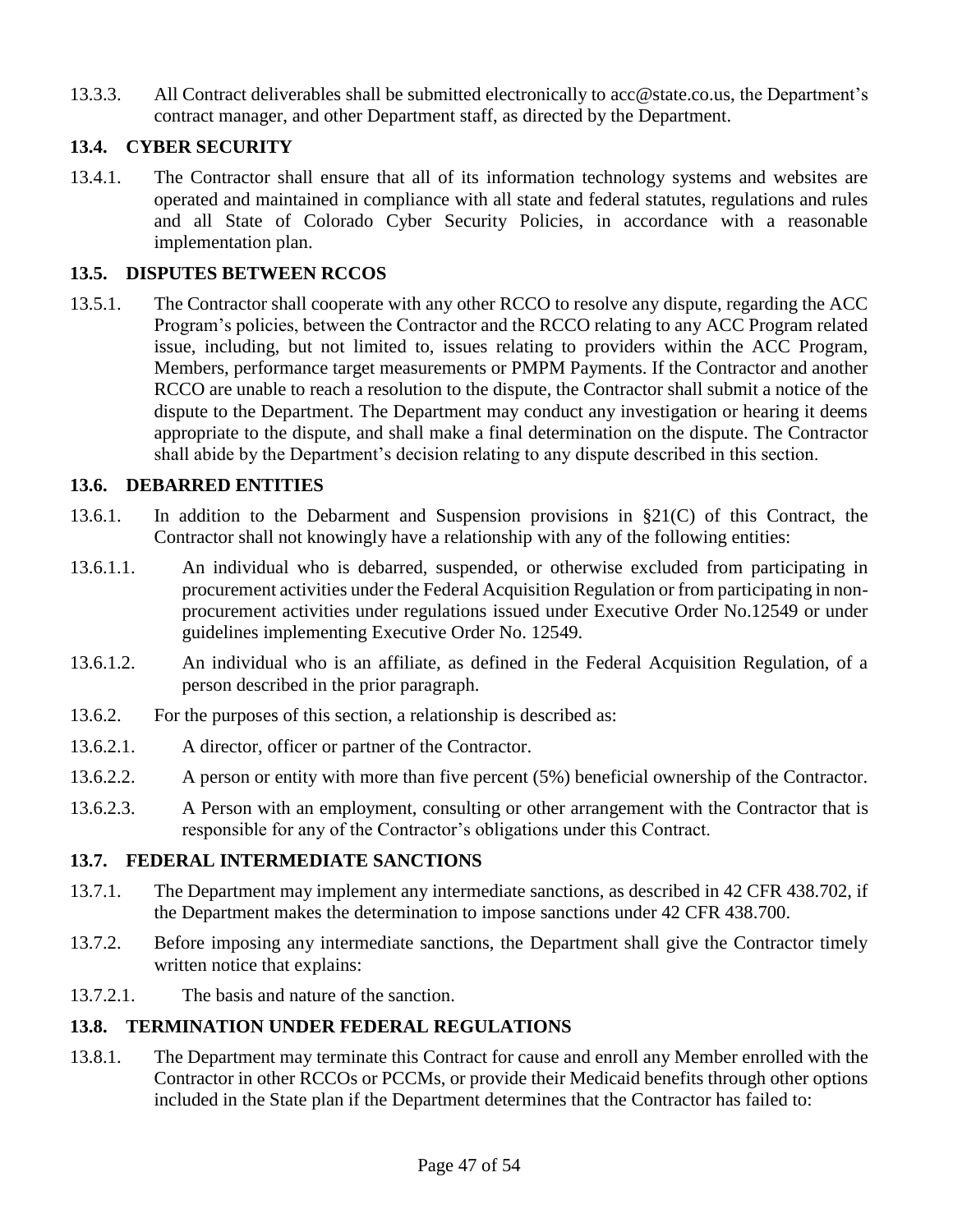- 13.8.1.1. Carry out the substantive terms of its contracts.
- 13.8.1.2. Meet applicable requirements in sections 1932, 1903(m) and 1905(t) of the Social Security Act (42 U.S.C. 401).
- 13.8.2. Before terminating the Contractor's Contract as described in this section, the Department shall:
- 13.8.2.1. Provide the Contractor a cure notice that includes, at a minimum, all of the following:
- 13.8.2.1.1. The Department's intent to terminate.
- 13.8.2.1.2. The reason for the termination.
- 13.8.2.1.3. The time and place for the pre-termination hearing
- 13.8.2.2. Conduct a pre-termination hearing.
- 13.8.2.3. Give the Contractor written notice of the decision affirming or reversing the proposed termination of the Contract.
- 13.8.2.4. If the Department determines, after the hearing, to terminate the Contract for cause, then the Department shall send a written termination notice to the Contractor that contains the effective date of the termination.
- 13.8.2.4.1. Upon receipt of the termination notice, the Contractor shall give Members enrolled with the Contractor notice of the termination and information, consistent with 42 CFR 438.10, on their options for receiving Medicaid services following the effective date of termination.
- 13.8.3. Once the Department has notified the Contractor of its intent to terminate under this section, the Department may:
- 13.8.3.1. Give the Members enrolled with the Contractor written notice of the State's intent to terminate the Contract.
- 13.8.3.2. Allow Members enrolled with the Contractor to disenroll immediately, without cause.

# **13.9. INFORMATION AVAILABILITY**

13.9.1. The parties acknowledge and agree that the ability of the Contractor to perform and optimize many of the functions contemplated under this agreement, including quality improvement, population health management and care coordination functions, will depend, in part, upon the timely, complete and accurate production of claims, demographic, authorization and related data by the Department. The Department and Contractor agree to prioritize the implementation and maintenance of robust, effective data reporting mechanisms that support the Contractor's ability to perform these functions, in accordance with Contractor's responsibility to reduce aggregate Medicaid program costs, improve health outcomes and patient experience. The parties affirm their reciprocal accountability for the production of Medicaid program data and for the achievement of Accountable Care Collaborative goals.

### **13.10. RETROSPECTIVE ENROLLMENT AND DISENROLLMENT**

- 13.10.1. The Department may retroactively enroll Members for a period of not more than ninety (90) days in its discretion.
- 13.10.2. In the event of retrospective disenrollment, the Department will attempt to recoup any payments made:
- 13.10.2.1. After the date of a Member's death.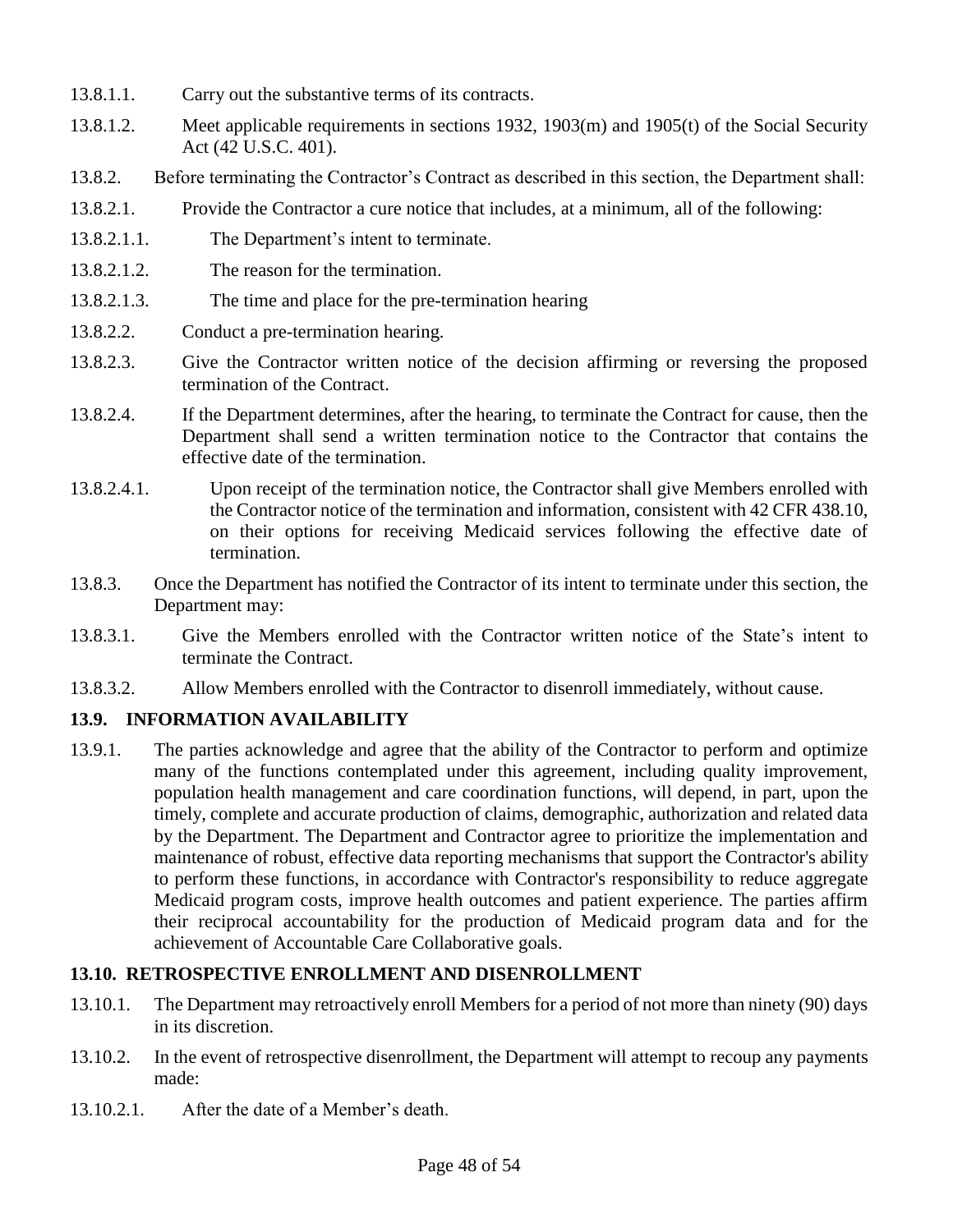13.10.2.2. When a Member is determined to be in another state or to have otherwise received services in another state.

## **13.11. FEDERAL DISCLOSURES OF INFORMATION ON OWNERSHIP AND CONTROL**

- 13.11.1. The Contractor shall provide all disclosures required by 42 CFR 455.104, as amended or hereinafter amended. These disclosures are:
- 13.11.1.1. The name and address of any person, either an individual or a corporation, with an ownership or control interest in the Contractor. For a corporate entity, the address shall include the primary business address, the address of each business location if there is more than one location and any applicable P.O. Box address.
- 13.11.1.1.1. The date of birth and social security number for any individual with an ownership or control interest in the Contractor.
- 13.11.1.1.2. The tax identification number of any corporate entity with an ownership or control interest in the Contractor or in any subcontractor in which the Contractor has a five percent (5%) or greater interest.
- 13.11.1.2. Whether any person, either an individual or a corporation, with an ownership or control interest in the Contractor is related to another person with ownership or control interest in the Contractor as a spouse, parent, child or sibling.
- 13.11.1.3. Whether any person, either an individual or a corporation, with an ownership or control interest in the any subcontractor in which the Contractor has a five percent (5%) or greater interest is related to another person with ownership or control interest in the Contractor as a spouse, parent, child or sibling.
- 13.11.1.4. The name of any other entity required to disclose under 42 CFR 455.104 in which any owner of the Contractor has an ownership or control interest.
- 13.11.1.5. The name, address, date of birth and Social Security Number of any managing employee of the Contractor.
- 13.11.2. "Ownership interest" and "person with an ownership or control interest" shall have the meaning specified in 42 CFR 455.101, as amended or hereinafter amended. "Subcontractor", for purposes of this subsection 12.11 only, shall have the meaning specified in 42 CFR 455.101, as amended or hereinafter amended.
- 13.11.3. The Contractor shall complete these disclosures upon the following:
- 13.11.3.1. Submission of a provider application
- 13.11.3.2. Execution of the Contract
- 13.11.3.3. Upon request of the Department during the revalidation of provider enrollment
- 13.11.3.4. Within thirty-five (35) days of any change in ownership of the Contractor.

### **13.12. SDAC ACCESS COMPLIANCE**

13.12.1. The Contractor shall comply with the Department's SDAC Web Portal access policy.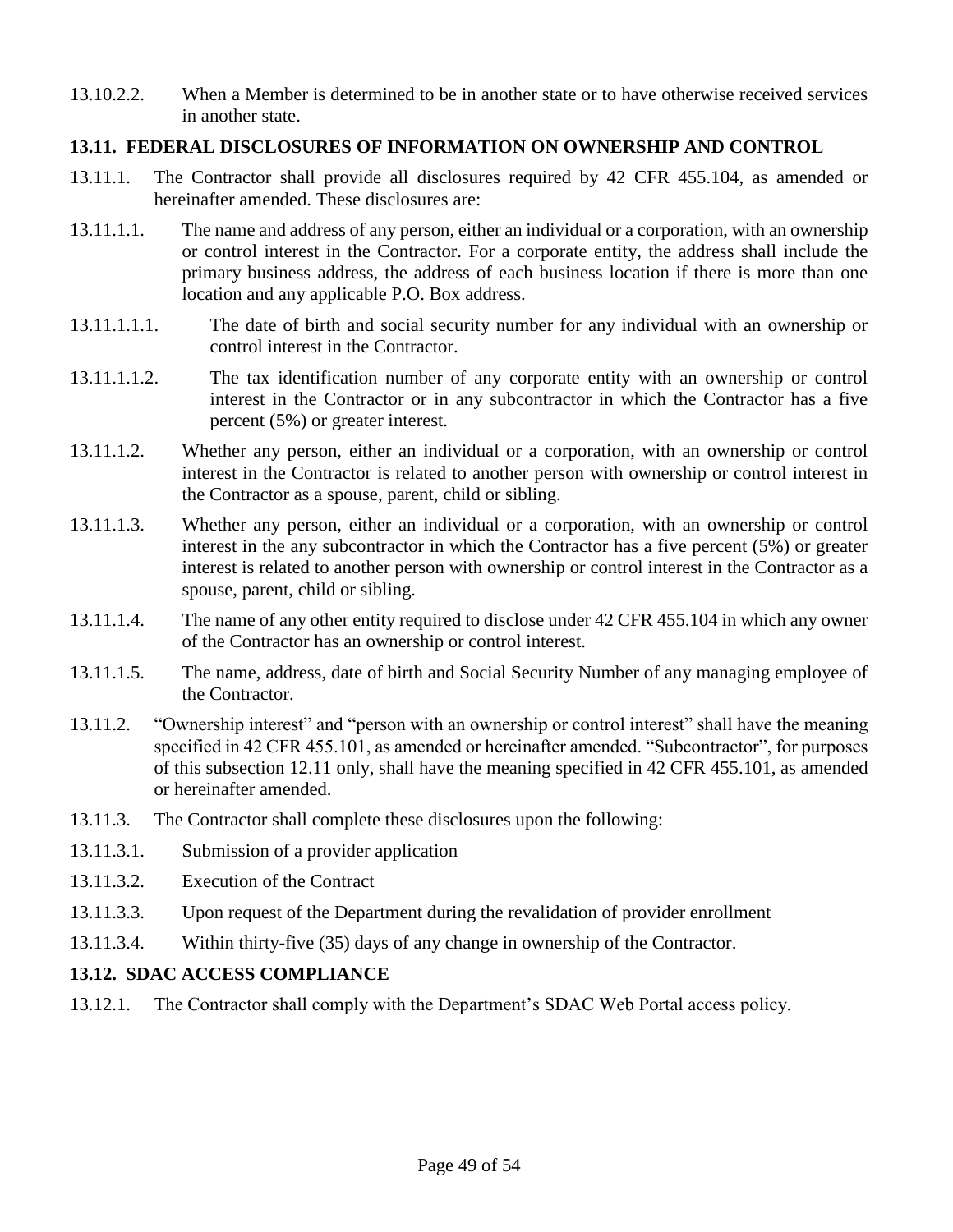# **EXHIBIT D-1 ELIGIBLE MEMBER CATEGORIES**

Clients in the following categories are eligible for enrollment in the ACC Program:

- 1) Aid to Families with Dependent Children Adults  $(AFDC A)$ , as described in the Department's State Plan
- 2) Aid to Families with Dependent Children Children (AFDC C), as described in the Department's State Plan
- 3) Aid to the Needy Disabled/Aid to the Blind (AND/AB), as described in the Department's State Plan
- 4) Baby Care/Kids Care Adults (BCKC-A), as described in the Department's State Plan
- 5) Baby Care/Kids Care Children (BCKC-C), as described in the Department's State Plan
- 6) Foster Care (FC), as described in the Department's State Plan
- 7) Old Age Pensioners Age 65+ (OAP-A), as described in the Department's State Plan
- 8) Old Age Pensioners under Age 65 (OAP-B), as described in the Department's State Plan
- 9) Refugee Medical Assistance Adults (RMA-A), as described in the Department's State Plan
- 10) Refugee Medical Assistance Children (RMA-C), as described in the Department's State Plan
- 11) MAGI Adults
- 12) Any other Medicaid eligibility category that is eligible for full Medicaid benefits, except for Clients in the following circumstances:
	- a) During the Initial Phase, any Client who is eligible for both Medicare and Medicaid. Clients that are eligible for both Medicare and Medicaid shall only be eligible for the ACC Program during the Expansion Phase.
	- b) Clients residing in any federal, state or county institution at the time of enrollment. Any Member who becomes a resident of a nursing home after their enrollment in the ACC Program may choose to remain in the program or request disenrollment for cause at the Member's discretion.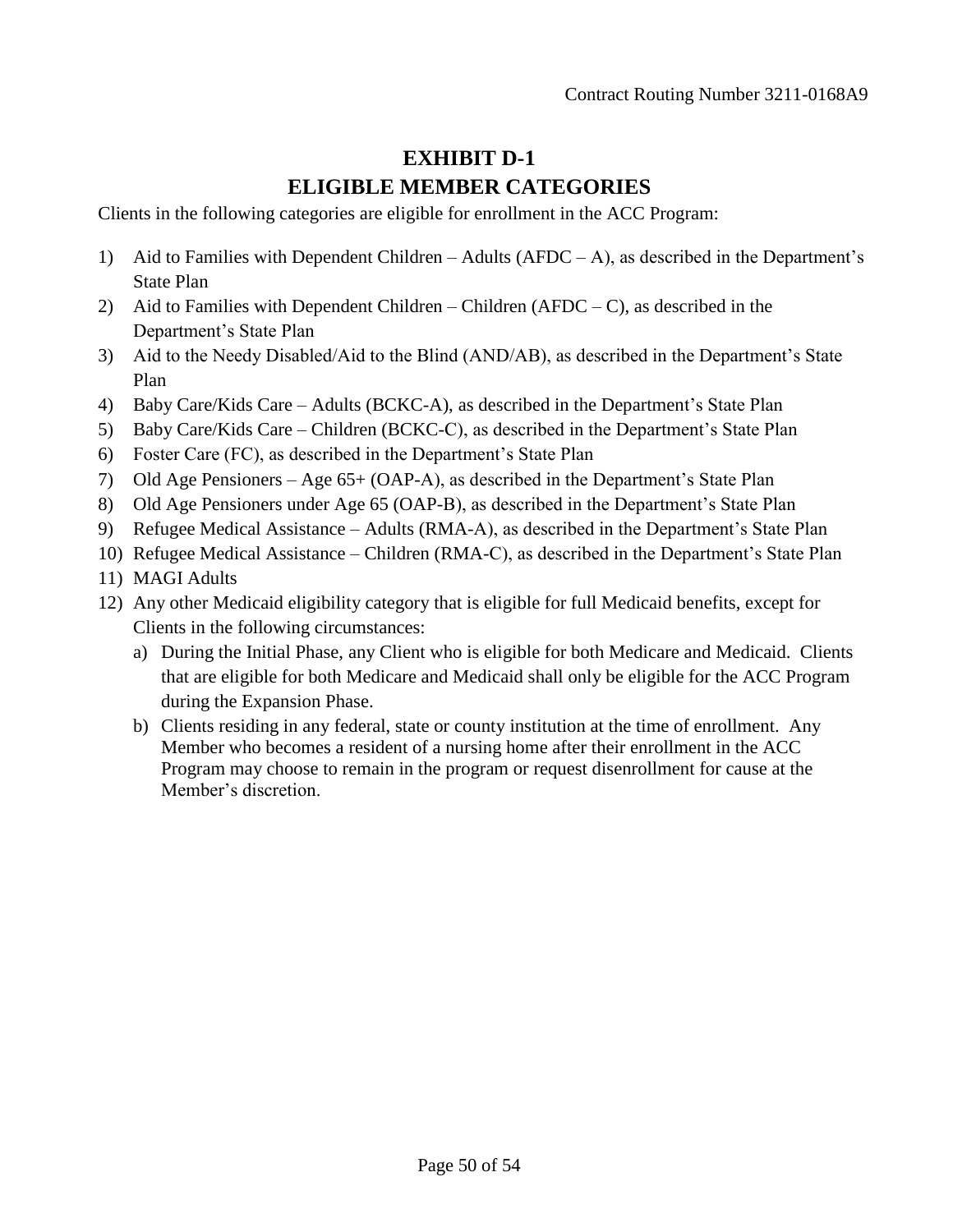# **EXHIBIT G-1 DELIVERABLES**

#### **DUE DATE AND TIMELINES**

- All due dates, deadlines and timelines in the contract Statement of Work are measured in calendar days unless specifically stated otherwise. Additionally, all due dates, deadlines and timelines in this Contract, based on quarters, refer to state fiscal year calendar quarters, with the first quarter beginning on July  $1<sup>st</sup>$ of each year. In the event that any due date or deadline falls on a weekend, a Department holiday or other day the Department is closed, the due date or deadline shall be automatically extended to the next business day the Department is open.
- The Department may, in its sole discretion, extend the due date, deadline or timeline of any activity, deliverable or requirement under this Statement of Work. Any such extension shall only be valid if it is delivered to the Contractor in writing, in either a hard copy or electronic format.
- All Contract deliverables shall be submitted electronically to  $\text{acc@state.co.us},$  the Department's contract manager, and other Department staff, as determined by the Department.

## **CONTRACT DELIVERABLES**

- 2.2.8.1. DELIVERABLE: Updated Organizational Chart.
- 2.2.8.2. DUE: Five (5) days from any change in Key Personnel of from the Department's request for an updated Organizational Chart.
- 3.2.1.3.1 DELIVERABLE: Updated client materials including changes required by the Department.
- 3.2.1.3.2 DUE: Thirty (30) days from the request by the Department to make a change.
- 3.2.3.1.3. DELIVERABLES: Updated Member Handbook section specific to the Contractor's Region whenever significant changes occur.
- 3.2.3.1.4. DUE Thirty (30) days from when changes take effect.
- 3.2.3.2.1. DELIVERABLES: PCMP Directory.
- 3.2.3.2.2 DUE: by the Go-Live Date and monthly by the first day of the month, unless extension is allowed by the Department.
- 4.3.2.2.1. DELIVERABLE: Updated Communication Plan
- 4.3.2.2.2. DUE: Thirty (30) days from the date of any significant change to the Communication Plan
- 5.1.1.3.1 DELIVERABLE: All provider support documents and direct provider contact plans.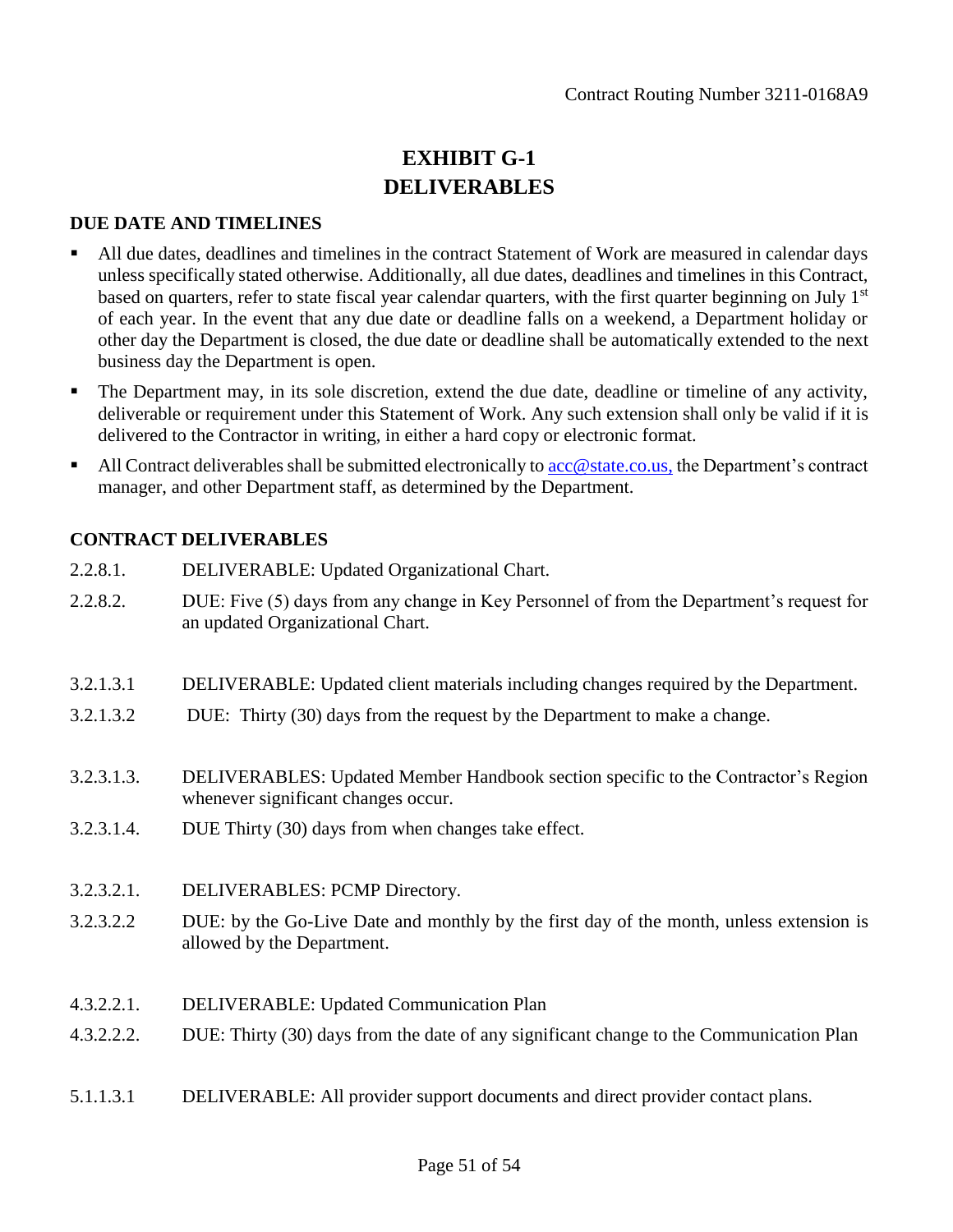| 5.1.1.3.2  | DUE: Ten (10) Business Days from the date the documents or plans are requested by the<br>Department; and ten (10) Business Days from the request by the Department to make a<br>change for updated documents.                                                                                         |
|------------|-------------------------------------------------------------------------------------------------------------------------------------------------------------------------------------------------------------------------------------------------------------------------------------------------------|
| 6.1.1.2.1  | DELIVERABLE: Updated Clinical Referral Protocol including all changes directed by the<br>Department.                                                                                                                                                                                                  |
| 6.1.1.2.2  | DUE: Within three (3) Business Days from the Department's request for a change, unless<br>more time is granted by the Department.                                                                                                                                                                     |
| 6.4.5.1    | DELIVERABLE: Updated documentation of formal system of care coordination.                                                                                                                                                                                                                             |
| 6.4.5.2    | DUE: Sixty (60) days from the change or from the Department's request.                                                                                                                                                                                                                                |
| 6.4.6.1.   | DELIVERABLE: Member contact information for hospitalized Members.                                                                                                                                                                                                                                     |
| 6.4.6.2.   | DUE: Thirty (30) days from the Member's discharge from the hospital.                                                                                                                                                                                                                                  |
| 6.4.10.3.  | <b>DELIVERABLE: Care Coordination Report</b>                                                                                                                                                                                                                                                          |
| 6.4.10.4.  | DUE: Semi-annually on November 1, reporting for the period of April 1 through September<br>30; and May 1, reporting for the period of October 1 through March 30; except that the<br>deliverable due November 1, 2014 will be for the reporting period of July 1, 2014 through<br>September 30, 2014. |
| 7.3.2.1.   | DELIVERABLE: Initial Quality Report and Quality Improvement Plan, Annual Quality<br>Report and Quality Improvement Plan Update.                                                                                                                                                                       |
| 7.3.2.2.   | DUE: The Initial Quality Report and Quality Improvement Plan is due by October 1, 2011;<br>the Quality Report and Quality Improvement Plan Update is due annually, by October 1 <sup>st</sup> of<br>the year.                                                                                         |
| 7.4.1.6.1. | DELIVERABLE: Posted meeting minutes, meeting information for upcoming meetings,<br>and the name and direct phone number of a contact person on the Contractor's website.                                                                                                                              |
| 7.4.1.6.2. | DUE: Ten (10) Business Days from the date of the meeting.                                                                                                                                                                                                                                             |
| 8.1.1.3.1  | DELIVERABLE: Network Report.                                                                                                                                                                                                                                                                          |
| 8.1.1.3.2  | DUE: Semi-annually, by January 31 <sup>st</sup> and July 31st of each year.                                                                                                                                                                                                                           |
| 8.1.1.4.1  | DELIVERABLE: Interim Network Report.                                                                                                                                                                                                                                                                  |
| 8.1.1.4.2  | DUE: within ten (10) Business Days after the Department's request for the interim Network<br>Report.                                                                                                                                                                                                  |
|            |                                                                                                                                                                                                                                                                                                       |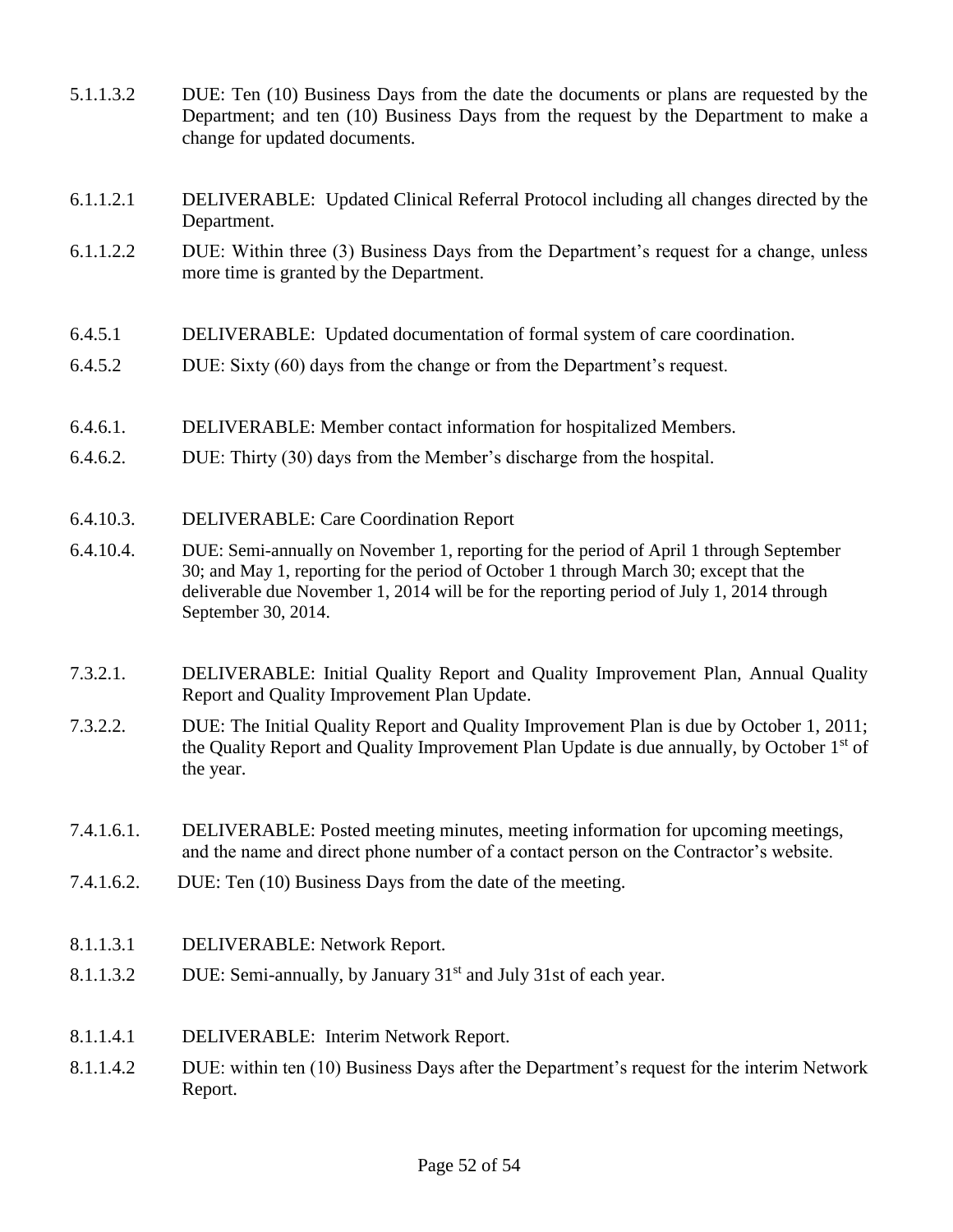| 8.1.2.4.1   | DELIVERABLE: Member Fraud Report.                                                                                                                                    |
|-------------|----------------------------------------------------------------------------------------------------------------------------------------------------------------------|
| 8.1.2.4.2   | DUE: Ten (10) Business Days from the initial report of the fraud or abuse.                                                                                           |
|             |                                                                                                                                                                      |
| 8.2.2.1.3   | DELIVERABLE: Integrated Care Report.                                                                                                                                 |
| 8.2.2.1.4   | DUE: Semi-annually, by January $31st$ and July $31st$ of each year.                                                                                                  |
|             |                                                                                                                                                                      |
| 8.2.3.3.1   | DELIVERABLE: Member Outreach and Stakeholder Feedback Report.                                                                                                        |
| 8.2.3.3.2   | DUE: Thirty (30) days from the end of the quarter that the report covers                                                                                             |
|             |                                                                                                                                                                      |
| 8.2.4.2.    | <b>DELIVERABLE: RCCO Quarterly Financial Report</b>                                                                                                                  |
| 8.2.4.3.    | DUE: No later than forty-five (45) days from the end of the state fiscal quarter that the report<br>covers.                                                          |
|             |                                                                                                                                                                      |
| 8.3.2.1.    | DELIVERABLE: Updated reports.                                                                                                                                        |
| 8.3.2.2.    | DUE: Ten (10) Business Days from the Department's request for an updated or corrected report.                                                                        |
|             |                                                                                                                                                                      |
| 10.1.1.6.1. | DELIVERABLE: Documentation of methodology for attribution                                                                                                            |
| 10.1.1.6.2. | DUE: Prior to implementing the attribution methodology                                                                                                               |
|             |                                                                                                                                                                      |
| 10.1.1.6.3. | DELIVERABLE: Excel file with ACC clients identified by Medicaid client ID linked to<br>Medicaid provider billing ID and a date for the last visit with that Provider |
| 10.1.1.6.4. | DUE: Upon completion of attribution.                                                                                                                                 |
|             |                                                                                                                                                                      |
| 10.2.8.1.1. | DELIVERABLE: List of providers meeting the criteria, all factors attained and the date by<br>which the PCMP met the criteria.                                        |
|             |                                                                                                                                                                      |

8.1.2.3.1 DELIVERABLE: Program Integrity Report.

8.1.2.3.2 DUE: Ten (10) Business Days from the initial report of the fraud or abuse.